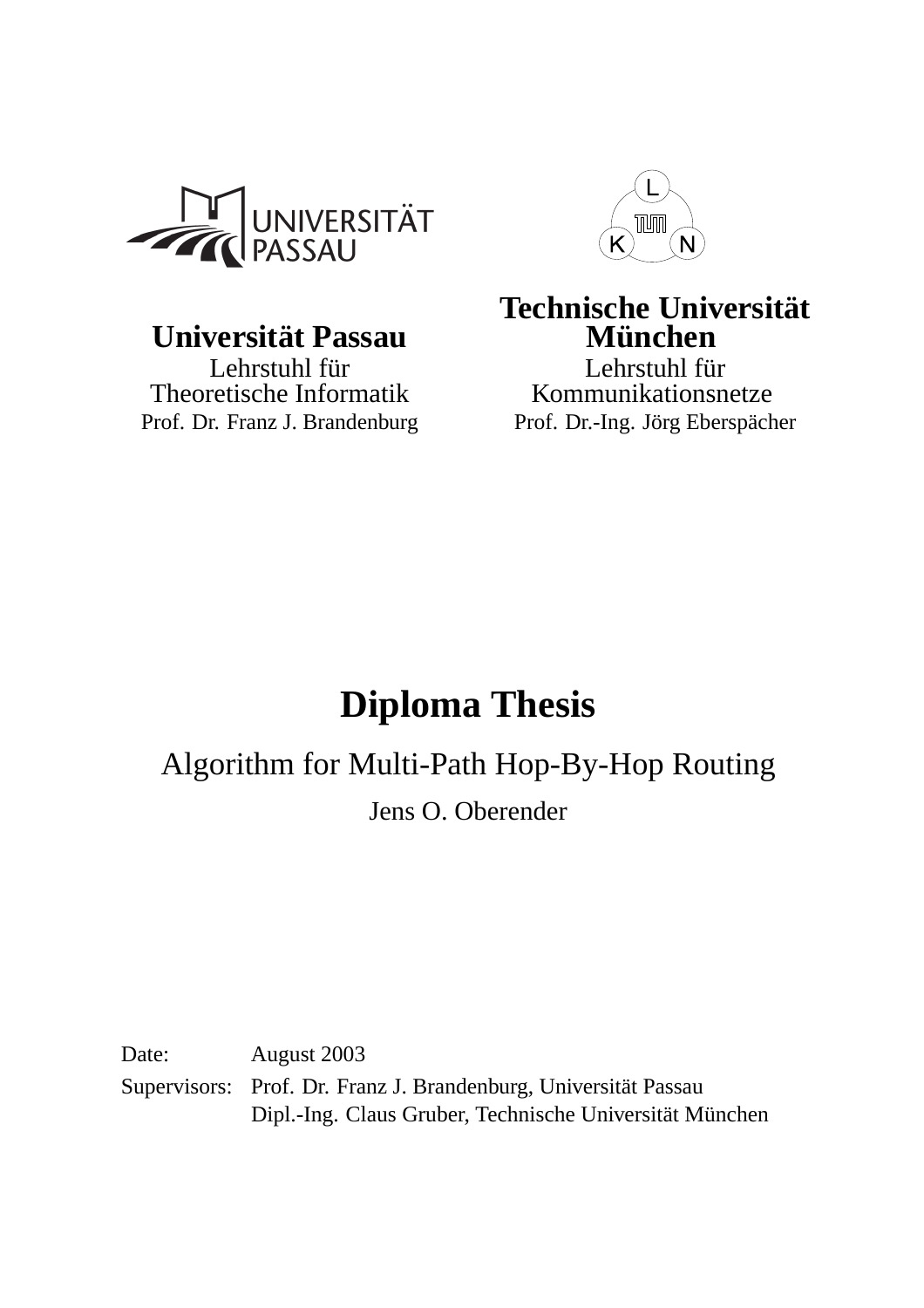#### $E$ *idesstattliche Erklärung*

Hiermit erkläre ich, dass ich diese Diplomarbeit selbständig angefertigt und keine anderen als die angegebenen Quellen und Hilfsmittel benutzt habe. Alle wörtlich oder sinngemäß übernommenen Ausführungen wurden als solche gekennzeichnet. Weiterhin erkläre ich, dass ich diese Arbeit in gleicher oder ähnliche Form nicht bereits einer anderen Prüfungsbehörde vorgelegt habe.

Passau, den 27. August 2003

....................................

(Jens O. Oberender)

#### **Imprint**

Jens O. Oberender (V. i. S. d. P.) Oscar-Wilde-Str. 15 50858 Köln EMail: mailto:jens.oberender@joooo.de Web: http://www.joooo.de

#### **Super[visor Contacts](mailto:jens.oberender@joooo.de)**

Prof. [Dr. Franz J. Brandenbu](http://www.joooo.de)rg Lehrstuhl für Theoretische Informatik Universität Passau EMail: mailto:brandenb@mail.infosun.fmi.uni-passau.de Web: http://www.infosun.fmi.uni-passau.de/br/lehrstuhl/

Dipl.-Ing. Claus Gruber Lehrstuhl für Kommunikationsnetze (Prof. Dr. Jörg Ebersprächer) Technische Universität München EMail: mailto:claus.gruber@ei.tum.de

Web: http://www.lkn.ei.tum.de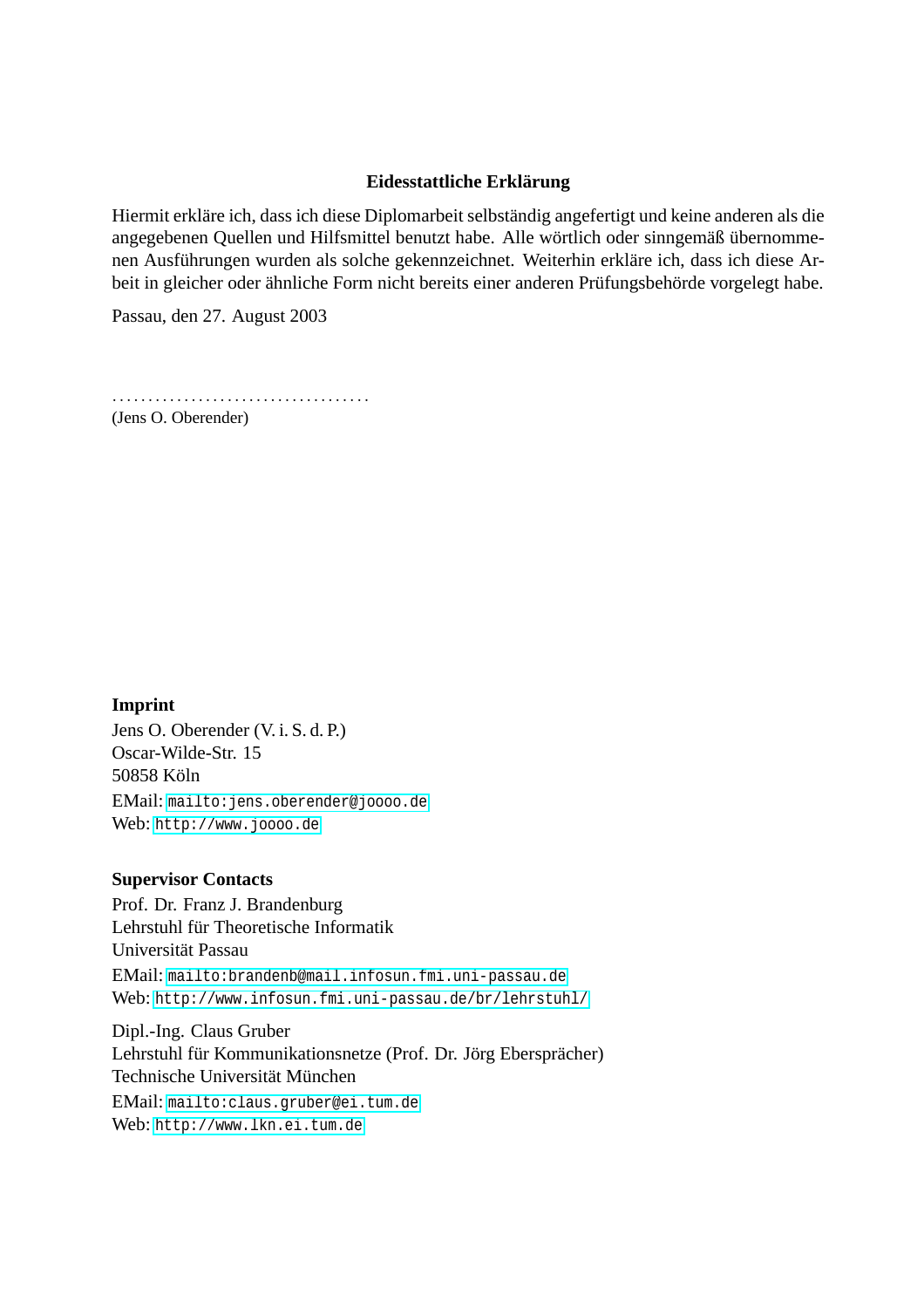#### **Abstract**

<span id="page-2-0"></span>The next generation internet provides resilient wide area networking. Resilience is the ability to resist outer influences such as link failures. During routing protocols reorganize the communication paths after a topology change, data loss can occur. Using multiple paths, network operation can continue after failure detection.

This work examines *Multi-Path Hop-by-Hop* routing where any single link failure can be locally recovered. We produce *acyclic* routing graphs for destination-based routing. Our approach results in two edge sets: active and reserve links. Active edges provide an acyclic graph embedding a spanning tree. Any failure that is not covered by redundant active edges is recovered by inserting a reserve edge. We guarantee recovery of the first link failure event and then seamlessly restore a HammockSet for the new topology.

Two similar approaches have been published. The O2-algorithm derived out of the project "Key Components for the Mobile Internet of Next Generation" [Sch01] and constructs thin Hammock-Sets but is restricted to certain topologies. The MPA-algorithm [Nar00] succeeds on any topology, yet it cannot provide redundancy to all nodes. We specify topologies that allow stand-byrecovery to all nodes and destinations, while we construc[t edge-m](#page-78-0)aximized HammockSets.

For evaluation we introduce *link significance*, a measure for th[e forwa](#page-77-0)rding function of inner HammockSet nodes. A heuristic algorithm optimizes the HammockSet layout for *traffic distribution*. It restricts the number of HammockSets on one network edge, increasing the bandwidth fraction available to the participating HammockSets.

A prototype implementation has been part of this work. It constructs HammockSets for any destination node of a topology. The final chapter discusses the feasibility of implementing our approach in real-world systems. Further, we point out possibilities for future work.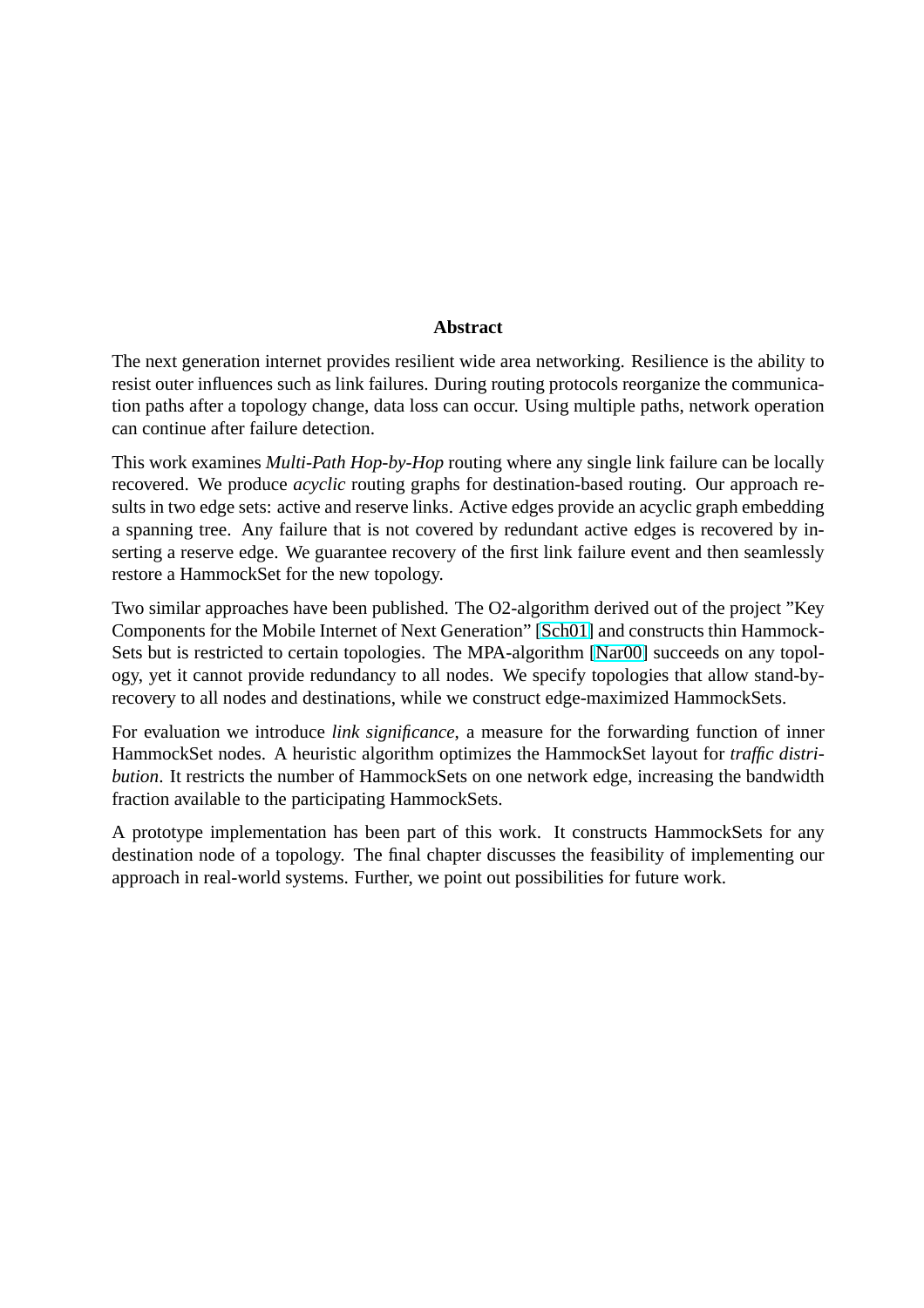#### **Preface**<sup>1</sup>

The information society and its economics heavily dependent on today's technologies. Lately, a 29 hour blackout on the west coast and Canada drastically demonstrated how vulnerable we have become to reliability of the power grid. Digital networks are also essential for industry, even world-wide connectivity is important. In this work we develop a new approach to provide immediate recovery of network routes in case of a single link failure. The next generation internet will be resilient to outer influences. We propose a mechanism to provide resilience.

This work is divided into eight chapters and two appendices. Network and routing definitions are introduced in the first chapter. It also covers fault recovery, redundancy, resilience, and methods to prevent disconnections.

In Chapter 2, we show that classic routing graphs cannot provide redundancy to all nodes and then formally define *extended routing graphs*, *regular routing graphs*, and *HammockSets*. We analyze the mechanisms of cycle avoidance and introduce a representation as list of stronglyconnected components. The networks which embed HammockSets are examined in Chapter 3. Based on the concept of candidates we develop a description for *Complete HammockSet Graphs*. Chapter 4 formally proves the construction algorithm. Its execution alternates two phases: neighborhood discovery and candidate selection phase. Last in this Chapter we prove the bound of transitions steps necessary to process a HammockSet.

The actual operation of HammockSets is described in Chapter 5. We discuss how the packet order inside data flows can be maintained on HammockSet-operated networks. Then we examine in detail which kind of link failure sets can be automatically recovered. We find not all node failures can be recovered by HammockSets. Then we introduce a procedure, which seamlessly switches to a new HammockSet to reestablish full coverage of first link failures.

The evaluation of HammockSets is described in Chapter 6. We introduce the measure *link significance* that determines the relevance of one link for the HammockSet operation. In Chapter 7 we summarize the outcome of our exhaustive study of related work and correlate them into our context. Chapter 8 contains our conclusion, list our contributions, and suggests future work.

Appendix A provides in-depth knowledge of physical redundancy in all its aspects. In closing, Appendix B gives an insight into the *prototype implementation*. Also we suggest an heuristic approach for construction of optimum HammockSets.

<sup>&</sup>lt;sup>1</sup>I would like to thank the supervisors Prof. Brandenburg and Claus Gruber; the proofreaders M. G. Berberich, Peter Blick, Mike Forster, Wolfgang Heinze, Andreas Pick, Marcus Raitner, Stefanie Scherzinger, Tom Zimmermann; the advisor Peter Erven; my parents and all people supporting me during my studies.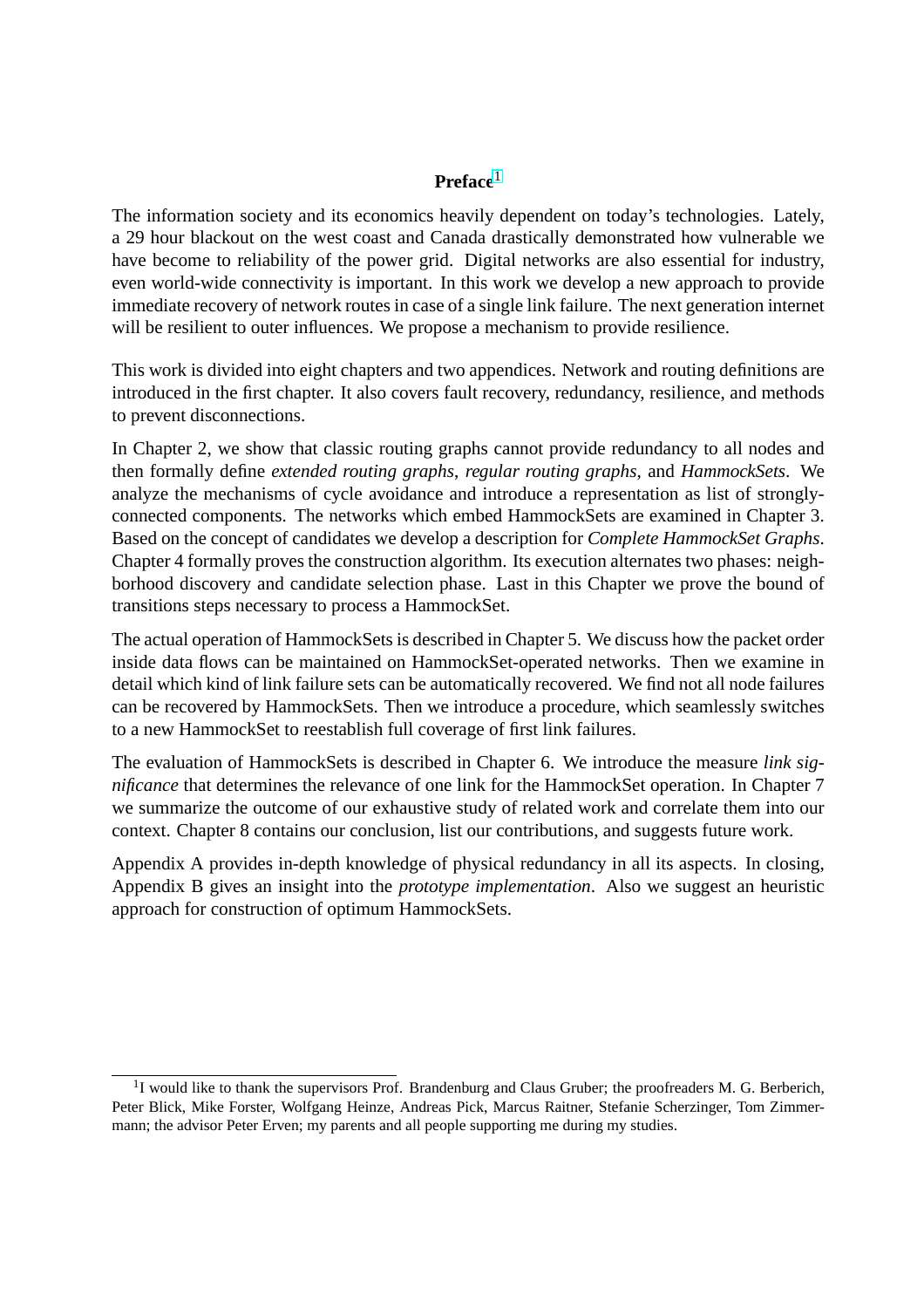# **Contents**

| <b>Abstract</b><br>$\mathbf{1}$ |                                   |                                      |                |  |  |  |  |  |  |
|---------------------------------|-----------------------------------|--------------------------------------|----------------|--|--|--|--|--|--|
|                                 | <b>Preface</b>                    |                                      | $\mathbf{1}$   |  |  |  |  |  |  |
| 1                               |                                   | <b>Introduction</b>                  | 4              |  |  |  |  |  |  |
|                                 | 1.1                               |                                      | $\overline{4}$ |  |  |  |  |  |  |
|                                 | 1.2                               |                                      | 5              |  |  |  |  |  |  |
|                                 | 1.3                               |                                      | 6              |  |  |  |  |  |  |
|                                 | 1.4                               |                                      | 8              |  |  |  |  |  |  |
|                                 | 1.5                               |                                      | $\mathbf{Q}$   |  |  |  |  |  |  |
|                                 |                                   | 10<br>1.5.1                          |                |  |  |  |  |  |  |
|                                 |                                   | 10<br>1.5.2                          |                |  |  |  |  |  |  |
|                                 | 1.6                               | 11                                   |                |  |  |  |  |  |  |
| $\overline{2}$                  | <b>HammockSets</b><br>12          |                                      |                |  |  |  |  |  |  |
|                                 | 2.1                               | 12                                   |                |  |  |  |  |  |  |
|                                 | 2.2                               | 15                                   |                |  |  |  |  |  |  |
|                                 |                                   | 15<br>2.2.1                          |                |  |  |  |  |  |  |
|                                 |                                   | 18<br>2.2.2                          |                |  |  |  |  |  |  |
|                                 |                                   | 2.2.3<br>20                          |                |  |  |  |  |  |  |
| 3                               | 24<br><b>Network Topology</b>     |                                      |                |  |  |  |  |  |  |
|                                 | 3.1                               | 24                                   |                |  |  |  |  |  |  |
|                                 | 3.2                               | 25                                   |                |  |  |  |  |  |  |
|                                 | 3.3                               | 27                                   |                |  |  |  |  |  |  |
| $\overline{\mathbf{4}}$         |                                   | 29<br><b>HammockSet Construction</b> |                |  |  |  |  |  |  |
|                                 | 4.1                               | 29                                   |                |  |  |  |  |  |  |
|                                 | 4.2                               | 32                                   |                |  |  |  |  |  |  |
|                                 | 4.3                               | 38                                   |                |  |  |  |  |  |  |
| 5                               | <b>HammockSet Operation</b><br>41 |                                      |                |  |  |  |  |  |  |
|                                 | 5.1                               | 41                                   |                |  |  |  |  |  |  |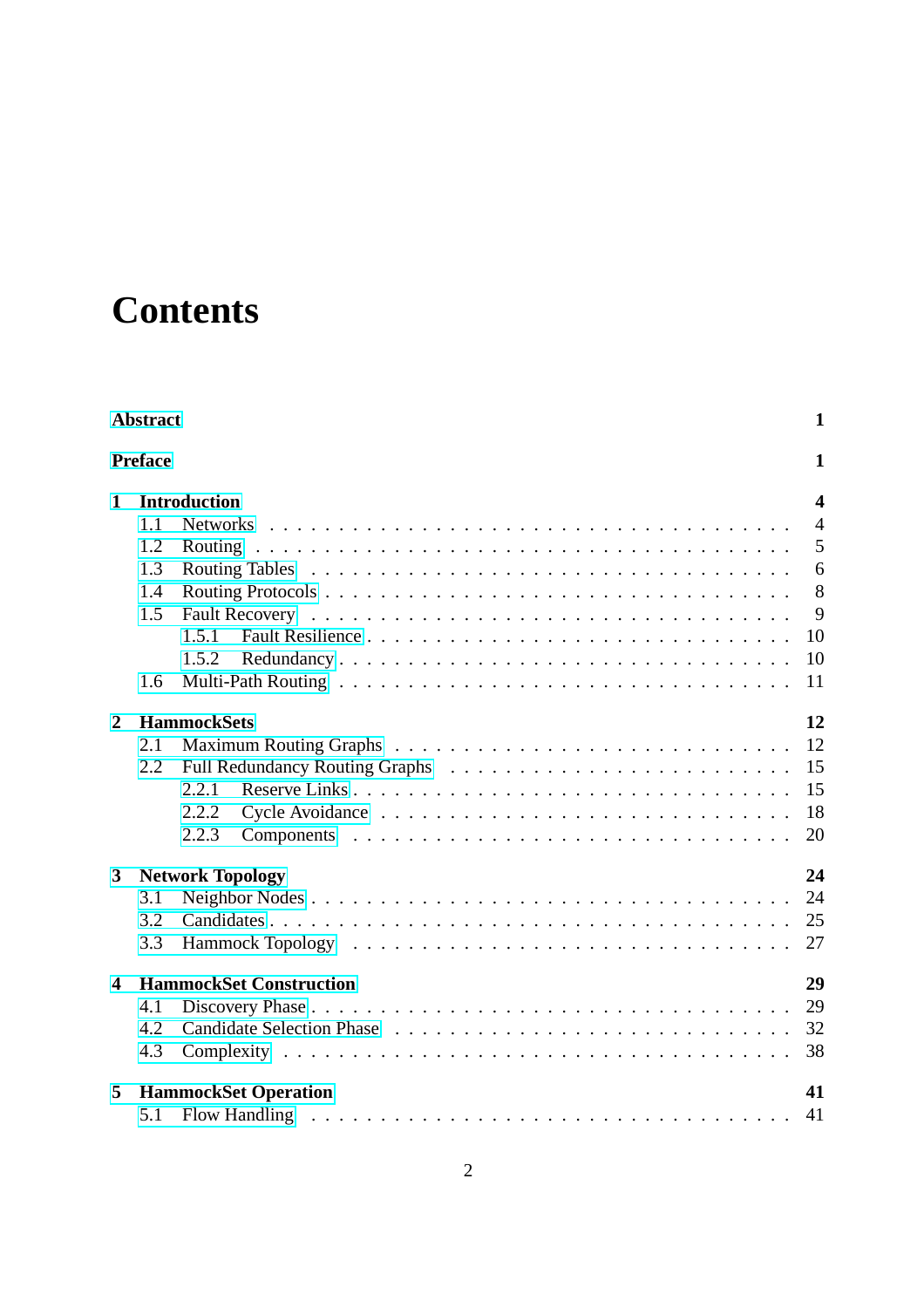|                        | 5.2<br>5.3<br>5.4               |                               | 42<br>45<br>46                   |  |  |  |  |  |  |
|------------------------|---------------------------------|-------------------------------|----------------------------------|--|--|--|--|--|--|
| 6                      | 6.1<br>6.2<br>6.3<br>6.4        | <b>Evaluation</b>             | 49<br>49<br>51<br>52<br>54       |  |  |  |  |  |  |
| 7                      | 7.1<br>7.2<br>7.3               | <b>Related Work</b>           | 55<br>55<br>56<br>57             |  |  |  |  |  |  |
| 8                      | 8.1<br>8.2                      | <b>Conclusion</b>             | 59<br>59<br>60                   |  |  |  |  |  |  |
|                        | A.1<br>A.2<br>A.3<br>A.4<br>A.5 | A Redundancy                  | 61<br>62<br>63<br>63<br>63<br>63 |  |  |  |  |  |  |
| B                      | B.1<br>B.2<br>B.3               | <b>Implementation Details</b> | 65<br>65<br>66<br>67             |  |  |  |  |  |  |
| <b>List of Figures</b> |                                 |                               |                                  |  |  |  |  |  |  |
| <b>List of Tables</b>  |                                 |                               |                                  |  |  |  |  |  |  |
| <b>Bibliography</b>    |                                 |                               |                                  |  |  |  |  |  |  |
| <b>Index</b>           |                                 |                               |                                  |  |  |  |  |  |  |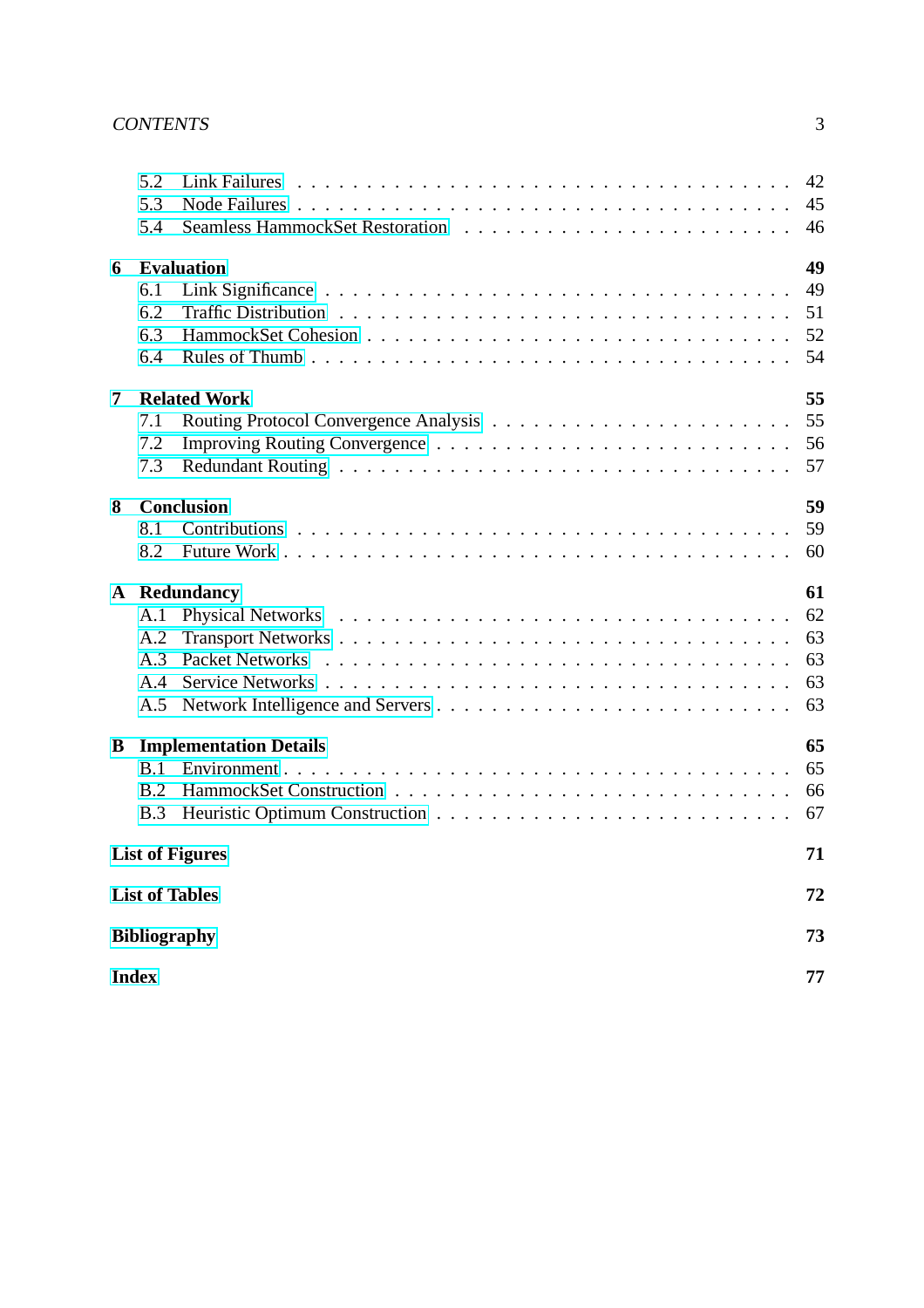# <span id="page-6-0"></span>**Chapter 1**

# **Introduction**

Computer networks transmit data between network devices. Communications between network nodes, that do not have a common link, use the forwarding feature of intermediate network devices. This is called routing. Its transmission paths are automatically configured by routing protocols.

The main focus of this work is providing stand-by reserve routes, which can be activated without network interaction in case of a link failure. We utilize multiple paths, where after a single link failure at least one path remains operational. Today routing protocols often use single paths. In case of link failure they are able to reconstruct them on their own. However, they require a few seconds or a few minutes to resume functional routing for all nodes. During this time data may be lost.

The next generation internet introduces resilience, that means the network has adequate methods to resist outer influences disturbing normal operation. The most recent resilience approach is the combination of redundant paths and fast convergence mechanisms.

## **1.1 Networks**

We can formally describe a network topology through an equivalent graph. We replace routers by nodes and links by directed edges.

**Definition 1** *A* **graph**  $G = (V, E)$  *consists of a set of nodes V and a set of edges*  $E \subseteq V \times V$ . A *graph is called* **undirected**, *if for any edge*  $e = (u, v)$  *its reverse edge*  $\hat{e} = (v, u)$  *is included in the edge set, otherwise the graph is* **directed***.*

Network links often use bi-directional connections between two nodes. Some topologies must be bi-directional, since the routers must respond to the link availability test on the opposite-directed link.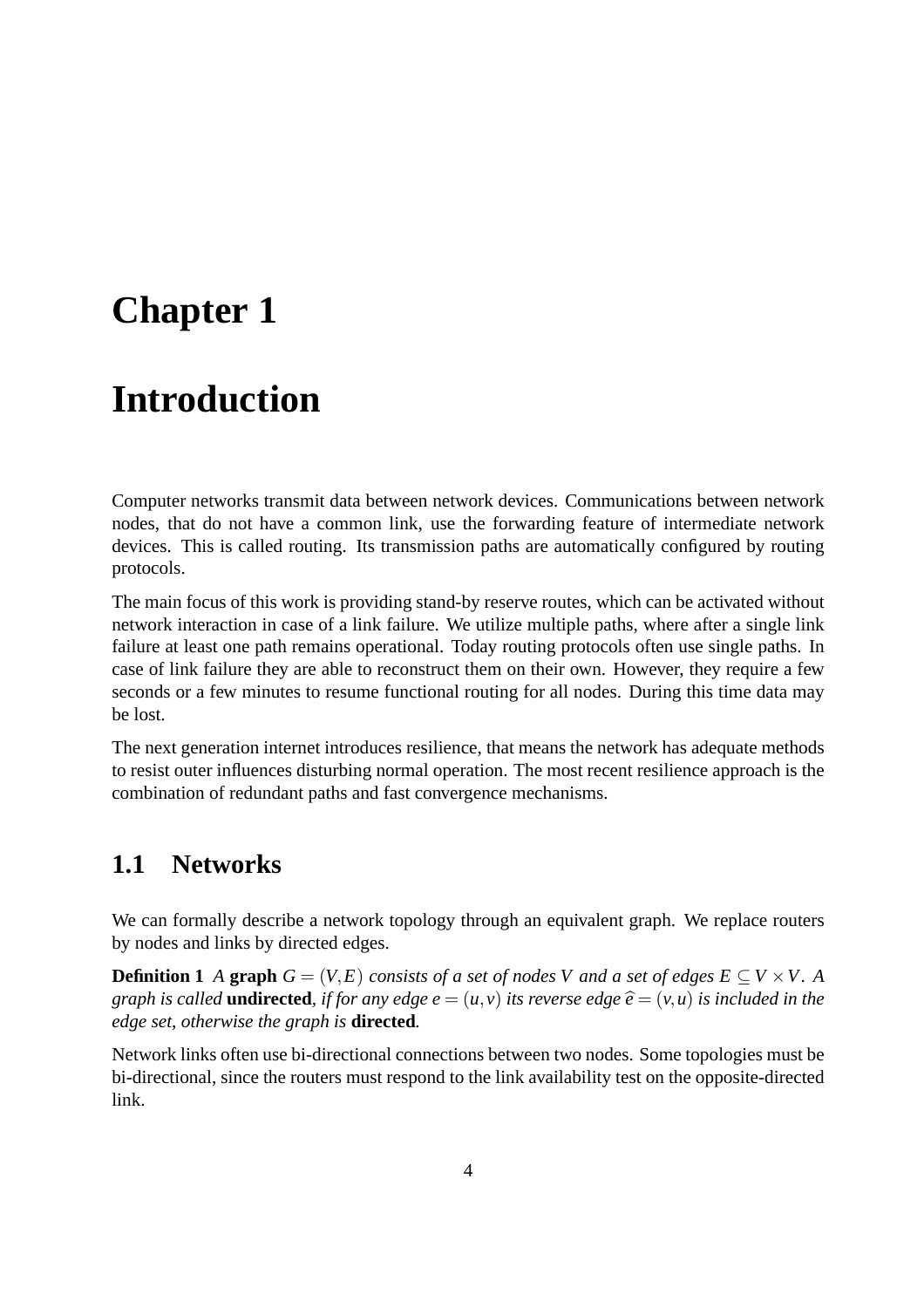<span id="page-7-0"></span>**Assumption 1** We assume networks to be non-directed, ensuring an opposite directed edge  $\hat{e}$ *exists for all edges e.*

Two routers connected by a link can exchange data. Such routers are neighbored to each other. Also distant messaging is possible, since routers can be configured to forward data onto another link.

**Definition 2** *In a graph, a set of nodes U has* **neighbors** *N*(*U*)*, which consist of all nodes having adjacent edges with U.*

$$
N(U) := \{ u \in V \setminus U \mid \exists v \in V : (u, v) \in E \}
$$

**Definition 3** A **path** from node *u* to node *u*<sup> $\prime$ </sup> of length *k* is a sequence of vertices  $p = \langle v_0, \ldots v_k \rangle$ , where  $u = v_0, u' = v_k, \forall i \in \{0, \ldots k-1\} : (v_i, v_{i+1}) \in E$  and the nodes are distinct  $\forall i \neq j : v_i \neq v_j$ .

Since all network stations should be able to communicate with each other, the network topology must be connected. A network structure is modeled through a graph with edge capacities.

**Definition 4** *A graph is called* **connected** *if paths between all nodes exist.*

**Definition 5** *A* **network**  $N = (V, E, C)$  *consists of a set of nodes V*, *a relation of edges*  $E \subseteq V \times V$ , *and a capacity function*  $C: E \to \mathbb{N}$ .  $(V, E)$  *is a connected, undirected graph. Neither parallel edges nor self-loops occur in the network graph.*

While most links have symmetric capacity into both directions, some links have different capacities  $C(u, v) \neq C(v, u)$ , e. g. for upstream/downstream of *Asymmetric Digital Subscriber Line* (ADSL). Network topologies are spare graphs, usually with a node degree between two and four. They provide point-to-point communications realized through routing.

# **1.2 Routing**

Routing provides communication over network paths. The *Open System Interconnection* Reference Model abstractly describes network communication. Its network layer defines how messages are addressed between nodes. No.1 router vendor *Cisco*, defines routing as the act of moving information across an internetwork [Cis02]. Referring to the network model, routing operates the message forwarding between non-neighbored nodes.

We will now investigate two current transport layer protocols and see how routing relevant information gets enclosed in messages and how ro[uting d](#page-76-0)evices make forwarding decisions.

**Asynchronous Transfer Mode (ATM)** messages attach a virtual path identifier to the messages. Before usage any path must be set up. Therefore any router knows about that virtual path and can correctly forward the messages on that path. After a link failure, any path including that link is destroyed and must be manually reconstructed [Tan03].

<sup>1</sup>Paths in a directed graph are directed.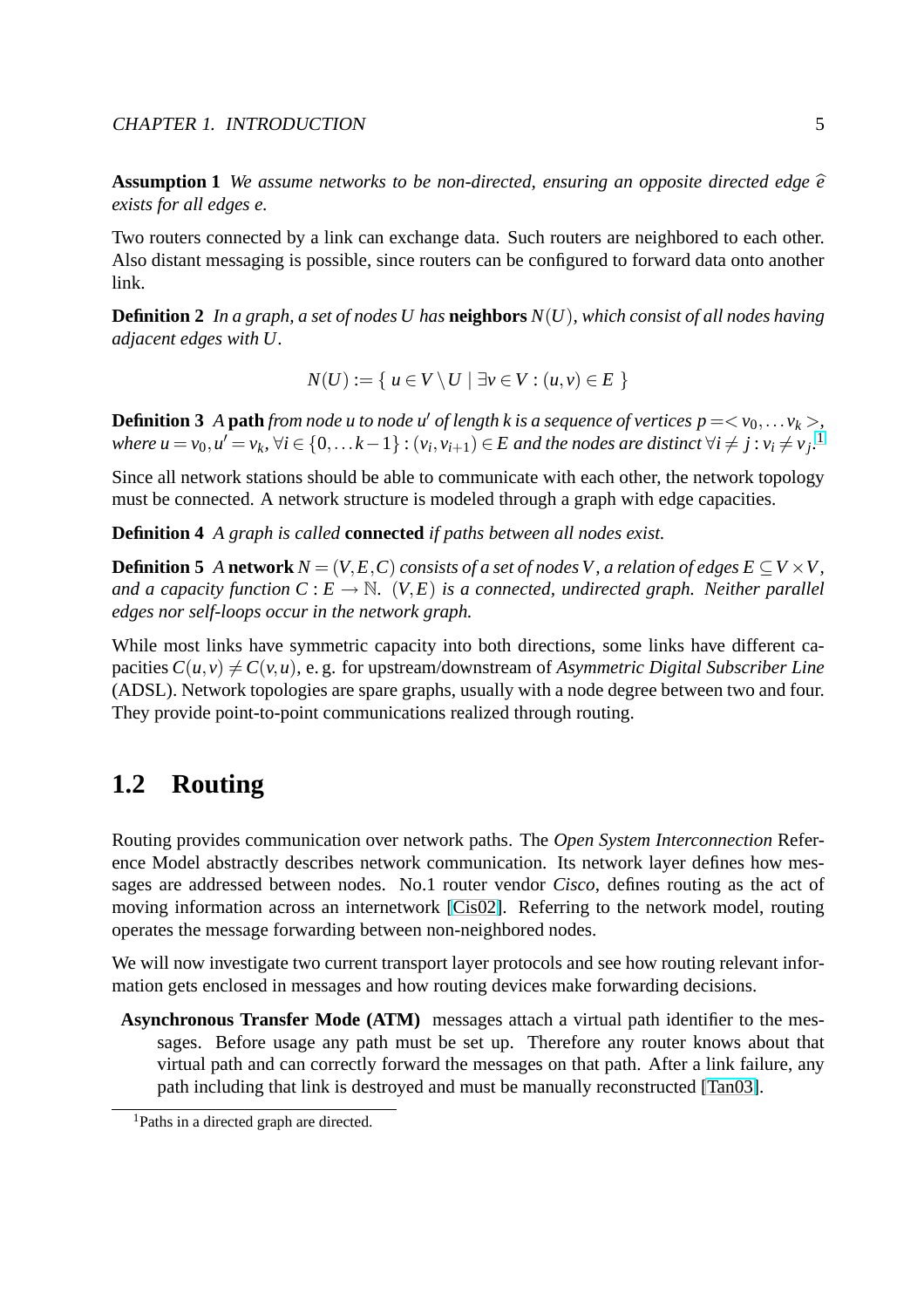<span id="page-8-0"></span>The **Internet Protocol (IP)** uses host addresses to identify destinations. IP routers know about the topology and can decide, which of their links has the shortest path towards destination. This is called destination-based *hop-by-hop* routing. If a link fails, the routers consolidate a global view and determine new shortest paths [Hui99].

In both cases a message field references to information locally stored at the router where to forward the message. In IP static addressing is used and routing information is available from everywhere. In ATM point-to-point connections mu[st be in](#page-77-0)dividually set up, which enables Quality-of-Service. In a failure event the ATM approach is very expensive, since it requires reconstruction of many paths. With IP routing, link failures can be rapidly recovered by changing the routing tables next to the failing link. Other stations do not need to reconfigure. We focus our research on hop-by-hop routing.

## **1.3 Routing Tables**

Destination-based hop-by-hop routing rules forward decisions using routing table information. We introduce the routing table information as relation between addresses and links, although implementations use highly optimized data structures for fast access.

**Definition 6** *A* **routing device** *connects n subnets with each other. It locally stores a* **routing table**  $rt$  :  $addr \rightarrow link$ , suggesting the shortest path towards addr using next hop link (single *path*). **Multi-path** *routers use an extended routing table*  $rt'$ :  $addr \rightarrow \mathcal{P}(link)$ .

During forwarding operation, a router analyzes the destination address field of a received message, accesses its internal routing table, extracts the next hop link and schedules the message for transmission over that link.

IP routers provide a next hop to any network node, which is given by the routing table entry. Any sequence of nodes connected by next hops must then lead to that destination. Formally, any node must have a path towards destination.

#### **Definition 7** *A* **spanning tree** *is a set of edges that contains paths from all nodes to destination.*

Early Internet suffered from routing problems with cycling messages, which could not reach destination neither could be dismissed from forwarding. IP then introduced the message header field Time-to-Live, which the sender initializes with maximum hop count. With each passing of a router, its value is decreased by one. If a router receives a message with a zero Time-to-Live field it will drop the message, remove it from the network. In a correctly configured routing environment, that will not happen. The most common reason, why messages reach value zero is the existence of a routing cycle, causing paths of infinite length.

**Definition 8** *A* **simple cycle**  $\langle v_0, \ldots v_k, v_0 \rangle$  *consists of a path*  $\langle v_0, \ldots v_k \rangle$  *with length*  $k \ge 1$ *and an additional edge*  $(v_k, v_0)$ *.*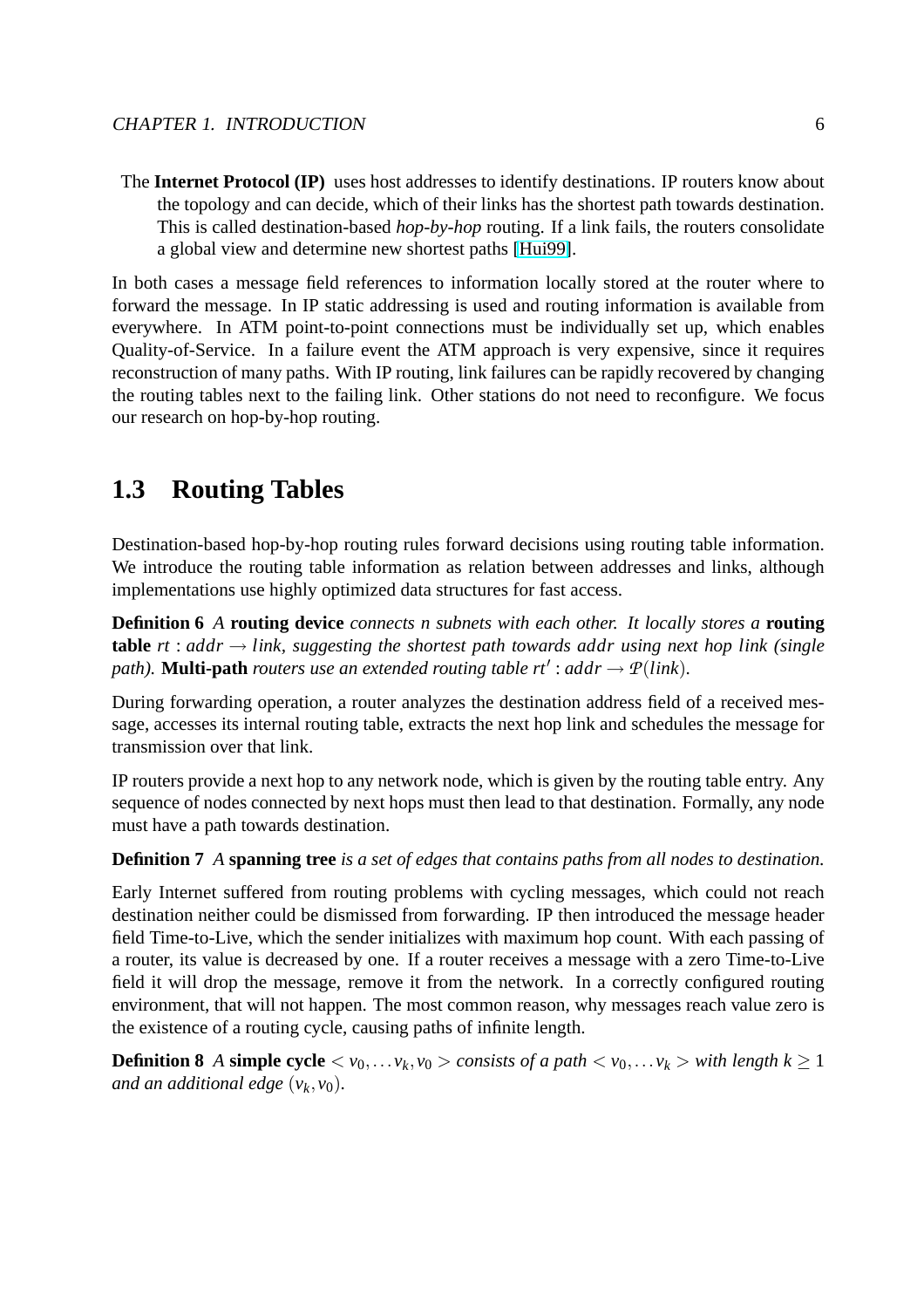

Figure 1.1: Routing Cycle

<span id="page-9-0"></span>Assume we have a four-node network (Fig. 1.1). There is a cycle of three, with one node having a second path to destination. Messages that repeatedly cycle between *a*,*b*, *c* could be lost during transmission, as they reach zero in their Time-to-Live field. We see here several disadvantages: messages are repeatedly transferred between routers, increase the link usage and messages are delayed in transmission to their destination, or get dropped before reaching it. Therefore we strongly avoid cycles in routing graphs.

In 1974, McQuillan proposed the principle of hierarchical routing [McQ74], which is the predecessor to routing graphs. Such graphs consist of all next-hop edges to one destination.

**Definition 9** *A* **routing graph**  $T = (V, E, D, t)$  *consists of a network*  $(V, E)$ *, a subset of active edges D* ⊆ *E and a destination node t. The set of active edges [is cycle](#page-77-0) free and includes a spanning tree to the destination node.*

Such a routing graph guarantees network operation, i. e. messages can be transmitted from and to all nodes in the network. The spanning tree property verifies, that any node has a path towards destination and the cycle-free property ensures the promptly delivery without message droppings.



Figure 1.2: A Routing Graph towards *t*

In some ways routing graphs are orthogonal to routing tables. The overall routing information can be sliced down by destination node, which results in routing graphs (Fig. 1.2). And they can be dismantled to a first-hop view per node, which are routing tables (Tab. 1.1). We see that either a complete set of routing tables or routing graphs describe the routing behavior in a network.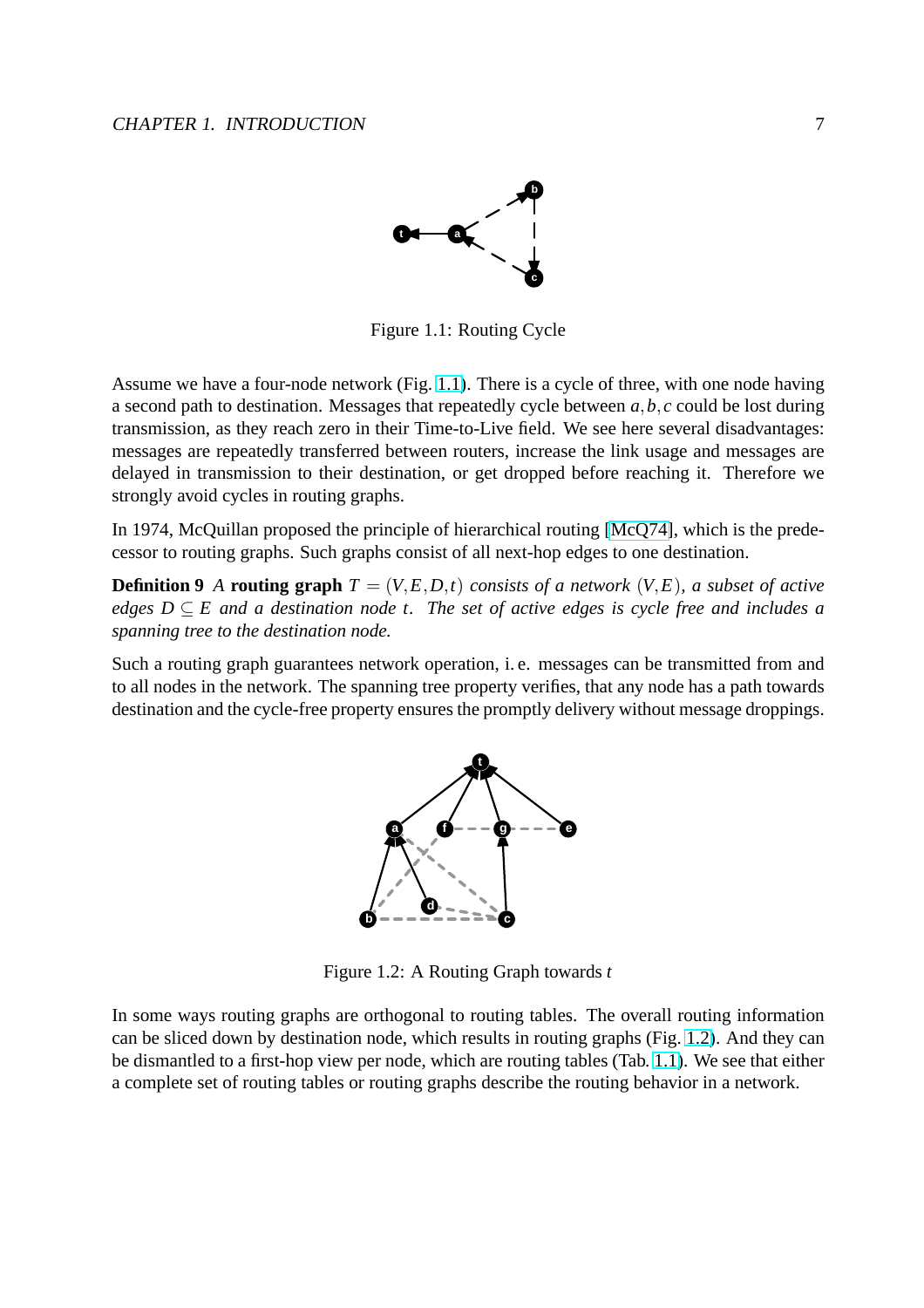| Destination  | <b>Outgoing Link</b> |
|--------------|----------------------|
| a            | t-a                  |
| b            | $t-f$                |
| $\mathbf{c}$ | $t-g$<br>$t-a$       |
| d            |                      |
| e            | $t-e$                |
| f            | $t-f$                |
| g            | $t-g$                |

Table 1.1: Routing Table at Node *t*

# <span id="page-10-0"></span>**1.4 Routing Protocols**

The router configuration is maintained by routing protocols. This is done in a distributed process, where each router receives information about the network topology and locally builds its own routing table.

**Definition 10** *A* **routing protocol** *formally defines the message format that is used to establish and maintain routing table information. The concept also includes the algorithm that creates routing tables.*

There are various routing protocols available, which differ in algorithm simplicity and converging performance. In 1988, John Moy developed a taxonomy that highlights the different approaches of routing protocols [Moy88]<sup>2</sup>. Besides analyzing the construction of routing information, Moy also looks how fast routes are deleted when they become unavailable. Most interesting in our context is the examination of robustness and reliability. How does the network react on lost status messages, link failures and disconnection of subnets? Does it converge a stable routing and how fast does it [converg](#page-77-0)e? Routing protocols focus on a few aspects and fit very well for some networks, but not for all topologies.

The **Routing Information Protocol** (RIP) uses a Distance-Vector-Protocol to create routing information [Hed88]. The routers examine incoming distance vectors and remember what link provides the minimum distance to some destination. With a change of distance information each router distributes its internal distance vector to its neighbors. This procedure guarantees c[ycle fre](#page-77-0)e routes through shortest path trees (compare Bellman [Bel57] and Ford and Fulkerson [FF62]).

However, the resulting routing information uses single paths only. If a link along such a path fails, routing is disabled until renewed routing information. RIP's resili[ence is](#page-76-0) low, because it is based o[n netw](#page-76-0)ork propagation of routing information ([Hui99] p. 117).

**Open Shortest Path First** (OSPF) aims to discover the complete network topology [MRR78]. OSPF transmits Link-State-Vectors, which contain enough information to construct a global network view at all stations. From such a view several pat[hs can](#page-77-0) be picked, one

<sup>2</sup>Byrnes gives an overview of Moys theses in [Byr00].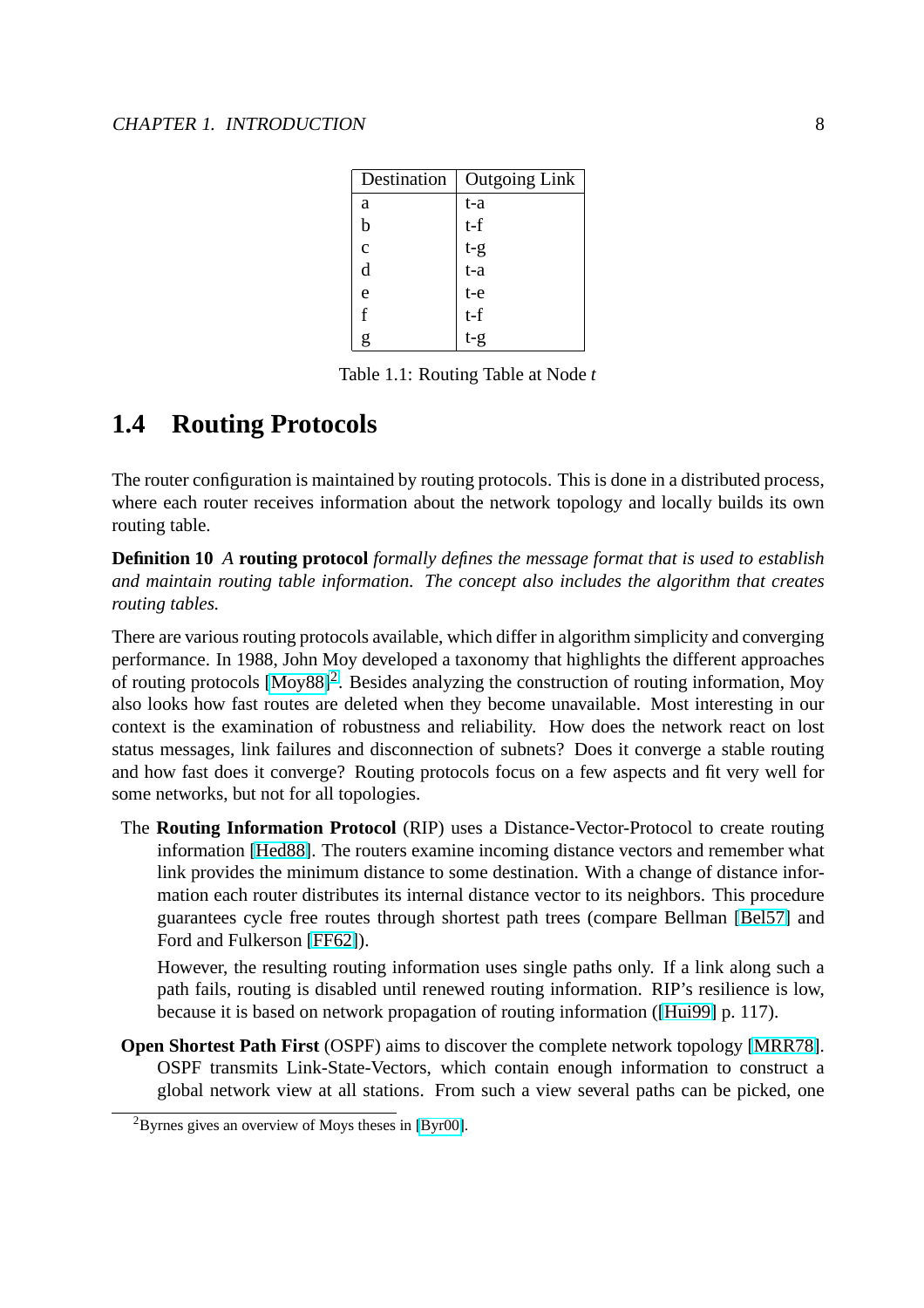<span id="page-11-0"></span>of them being the shortest path. The Equal-Cost Multi Path (ECMP) variant provides several paths with same cost, if available [Hop00].

OSPF is widely used in large networks. Its convergence duration is between seconds and minutes, depending on the topology and preset timeout values.

While RIP performs best in simple networ[ks, OSP](#page-77-0)F gives a good deal for a routing protocol with distributed failure recovery. However, this does not fulfill strong resilience criteria, since propagation of topology information through several routers may delay convergence. We note that routing protocols use a distributed process to reestablish routing, which is too slow. Our proposed method must be faster than that and avoid network interactions.

## **1.5 Fault Recovery**

We are going to review network recovery methods and learn why they fail to meet today's requirements. Fault recovery methods resolve failures in a network without user interaction. Its objective is to automatically establish network connections under any external influence. It success is measured through the availability ratio.

**Definition 11** *The* **availability ratio** *describes the fraction between online and offline duration of network components.*

The *ARPANET* had been designed to survive a partially network destruction, especially when nodes have been destroyed. With this assumption, the ARPANET did not require alternative paths. The introduced strategies are not optimized for fast recovery after link destruction. Since the Internet still uses many ideas from its ancestor ARPANET, there is no really fast recovery of link failures available. This is a design issue, the current implementations provide no solutions against short communication disruptions.

Characteristics of global networks have drastically changed. Most Internet service providers own high redundancy equipment and node failures got very rare. Today, networks are rather threatened by failing links. In wide area networks the availability ratio is still below 1000 : 1[TN94]. After the examination of network failures a geographic researcher summarizes: "The ability for networks to re-route, re-connect and have redundancy is clearly important for the survival of the Internet" [Gru02]. Re-routing means the routing devices should establish new routi[ng afte](#page-78-0)r nodes or links have been lost. Re-connecting describes the client application behavior, when they switch to other servers and retransmit their requests. Providing redundancy can be gained through physi[cally in](#page-76-0)dependent lines without any common point of failure. Refer to Appendix A for a full survey.

Fault recovery influences the resilience and availability of networks. Single-path routing protocols do not provide methods to recover failing links without network interaction. Many topol[o](#page-63-0)gies contain a second path, where outgoing traffic can be switched to in case of failure events.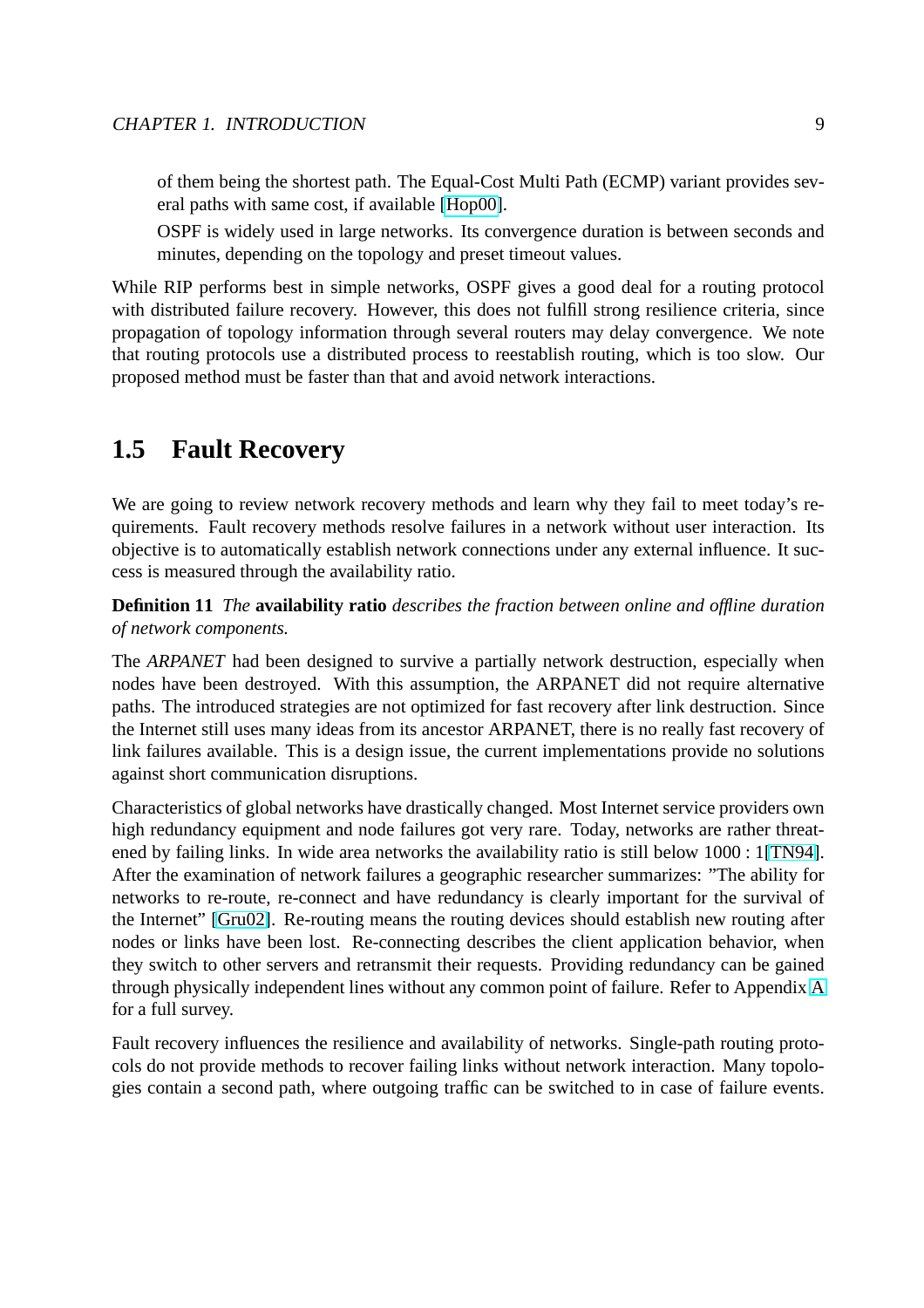<span id="page-12-0"></span>Our approach is going to enrich routing graphs with multiple paths. Then a router can rapidly recover routing with local mechanisms.

### **1.5.1 Fault Resilience**

Fault resilience summarizes everything that gains high availability of a network. It involves the topology, its physical properties, as well as routing behavior, the routing protocol abilities and the behavior after converging.

**Definition 12** *A network is* **fault resilient***, if it provides methods to detect and remedy failures so that normal operation resumes promptly.*

Resilience requires early detection of network problems. Link availability can be tested between neighbored routers. They frequently exchange messages that reset timeout counters. The timeouts occur if no messages have been received lately, which indicates a link loss. All destinations served over that link become unreachable. Now, a mechanism needs to recover routing very fast, to minimize data lost through buffer overruns. These occur if data cannot be forwarded since the shortest-path link is defective and router queues become fully stuffed.

We distinguish two converging types.

- **Routing protocols** distributed recover routing. This involves propagation delays and therefore the time to convergence scales with the topology size.
- **Preplanned recovery strategies** provide alternative paths so that a route remains after any single link failure. They recover immediately, since usually no network interaction is required to recover. They have better resilience.

Our approach provides preplanned recovery through multiple paths.

### **1.5.2 Redundancy**

In the network context redundancy is "a method to ensure that if there is a failure of a network device, there are back up units available to keep the network running" [Cab02].

**Definition 13** *A connection between two nodes is* **redundant***, if two physically independent paths exist.*

From a graph theoretic view, we assume all edges to be physically ind[ependen](#page-76-0)t from each other. In practice many facts must be taken into account (for a complete survey see Appendix A).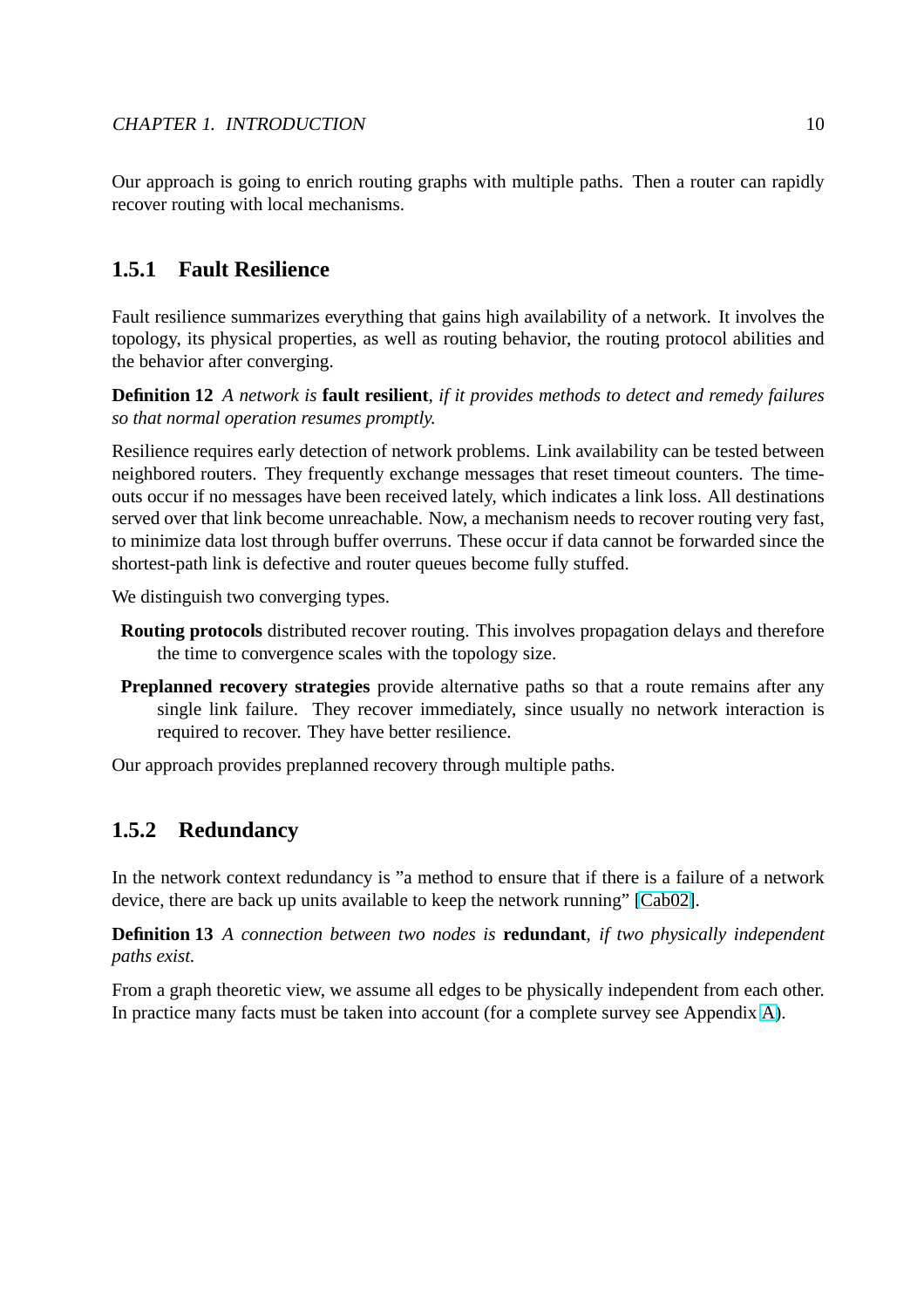# <span id="page-13-0"></span>**1.6 Multi-Path Routing**

If single path routing is highly vulnerable by link faults, we can increase the resilience through providing several paths between two nodes. If we want to provide redundancy to all nodes in a destination-based routing environment, then this requires two paths from any node.

**Definition 14** *Two paths*  $p_1 = \langle u, x_1, \ldots, x_n, t \rangle$ ,  $p_2 = \langle u, y_1, \ldots, y_m, t \rangle$  *are said to be* **redundant in their first hop** *if they utilize different first links, i.e.*  $x_1 \neq y_1$ .

Providing redundant paths will be challenged with cycle avoidance. We are going to provide first-hop redundant paths to any inner node.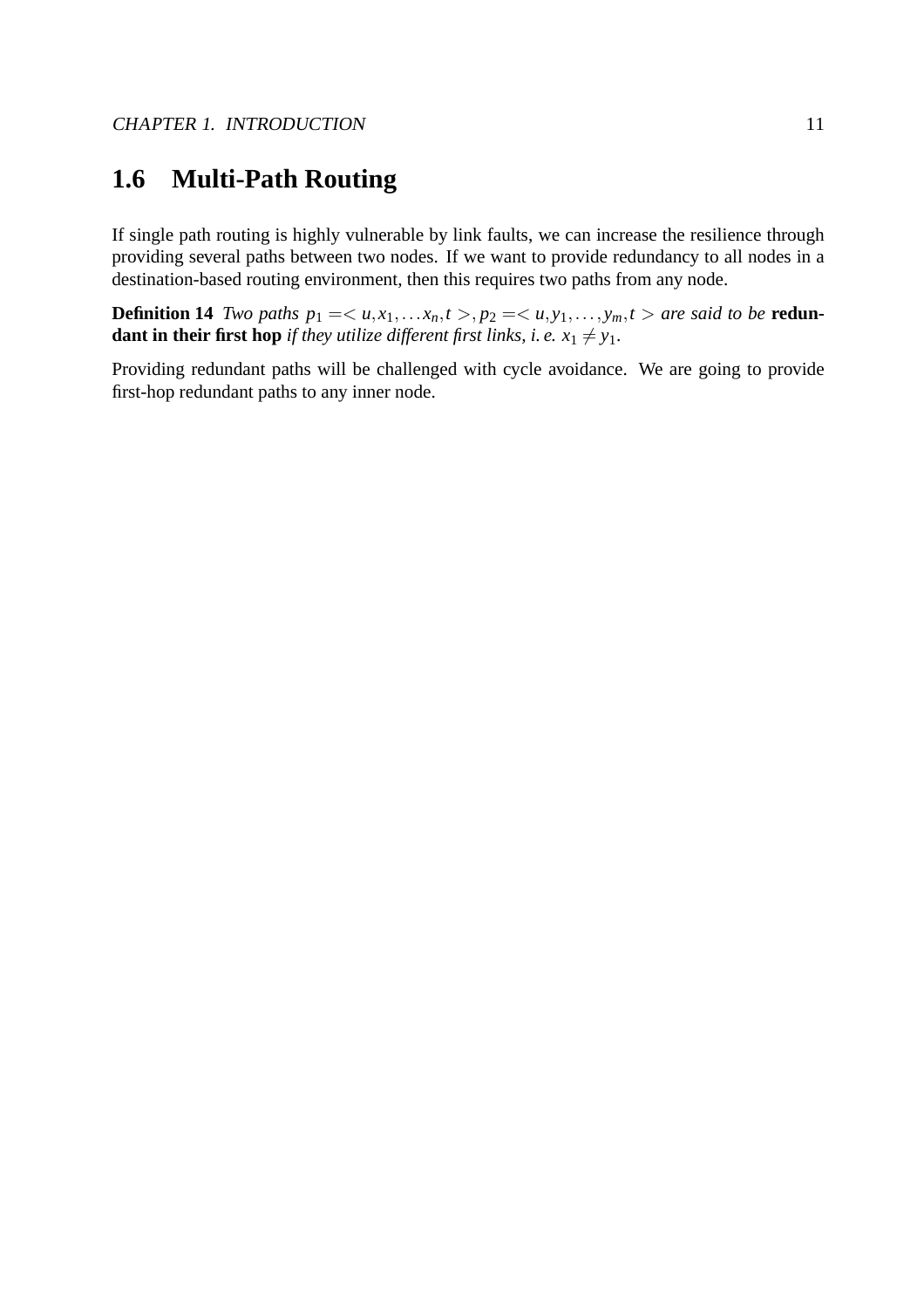# <span id="page-14-0"></span>**Chapter 2**

# **HammockSets**

Resilient network operation can be ensured with redundant network paths. In this chapter we are going to extend routing graphs into HammockSets, a special graph type that provides destinationbased multi-path hop-by-hop routing.

# **2.1 Maximum Routing Graphs**

In Chapter 1, we introduced routing graphs and defined their minimum requirements. Now we examine whether such graphs can be enhanced towards resilience and if not, we will analyze what prevents full resilience.

The definition of a routing graph (Definition 9 on page 7) demands the subset of active edges to contain a spanning tree and to be cycle free. This definition allows additional edges as long as they do not conflict with routing graph properties.

**Definition 15** For a **maximum** routing gra[ph](#page-9-0)  $T = (V, E, D, t)$  $T = (V, E, D, t)$  $T = (V, E, D, t)$  there does not exists a routing *graph*  $T' = (V, E, D', t)$  *with a superset of active edges*  $D' \supset D$ .

Fig. 2.1 (A) shows an eight-node topology and a routing graph towards node *t*. It consists exactly of the spanning tree edges. The grey dashed lines are links in the topology, which remain unused towards this destination. Fig. 2.1 (B) is a maximum routing graph, which edges are a superset of the [span](#page-15-0)ning tree in Fig. 2.1 (A). It cannot be enlarged, because all edges can be used in at most one direction, since bi-directional use creates cycles.

We note that the underlying [topo](#page-15-0)logy has bidirectional links, but a routing graph utilizes only either direction or none. [Besi](#page-15-0)des, we see that the graph layout is such that all edges point upwards to destination. We identify both properties as abstract principles of relations.

The edge set of a network has been formalized as a binary relation  $E \subseteq V \times V$  (def. 5) and so is *D* the set of active edges. We now introduce relation properties that we require for a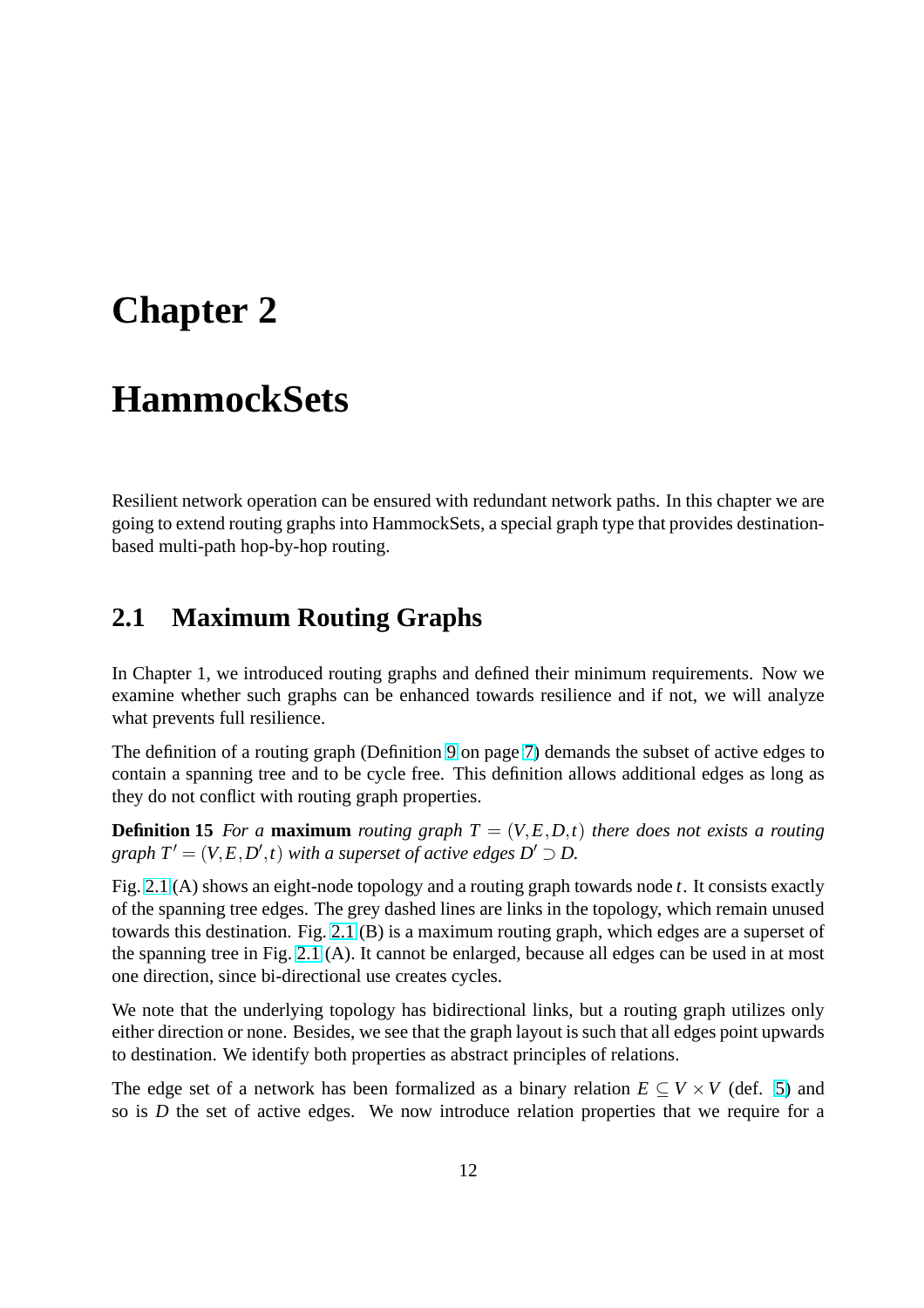<span id="page-15-0"></span>

Figure 2.1: Enriched Routing Graph

classification of routing graphs. Relations obtain extra attributes, if all their elements hold such specified properties. These attributes can be used to define abstract requirements onto sets and order relations.

**Definition 16** *A relation is* **reflexive** *if a R a holds for any a.*

**Definition 17** *A relation is* **transitive** *if*  $a R b \wedge b R c \Rightarrow a R c$ .

**Definition 18** *A relation is* **antisymmetric** *if*  $a R b \wedge b R a \Rightarrow a = b$ .

We apply these criteria now on routing graphs. The relation *R* expresses whether there exists a directed path between two nodes. Routing graphs are reflexive, since any node has a zero-length path to itself. Paths also provide transitivity, since paths can be concatenated to longer paths, if the middle nodes match. Third, routing graphs are antisymmetric, because nonzero-length paths between  $\langle a, \ldots b \rangle$  and  $\langle b, \ldots a \rangle$  would be a cycle, which must not exist in routing graphs.

#### **Definition 19** *A* **partially ordered** *relation is reflexive, transitive, and antisymmetric.*

Intuitively, a partially ordering requires three relation properties. First, the ability of finding an identic element. Second, comparing elements to each other using the relation. Third, comparisons can be deduced from other comparisons over the same set. A partial order is incomplete, meaning that for some pairs *x*, *y* neither  $x \le y$  nor  $y \le x$  holds.

For graphs one relation is being-connected-through-a-directed-path. In the maximum routing graph *T* of Fig. 2.1 (B) nodes *a* and *f* have no relation to each other, since there exists neither a path from  $\langle a, \ldots f \rangle$  nor  $\langle f, \ldots a \rangle$  in *T*. The graph nodes are partially ordered.

**Theorem 1** *A Routing graph is a* **directed acyclic graph** *(abbrev. dag).*

**Proof.** Routing graphs are directed and they do not contain cycles by definition.  $\Box$ 

**Theorem 2** *A dag is partially ordered.*

**Proof.** Let  $T = (V, D)$  be a directed acyclic graph. Let  $P := \{(s,t) \in V \times V \mid s, \ldots t \geq 0\}$ path in  $T$ . We show that the set of edges *D* with the relation connected-through-a-path *P* is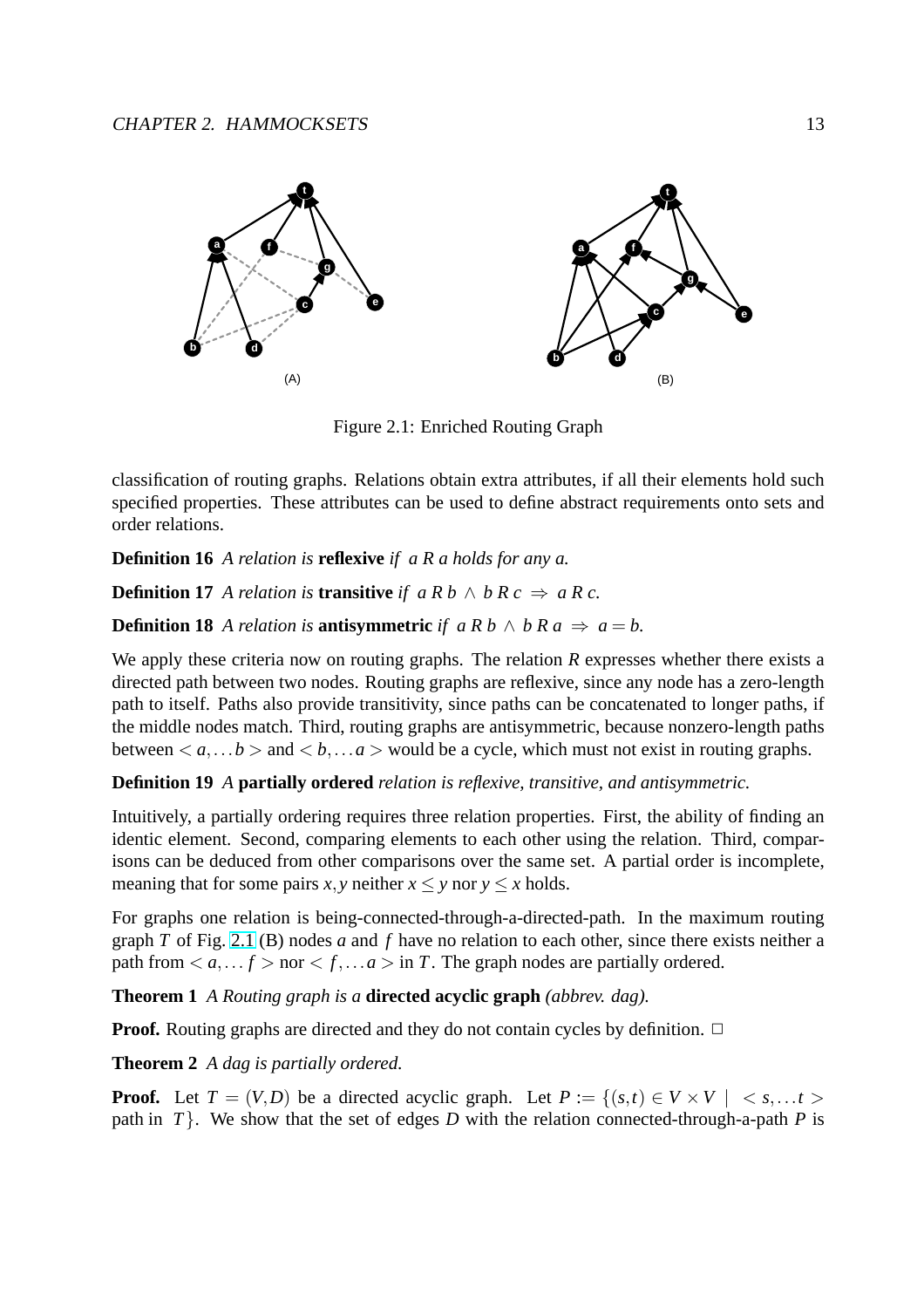<span id="page-16-0"></span>reflexive, transitive, and antisymmetric.

- *P* includes paths of length zero. Therefore any node *u* has a path to *u*, written *u P u* which guarantees to be reflexive.
- Paths can be concatenated. If a path  $\langle a, \ldots b \rangle$  continues with path  $\langle b, \ldots c \rangle$  then there is also a concatenated path  $\langle a, a, \ldots, b, \ldots, c \rangle$  in *D* and therefore  $(a, c) \in P$ , which makes *P* transitive.
- Antisymmetry is shown by contradiction. Assume  $\langle x, \ldots y \rangle$  a non-zero length path. Since the edge set is cycle free, there cannot be any path  $\langle y, \ldots, x \rangle$ , if not  $x = y$ . Therefore the path  $\langle x, \ldots y \rangle$  has length zero and  $x = y$ . Thus, *P* has antisymmetry.  $\Box$

Now we also know that routing graphs are partially ordered.

**Definition 20** *A partially ordered relation has a* **total order** *P, if it includes either relation between any of its elements. Totally ordered sets can be written as a list*  $(x_1,...,x_n)$ *, where*  $∀i < j : x_i P x_j.$ 

**Theorem 3** *A partial order can be extended to a total order.*

**Proof.** Let  $P = P'$  be a partially order. We show that we can insert additional tuples into  $P'$ resulting in a total order.

For any  $a, b$  that are incomparable, i.e. neither  $a P b$  nor  $b P a$  hold, we define  $a P' b$  through  $(a,b) \in P'$ . And P' is still a partial order, since neither transitive, reflexive or antisymmetry have changed. Then for any pair *a*,*b* either *a* P<sup>'</sup> *b* or *b* P<sup>'</sup> *a* holds, which identifies a total order.  $\Box$ 

A routing graph can be totally ordered. Total order means that there is a node sequence where all edges go from a high node to a lower node. We say the edge direction complies with the total order.



Figure 2.2: Routing Graph enhanced to Total Order

For the example in Fig. 2.2 the partial order of routing graph of Fig. 2.1 had been extended to a total order by including additional edges:

$$
P' = P \cup \{(a, f), (a, g), (a, e), (f, e), (f, c), (f, d), (g, b), (e, b), (e, c), (e, d), (b, d)\}.
$$
 Fig. 2.2 still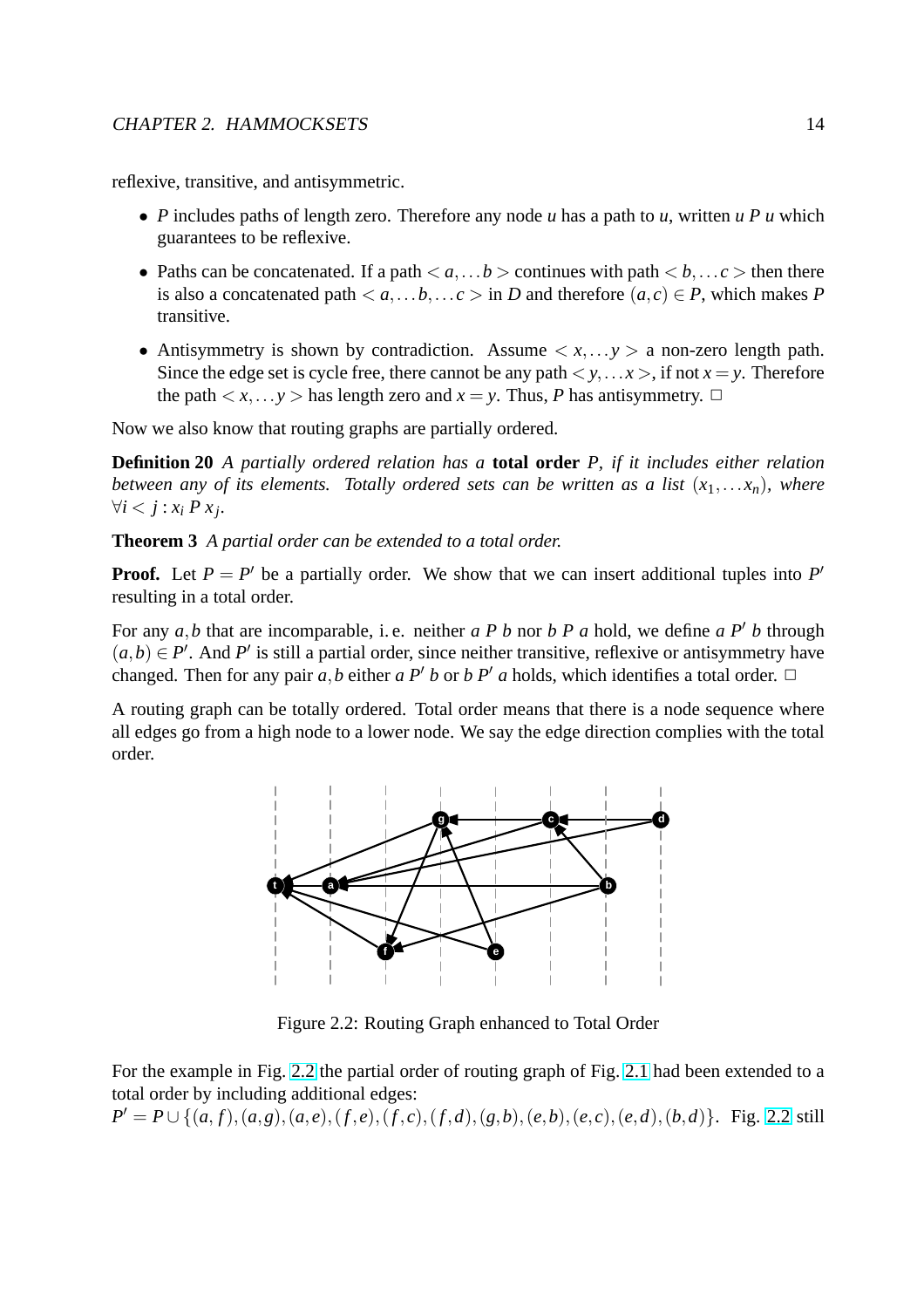<span id="page-17-0"></span>shows the original edge set  $P$ , not  $P'$ . However, its node layout complies with  $P'$ , which introduces a definite node sequence. Note that all edge directions point towards the destination node, which is the only node with incoming edges only.

Regarding a routing graph, a node is redundantly connected, if it has two distinct paths to destination. We show now that any maximum routing graph has nodes, which are not redundantly connected to desination.

**Lemma 1** *Any routing graph has one non-redundant node.*

**Proof.** Let  $T = (V, E, D, t)$  be a routing graph. Since T is a dag, it is also partially ordered through its edges *D*. Find a compatible node sequence  $S = (v_1, \ldots, v_n)$  providing a total order *P'*. The second node  $v_2$  cannot have first-hop redundant paths to the destination node. Since all edges comply with the totally ordered node sequence, only the edge  $(v_2, v_1)$  can be outgoing from that node. Networks do not include parallel edges, and therefore  $v_2$  has only a single outgoing edge and is not redundantly connected.  $\Box$ 

Fig. 2.2 visualizes the idea of Lemma 1. In this totally ordered routing graph, node *a* becomes second element. This means that outgoing edges are only allowed to nodes more left in the total order, namely the destination node only. Without parallel edges, then no two outgoing edges are pos[sible](#page-16-0).

If we cannot gain full redundancy with routing graphs in general, we have to seek for another approach to grant redundant paths for all nodes.

# **2.2 Full Redundancy Routing Graphs**

In Chapter 1 we quoted a failure analysis in a wide area network. We showed that the occurrence of single link failures is likely.

**Assumption 2** *We assume the occurrence of a single link failure over the total network.*

We imply that all used links are physically independent as defined in Chapter 1 and Appendix A. This will have an considerable effect on network resilience, since the method covers any single link failure. In Chapter 5.2 we will analyze in detail which failure sets can be recovered.

### **2.2.1 Reserve Li[nks](#page-44-0)**

Redundancy is given by two independent network paths. Some protocols divide traffic onto multiple paths. Messages can also be sent on either one of them – during normal operation. In case of a failure, the existence of a second path allows for immediate recovery. However before failure occurrence, a backup path can remain completely unused. We use this knowledge to merge network reserve capacities.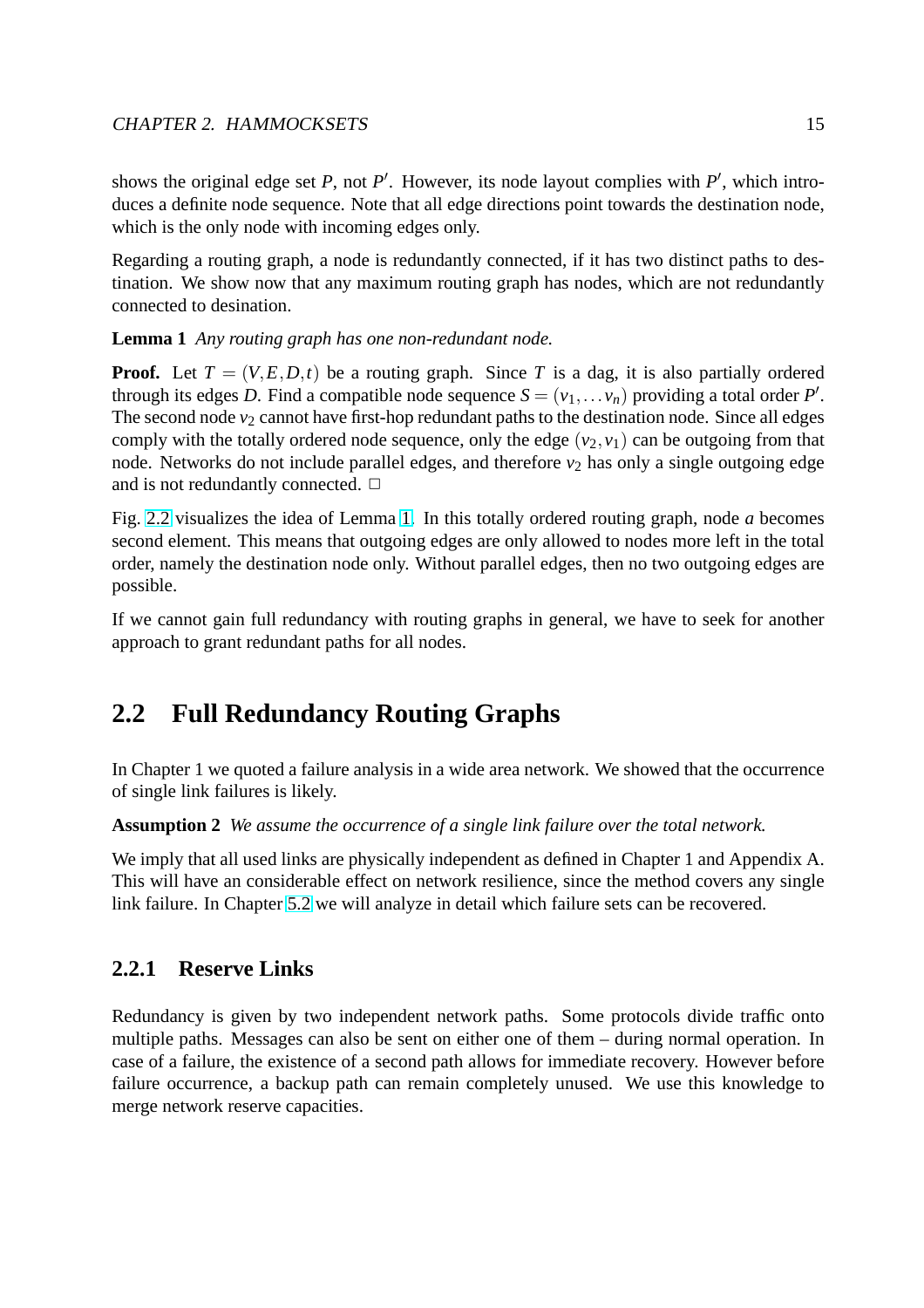#### **Definition 21** *A* **reserve link** *is a stand-by resource, which is not used during normal operation.*

Any failure not covered by multiple active links, can be recovered using one reserve link. Therefore we do not use several reserve links simultaneously. Schollmeier, et. al. propose in their KING project [Sch01] the O2-Routing concept, using joker links  $[SCK<sup>+</sup>03]$ . Their algorithm produces a routing graph with one joker link, that is used in case of failure in either direction.



Figure 2.3: How Shared-Reserve-Links provide fallback routing

Let us review a topology of three nodes like Fig. 2.3 (A). There are three links between nodes *t*,*a*,*b*. Fig. 2.3 visualizes transmitted messages on the network to destination *t*. "A" are messages being sent from *a* to *t*, resp. "B" being transferred from *b* towards destination node *t*. During normal operation node *a* uses the direct link 1 to destination, while *b* uses the distinct link 2 (Fig. 2.3 (A)). If link 2 fails, router *b* utilizes link 3 to transmit messages to node *a*, that forwards them to *t*. In this case, link 1 carries both messages from *a* and *b* (Fig. 2.3 (B)). Because of the symmetric topology link 4 provides recovery for failing of link 1 (Fig. 2.3 (C)), where link 2 carries both "A" and "B" messages.

From the viewpoint of router *a*, the routing table towards *t* list two links:  $\{1,4\}$ , where link 1 is active and used during normal operation and link 4 is a reserve. With local recovery routing converges extremely fast, since no routing information has to be propagated through the network.

Any single link failure (Assumption 2) can be recovered by activating at most one reserve link. Fig. 2.3 (D) explains what can happen if two neighbor routers enable their reserve links 3, 4 simultaneously. Then router *a* forwards its traffic towards *t* onto link 4, where it is resent into a loop back to *a*. In this situation links [3,](#page-17-0) 4 form a cycle and will drop messages. Again, operation is guaranteed with at most one failing link.

Formally, such pairs of reserve links are called Shared-Reserve-Link, since they share link capacity reserved for recovery purposes. They remain unused during normal operation and either direction will be activated.

#### **Definition 22** *A* **Shared-Reserve-Link** *(SRL) consists of a pair of opposite-directed links* (*u*, *v*) *and* (*v*,*u*)*.*

We have now seen an example graph where a Shared-Reserve-Link provides recovery. The previous definition of a routing graph does not allow Shared-Reserve-Links since they consist of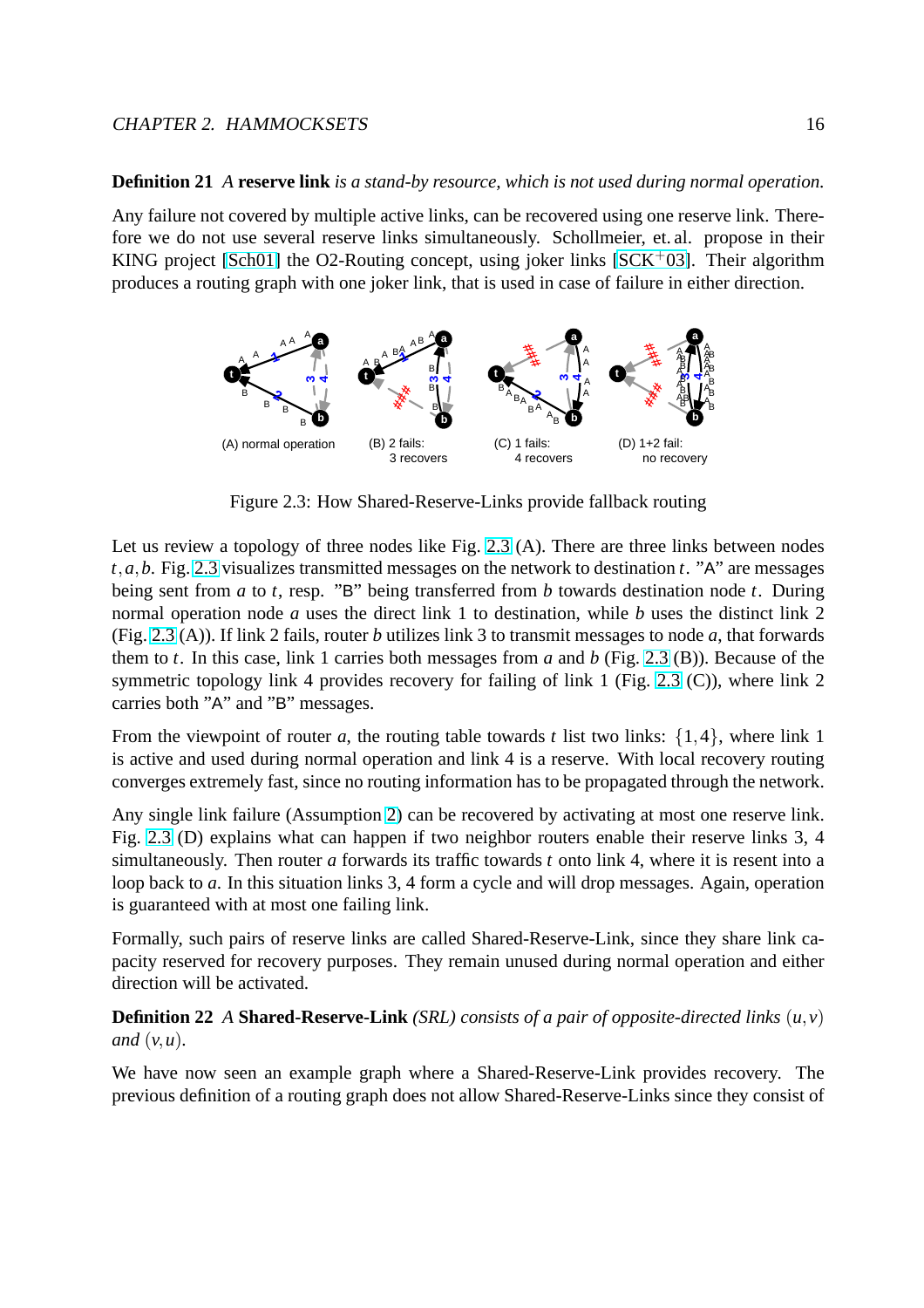a cycle. An obvious approach is to extend the routing graph with a set of reserve edges and tests whether none of them introduces a cycle into the routing graph.

**Definition 23** An **extended routing graph**  $T'=(V,E,D,R,t)$  consists of a routing graph  $T =$  $(V, E, D, t)$  *and reserve edges*  $R \subseteq E$  *(i) which are disjoint with the set of active edges. (ii) D*∪*R consists of two outgoing edges for any node. (iii)* (*V*,*E*,*D*∪ {*r*},*t*) *is routing graph for any*  $r \in R$ .

Now we are able to test, whether a set of reserve edges correctly extends a routing graph. This is rather expensive since we construct  $n = |R|$  routing graphs and search for cycles. Here the verification time extends linear with the amount of Shared-Reserve-Links.

An edge is either active, reserve or unused for that routing graph (i). If the set of active edges with any single reserve edge is a routing graph (iii) then it is also free of cycles. Criteria (ii) provides first-hop redundant paths to destination, since the routing graph includes a spanning tree and two edges from any node.



Figure 2.4: An extended routing graph

Fig. 2.4 contains an extended routing graph for destination node *t*. Here we find two inner node types: either nodes that have two active outgoing edges (nodes *e*, *f*), or nodes with one active and one reserve edge: *a*,*b*, *c*,*d*. Note that the latter always occurs in a pair of nodes, connected through a Shared-Reserve-Link. Every node is adjacent to at most one SRL. With a trick we can nicely arrange the nodes: coupling every two nodes that are connected by an SRL (nodes *a*,*b* and  $c$ ,*d*). This covers all reserve edges. The remaining graph of active edges is acyclic and partially ordered. Fig. 2.4 is totally ordered into a sequence *S*, so that all active edges point from right to left. Cycles of reserve edges cannot be layouted like this, therefore we stack them vertical, gaining both nodes vertical into the same distance from destination.

#### **Corollary 1** *An extended routing graph provides first-hop redundant paths for all inner nodes.*

**Proof.** Let  $T = (V, E, D, R, t)$  be an extended routing graph with a node  $v \in V \setminus \{t\}$ . We show that node *v* has two first-hop redundant paths  $\langle v, x_1, \ldots, x_n, t \rangle, \langle v, y_1, \ldots, y_m, t \rangle, x_1 \neq y_1$  in *D* to destination.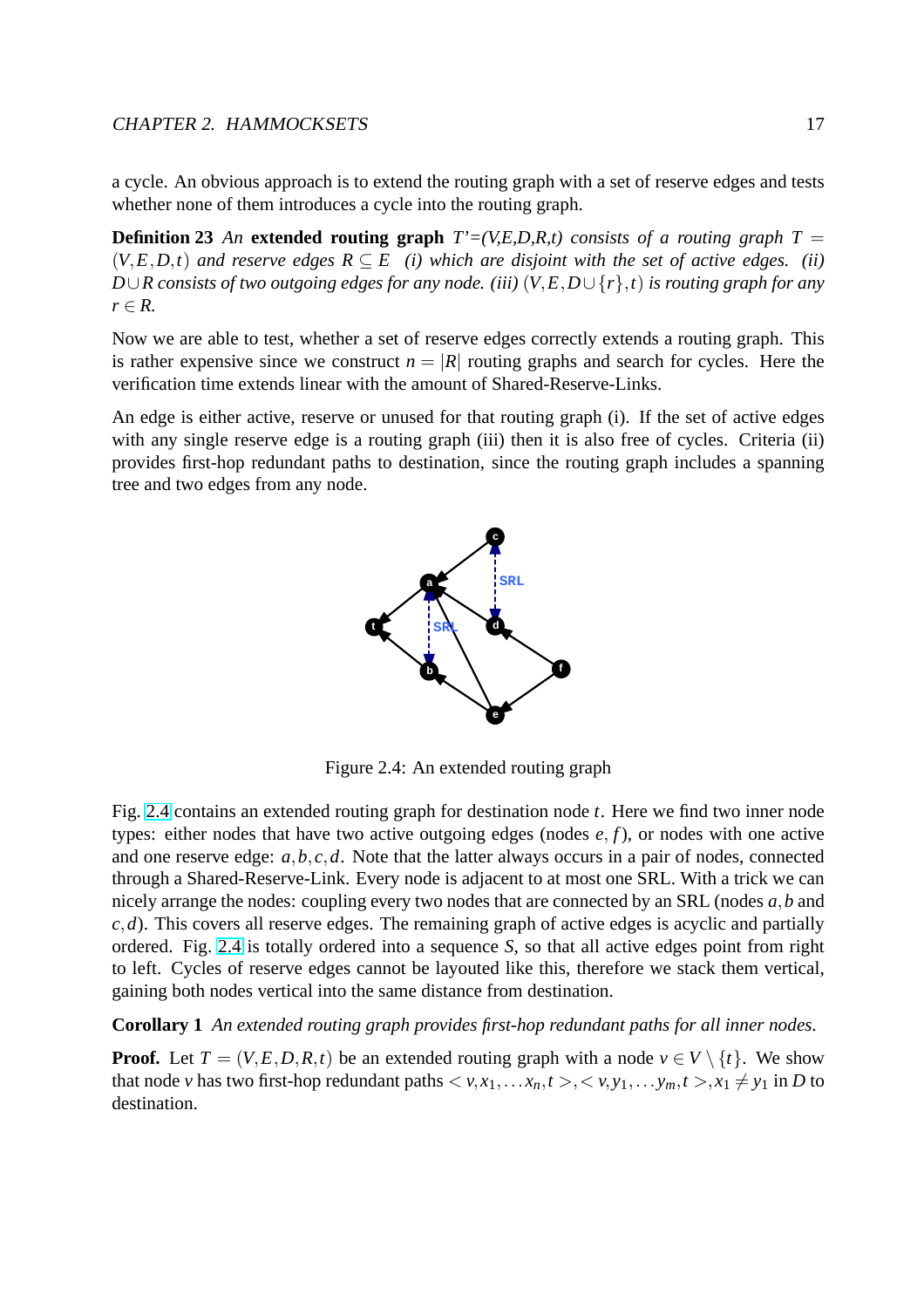<span id="page-20-0"></span>Criteria (ii) of an extended routing graph guarantees two distinct outgoing edges from any in-

ner node. Let  $x_1, y_1$  be the end nodes of two outgoing links from *v*. Because *T* includes a spanning tree, paths  $\langle x_1, \ldots, x_n, t \rangle$  and  $\langle y_1, \ldots, y_m, t \rangle$  exist. The paths  $\langle v, x_1, \ldots, x_n, t \rangle$ ,  $v, y_1, \ldots, y_m, t >$  are first hop redundant since  $x_1 \neq y_1$ .  $\Box$ 

**Corollary 2** *An extended routing graph cannot be destroyed by a single link failure: all inner nodes have redundant paths towards destination.*

**Proof.** Let *T* be a extended routing graph with  $f \in E$  a single destroyed link. We show that any node *v* has a path towards destination.

Assume that before a link failure, node *v* has been connected through path  $\langle v, x_1, \ldots, x_n, t \rangle$  to destination. Either  $f$  is an edge in the path or not. If it is, then there is a latest node  $x_i$  with a working path  $\langle v, x_1, \ldots, x_i \rangle$ . Since T is an extended routing graph, its node  $x_i$  has first-hop redundant paths. One is  $\langle x_i, \ldots, x_n, t \rangle$ , but there is another  $\langle x_i, y_j, \ldots, y_m, t \rangle$ . This cannot include edge *f* because that would form a cycle. Therefore  $\langle v, x_1, \dots, x_i, y_j, \dots, y_m, t \rangle$  is a working path after edge  $f$  fails.  $\Box$ 

Now we have seen that extended routing graphs provide redundant routing and any single link failure can be recovered.

#### **2.2.2 Cycle Avoidance**

The last Section presented extended routing graphs. Their definition requires a test for any reserve edge in the graph, to proof the extended routing graph property. Now we will refine these and find a representation, which can be tested in one run. Then we introduce a new subtype with restricted cycle length: HammockSets.

**Definition 24** *If any reserve link in an extended routing graph is part of an SRL, the routing graph is called* **regular***. The regular routing graph*  $L = (V, D \cup R, t)$  *refers to the united edge set of active and reserve links of an corresponding extended routing graph*  $T = (V, E, D, R, t)$ .



Figure 2.5: Non-regular Routing Graph

Fig. 2.5 is a non-regular routing graph, because of the edge  $(c, a)$ . This edge cannot be removed, since it provides a first-hop redundant path for node *c*. But inserting another reserve  $(a, c)$  is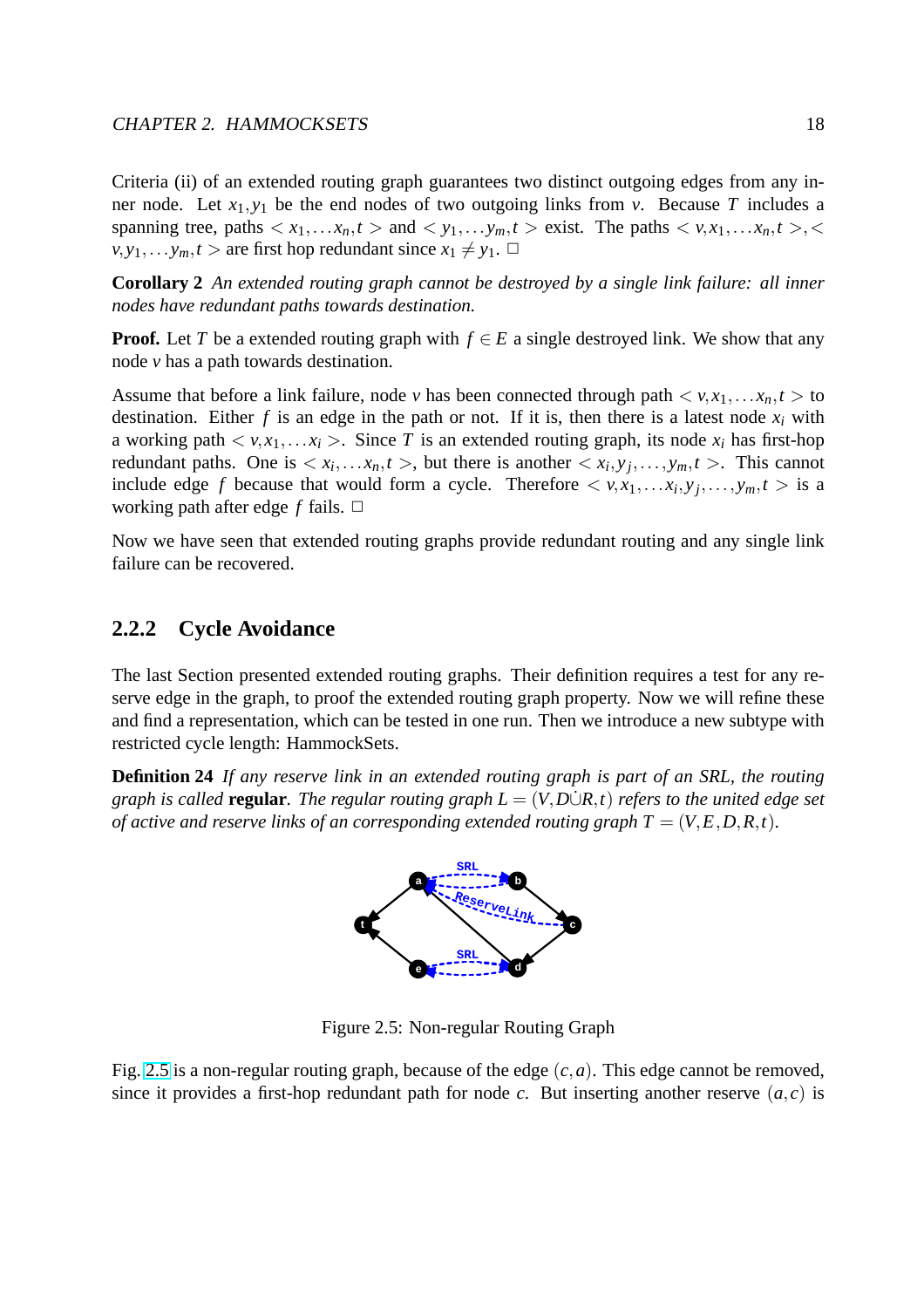<span id="page-21-0"></span>also not possible, since it would close a cycle with a 1-reverse-edge (*a*, *c*,*d*,*a*). For this topology there exists no regular routing graph.

To check all cycles in one run, we union the set of active edges with the reserve edges. The join introduces cycles, for which we will enforce certain cycle properties.

**Corollary 3** In a regular routing graph an edge  $e$  with opposite-directed edge  $\hat{e}$  is reserve, while *an edge e without*  $\hat{e}$  *is an active link.* 

**Proof.** Because any reserve edge is part of an SRL in an regular routing graph, it can be detected through its opposite-directed edge.  $\Box$ 



Figure 2.6: A Regular Routing Graph

The regular routing graph in Fig. 2.6 is described by a single set of edges (dashed lines only shown for orientation). Cycles included in that graph obtain properties deriving from an extended routing graph.

**Definition 25** *A simple cycle with edges*  $C = \langle v_0, \ldots, v_{n+1} \rangle$  *has k***-reverse edges** *in a graph*  $G = (V, E)$ , if there are *k* different edges  $e_i = (v_i, v_{i+1})$  such that the reverse edges  $\widehat{e_i}$  are part of *the graph. Cycles with 2-reverse edges are called* **single-fault-blocking cycles***.*

Note, that Fig. 2.6 contains only single-fault-blocking cycles. This states, that all these cycles contain two reserver links, that avoid an activated cycle after one link failure.

**Theorem 4** *If a regular routing graph includes cycles, then all cycles are single-fault-blocking.*

**Proof.** Let  $L = (V, D \cup R, t)$  be a regular routing graph to an extended routing graph  $T =$  $(V, E, D, R, t)$ . Let  $C = \langle e_1, \ldots e_n \rangle$  be a cycle of edges  $e_i \in D \cup R$ . Each cycle has at least length two since the network does not contain self-loops. *C* cannot consist purely of active edges *D*, because these are cycle free. Also, an extended routing graph with any single reserve edge does not contain a cycle – property (iii). Therefore at least two edges of any cycle must be reserve edges. Any reserve edge is part of a Shared-Reserve-Link and has a reverse edge. Therefore cycles contained in such a graph have two edges with reverse edges and are then single-fault-blocking.  $\Box$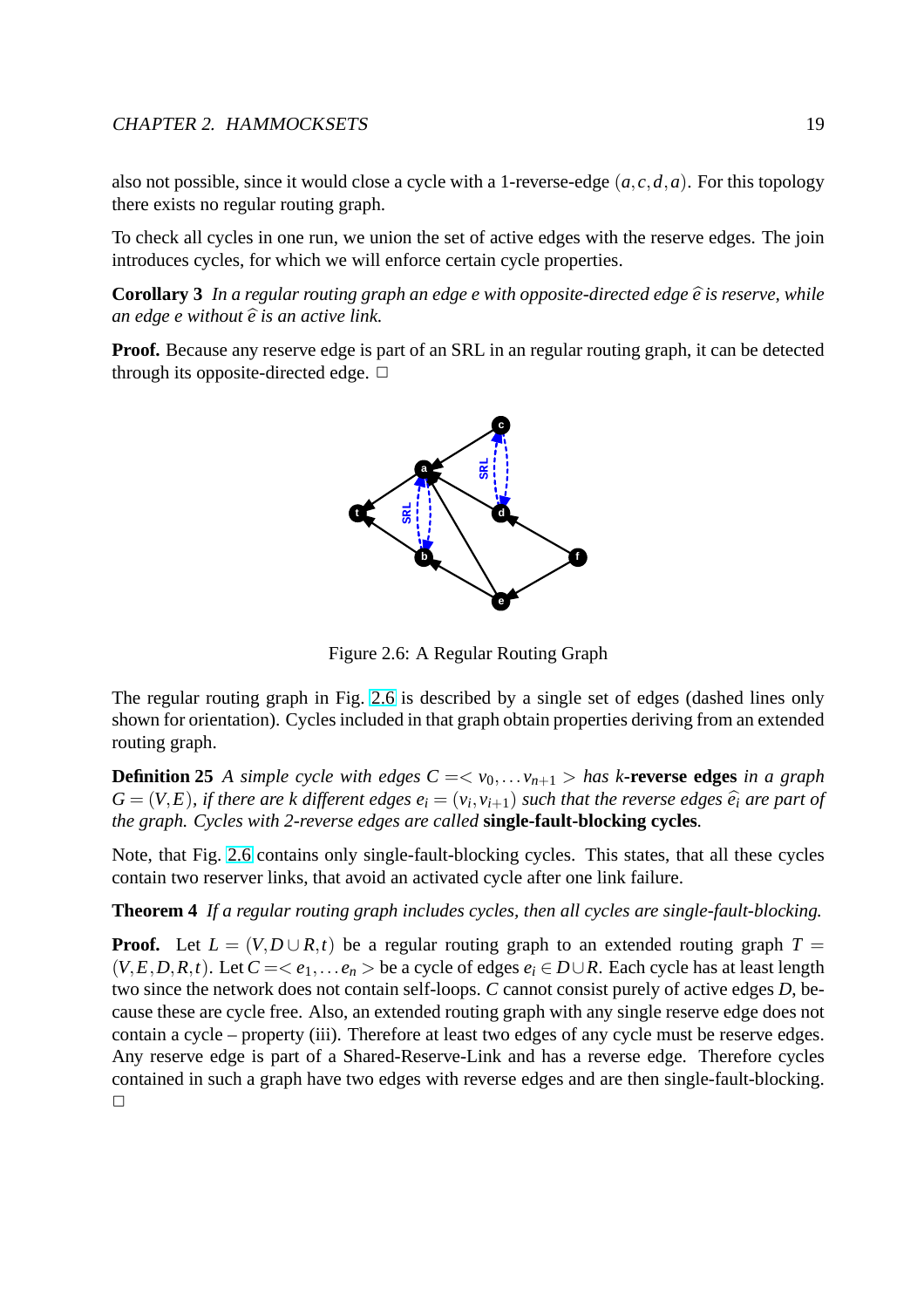<span id="page-22-0"></span>Single-fault-blocking cycles will not be active assuming one global link failure. In detaile, no cycle will be active if any single-fault-blocking cycle has at most one link failure. Above Fig. 2.6 is able to recover routing if one of  $(a,t)$ ,  $(b,t)$  and one of  $(c,a)$ ,  $(d,a)$  fail.



Figure 2.7: Regular Routing Graph with a 4-Cycle

Fig. 2.7 shows an regular routing graph with two Shared-Reserve-Links (*a*,*b*) and (*c*,*d*). Any cycle in this graph is single-fault-blocking. The cycle (*a*,*b*, *c*,*d*,*a*) consists of four edges and includes two distinct SRLs.

**Definition 26** For an regular routing graph  $L = (V, D \cup R, t)$  the union  $H(t) = D \cup R$  is called **HammockSet**<sup>1</sup>, if no cycle longer than two is included in  $H(t)$ .

The HammockSet definition introduces further restrictions. Fig. 2.5 is an extended routing graph but not regular, while Fig. 2.7 is regular but not a HammockSet. Since Fig. 2.6 does not include cycles longer than two, it is a HammockSet graph.

**Corollary 4** *Two Shared-Reserve-Links have no common node[s in a](#page-20-0) HammockSet graph.*

**Proof** by contradiction. Assume two SRLs (*a*,*b*) and (*b*, *c*) have a comm[on n](#page-21-0)ode *b*. Then the simple cycle  $(a, b, c, b, a)$  with length four occurs which is not allowed in a HammockSet.  $\Box$ 

Summarizing, we have found that HammockSets are a special type of extended routing graph which include an active spanning tree. It is regular, therefore all occurring reserve links are part of a SRL, and cycles are single-fault-blocking with maximum length of two.

#### **2.2.3 Components**

The active edges of an extended routing graph are partially ordered. We can find this property embedded in strongly-connected HammockSet components. Until otherwise stated all components reviewed in this thesis are strongly connected.

**Definition 27** *Two graph nodes are* **strongly-connected** *if they are reachable from each other.*

**Corollary 5** *Only nodes in a common cycle are strongly connected to each other.*

<sup>&</sup>lt;sup>1</sup>The name HammockSet derives from real hammocks, that usually consists of ropes with knots. If a rope wrenchs, other ropes keep the hammock. The network model rests upon the same idea.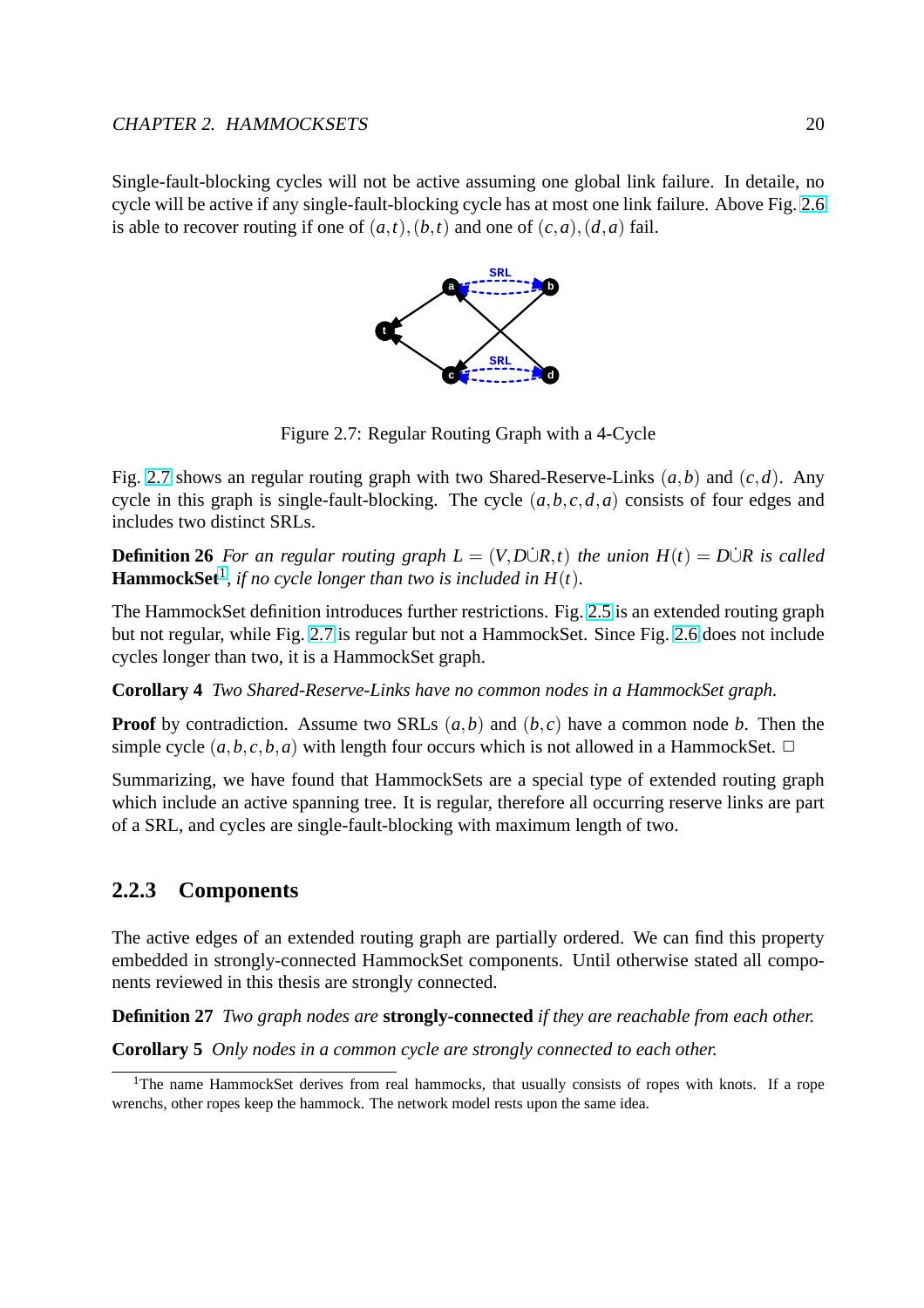<span id="page-23-0"></span>**Proof.** Nodes *x*, *y* in a cycle have paths  $\langle x, \ldots, y \rangle$  and  $\langle y, \ldots, x \rangle$ . Then *x*, *y* are strongly connected. Otherwise, if two nodes  $x, y$  are not in a cycle, at most one path  $\langle x, \ldots y \rangle$  or  $\langle y, \ldots, x \rangle$  is included in the HammockSet. But then *x* and *y* are not strongly connected.  $\Box$ 

**Corollary 6** *In a HammockSet, only SRL-connected nodes are strongly connected.*

**Proof.** The set of active edges is cycle free. Only Shared-Reserve-Links include cycles in a HammockSet.  $\Box$ 

**Corollary 7** *Strongly-connected components of a HammockSet contain one or two nodes.*

**Proof.** Only SRL-adjacent nodes merge into a component. As we have shown above, SRLs have no common nodes, therefore the maximum component size is two. Nodes without adjacent Shared-Reserve-Link have a component size of one.  $\Box$ 



Figure 2.8: A HammockSet and its components

See Fig. 2.8 for an example of HammockSet components. It shows the HammockSet of Fig. 2.6 decomposed into its strongly-connected components. Note that all edges between components have been active edges of the extended routing graph.

**Theorem 5** *The graph of strongly-connected HammockSet components is partially ordered.*

Proof. Let D' be the relation of directed egdes between HammockSet components. We show that  $D'$  equals the set of active edges  $D$  of the extended routing graph.

Edges of a HammockSet consist of the union of active and reserve edges. The components swallow all reserve edges, since they represent Shared-Reserve-Links. Then only active edges from the Extended Routing Graph occur in the component graph. The set of active edges is a directed acyclic graph and therefore is partially ordered.  $\Box$ 

The nodes in Fig. 2.8 include a partial order  $\{(a/b,t), (c/d,a), (e,a/b), (f,c/d), (f,e)\}$ . It is not a total order, since the components *e* and *c*/*d* have no direct path in either direction. There is neither a path  $\langle e_1...c/d \rangle$  nor  $\langle c/d,...e \rangle$  (see Definition 19).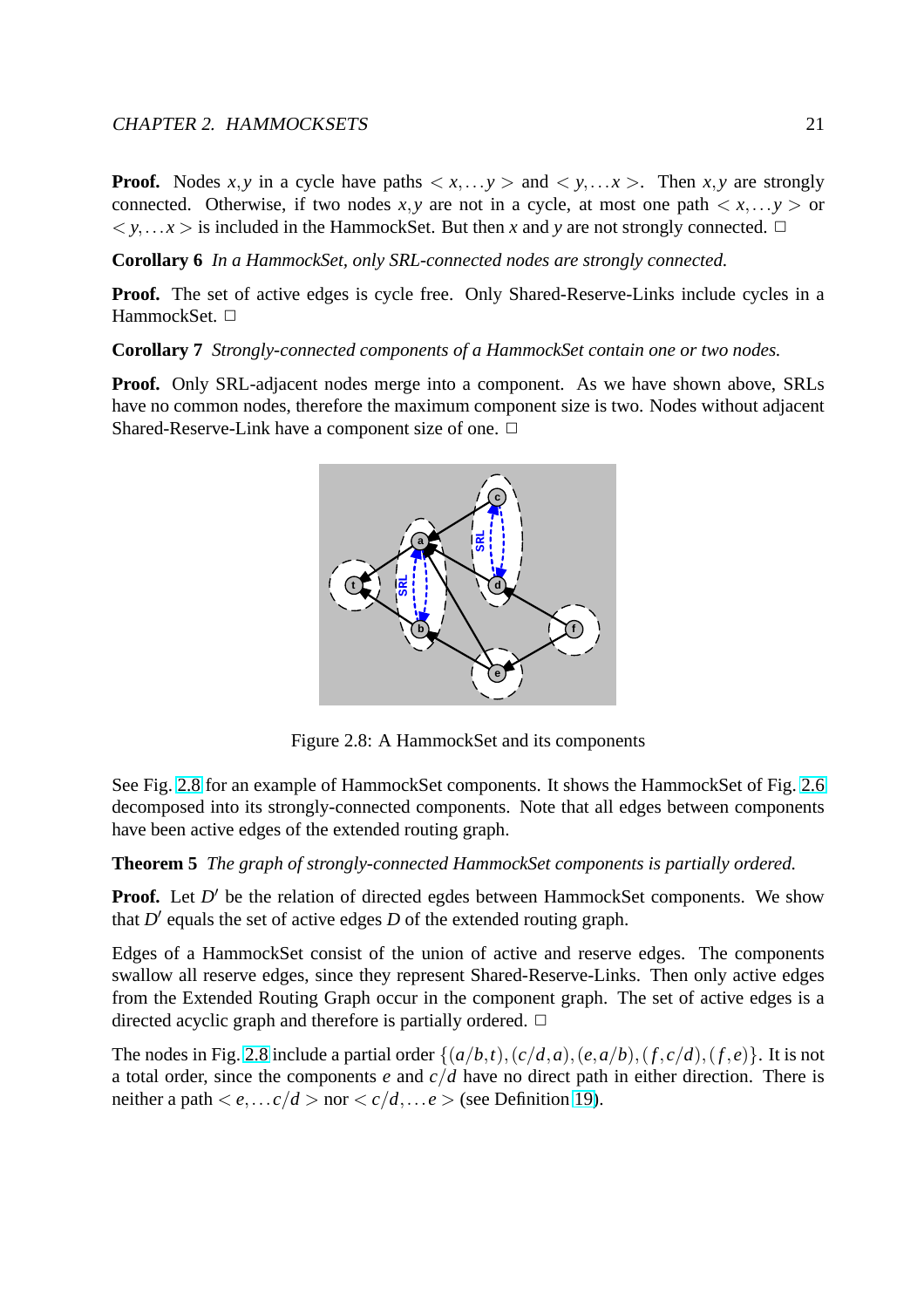<span id="page-24-0"></span>**Definition 28** *In a list of strongly-connected HammockSet components, a component C<sup>i</sup> is* **nearer to destination** as  $C_j$ , iff  $i < j$ .

**Theorem 6** *The partial order of a strongly-connected HammockSet component graph is extensible into a totally ordered list of components.*

**Proof.** Let  $H(t)$  be a HammockSet to an extended routing graph  $T = (V, E, D, R, t)$  and  $C_i$ strongly-connected components of  $H(t)$ . We construct a list  $C = (C_1, \ldots, C_n)$  by extending the partial order relation induced from active edges. Since the graph consists only of acyclic active edges. List *C* introduces additional tuples that relate non-connected nodes of the previous edge set.  $\Box$ 



Figure 2.9: Total-ordered HammockSet Component List

Fig. 2.9 shows a component list for the HammockSet in Fig. 2.6. The first list entry always consists of the destination node of the corresponding HammockSet, since it has no outgoing edge.  $C_2 = \{a,b\}$  is the candidate node pair for  $\bigcup_{i<2} C_i = \{t\}$ . The node subset  $\bigcup_{i<3} C_i = \{t,a,b\}$ has two candidates:  $\{e\}$  and  $\{c,d\}$ . Here we choose the [sing](#page-21-0)le note candidate first, to minimize the amount of total used Shared-Reserve-Links. Note that the HammockSet edges do not relate the components  $({e}, {c}, d)$ . In Fig. 2.9  ${e}$  is nearer to destination than  ${c}, d$ , which incorporates a total order. The pair  $({c, d}, {e})$  would result in another component list  $C' = (\{t\}, \{a, b\}, \{c, d\}, \{e\}, \{f\})$ . The total order complies with the partial order, introduced through the set of active edges *D*, since all edges are directed towards destination node component. Note that each inner component has two outgoing edges to other components.

**Theorem 7** *All inner components of a strongly-connected HammockSet have two outgoing edges.*

**Proof.** Let  $C = \{u\}$ , resp.  $C = \{u, v\}$  be an inner component, i.e. not the destination node component. We show that the component has at least two edges to nodes nearer to destination.

There are two cases. Either  $C = \{u\}$  is a single node. Since *u* is part of a HammockSet, it has first-hop redundant paths to destination, and therefore has two distinct outgoing edges. Otherwise the component is  $C = \{u, v\}$  and both HammockSet nodes  $u, v$  provide an active path towards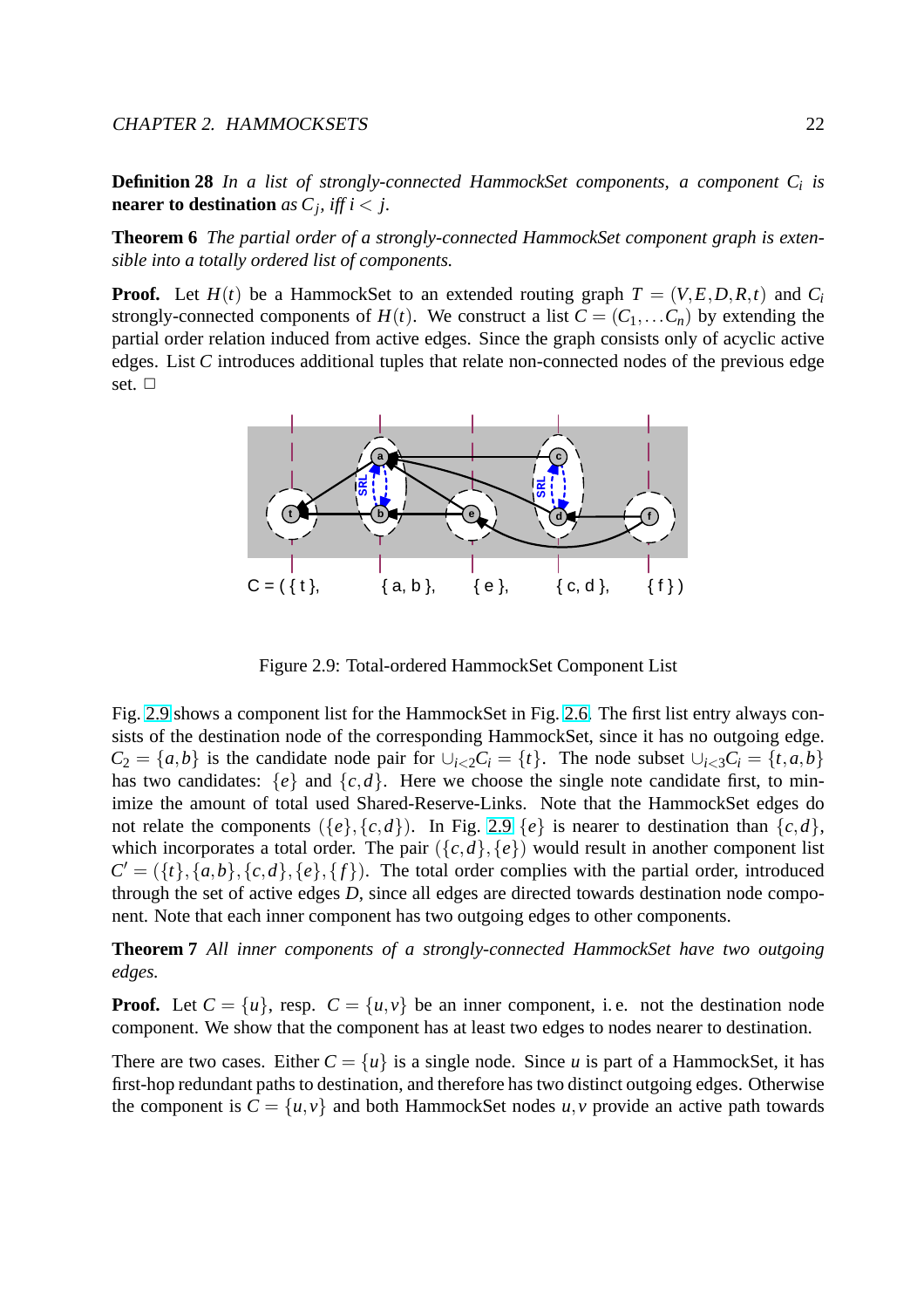destination (routing graph criteria).  $(u, v)$  is a SRL and consists of reserve links, both  $u, v$  must have at least one active outgoing edge.  $\Box$ 

We have seen how HammockSets transmute into strongly-connected components, which are partially ordered and where any component has two outgoing edges. Turning down these features allow us to construct HammockSets.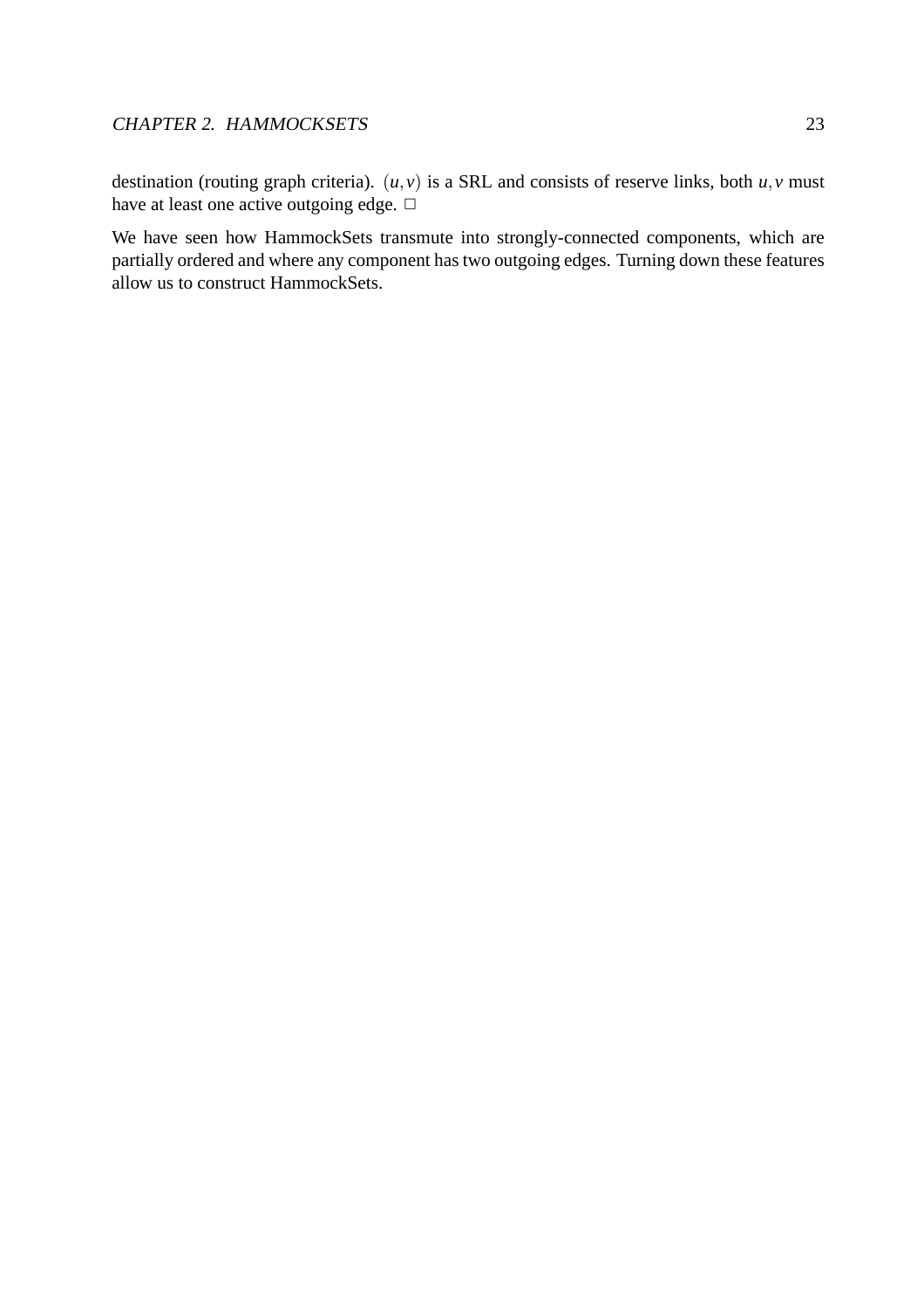# <span id="page-26-0"></span>**Chapter 3**

# **Network Topology**

To enable resilient communications, HammockSets for all nodes must exist. Fig. 3.1 shows such a Complete HammockSet Graph (CHG). In this Chapter we are going to describe qualities of such graphs. A CHG topology enforces a minimum count of edges for the network graph.



Figure 3.1: Complete HammockSet Graph

**Definition 29** *A network topology is called* **Complete HammockSet Graph** *(CHG), if any network node has a HammockSet covering all topology nodes.*

## **3.1 Neighbor Nodes**

A HammockSet incorporates neighbors, which associate the edge-relationship between nodes.

**Definition 30** *The empty and the full node subsets are* **trivial***.*

**Definition 31** *A graph*  $(V, E)$  *is called n***-connected**, *if any two-partition*  $U\dot{\cup}U' = V$  *has at least n* edges between  $U$  and  $U'$ .

**Theorem 8** *In a 1-connected graph, any non-trivial node subset has a neighbor.*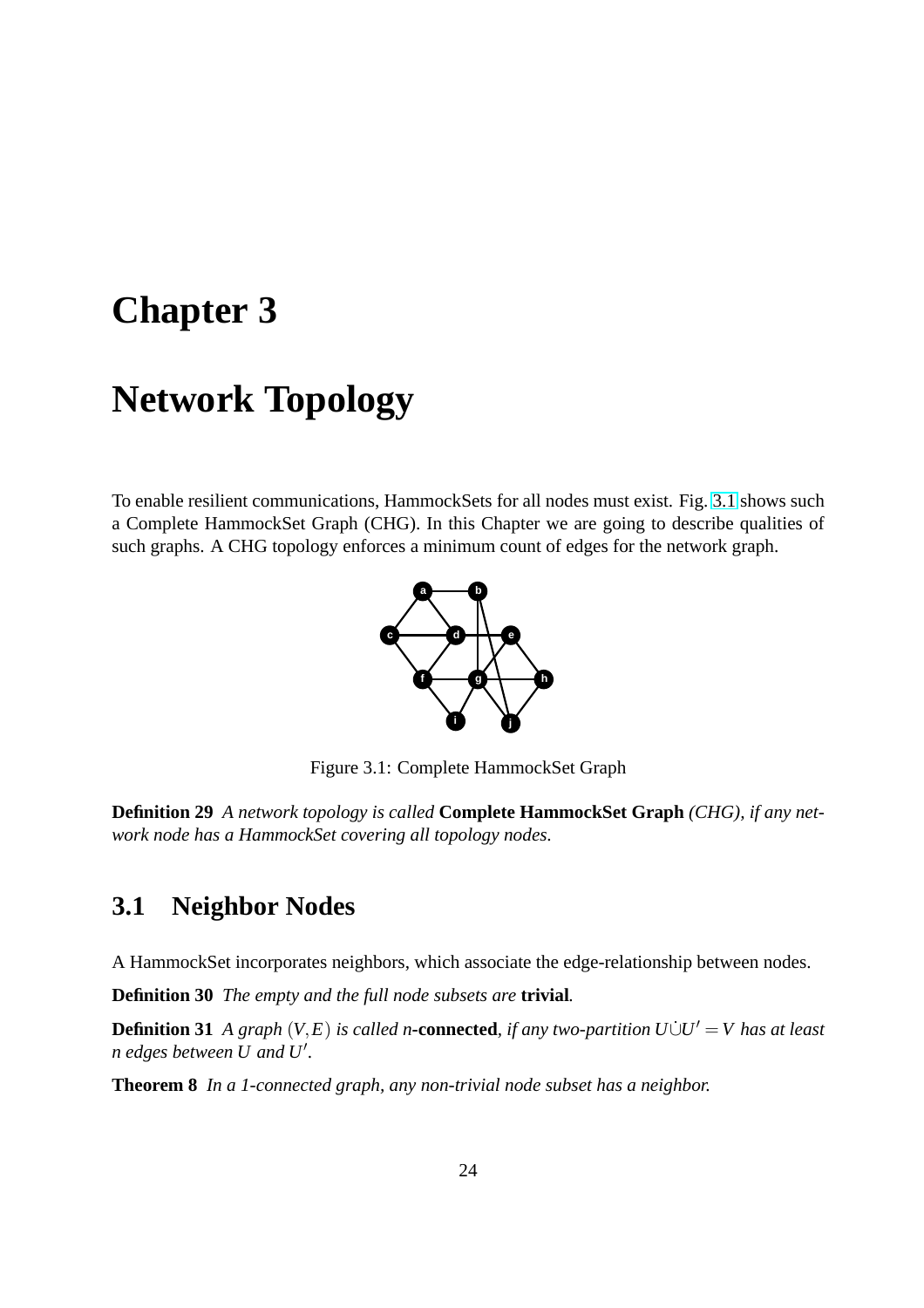<span id="page-27-0"></span>**Proof.** Let  $G = (V, E)$  be a 1-connected graph and *U* a non-trivial node subset of *V*. We show, that one edge from *U* into  $V \setminus U$  exists. Because *U* is non-trivial, both *U* and  $V \setminus U$  contain elements. 1-connectivity states that any partition  $U \cup U'$  is connected by at least one edge  $(u, v)$ . With  $U' := V \setminus U$  this edge proofs the existence of a neighbor  $v \in V \setminus U$  for node subset  $U$ .

**Corollary 8** *Networks are 1-connected.*

**Proof.** Let  $N = (V, E, C)$  be a network and  $U \cup U'$  a two-partition of the node set. Since  $(V, E)$  is connected, there exist paths  $P = \langle u, \ldots, v, v' \ldots u' \rangle$  for any node pair  $u \in U, u' \in U'$ . Therefore some edge  $(v, v') \in U \times U'$  connects *U* with *U'* and  $(V, E)$  is 1-connected.  $\Box$ 

### **3.2 Candidates**

We now extend the neighbor concept to find a suitable HammockSet description. This requires not only neighbors to a node set, but also neighbors with redundant first hop edges.

**Definition 32** *Let*  $N = (V, E, C)$  *be a network. Let*  $U \subseteq V$  *be non-trivial node subset. Two connected neighbor nodes*  $x, y \in N(U)$  *are called* **candidate node pair** *for U, if they have two edges*  $(x, u)$ ,  $(y, v)$  *into the set*  $u, v \in U$ . A neighbor node  $x \in N(U)$  *is called* **candidate node** *for a* node set *U*, if it has two distinct edges  $(x, u_1)$ ,  $(x, u_2)$  into the set  $u_1, u_2 \in U, u_1 \neq u_2$ .



Figure 3.2: Candidate Node and Candidate Node Pair

Candidates extend the neighborhood relation towards redundant connections. There exist two generic candidate types: a candidate node *x* that has two edges to nodes  $u_1, u_2 \in U$  (Fig. 3.2 (A)). The edges  $(x, u_1)$ ,  $(x, u_2)$  must be distinct, and since the network does not model parallel edges, we can follow that  $u_1 \neq u_2$ . The other type is a candidate node pair  $(x, y)$ . Both nodes have an edge into *U*, which can either touch the same node  $u \in U$  (Fig. 3.2 (B)) or two different nodes  $u, v \in U, u \neq v$  (Fig. 3.2 (C)). The node pair is connected through a network edge that will be used as Shared-Reserve-Link, to grant first-hop redundancy to both nodes.

Candidates are closely related to HammockSets. If *U* contains a HammockSet  $H(t)$ , then a candidate of *U* can be redundantly connected to *U* and therefore attached to  $H(t)$ . Before we show that candidates procreate HammockSets, we show the reverse direction, that HammockSets consist of candidates.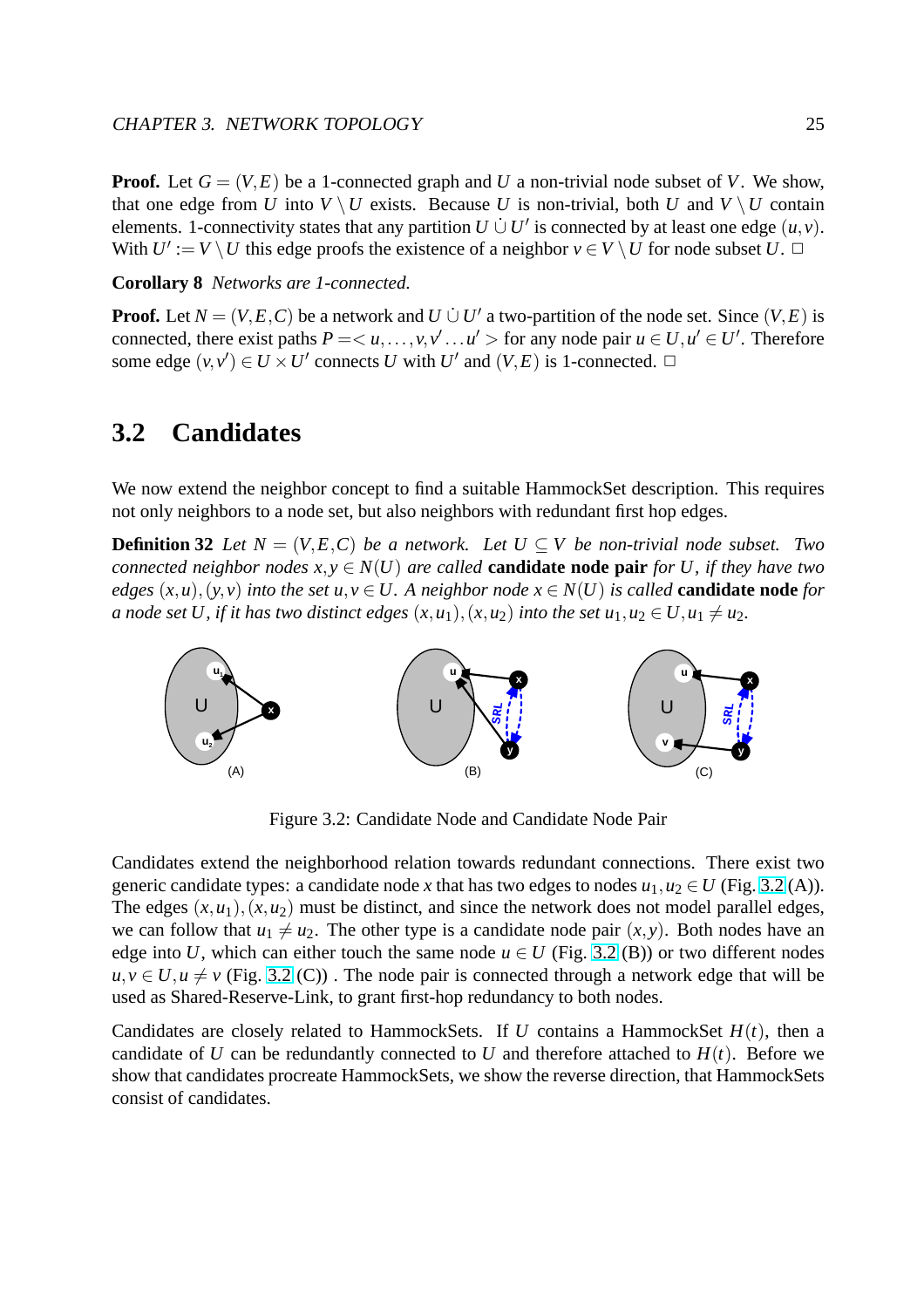<span id="page-28-0"></span>**Theorem 9** *In a Complete HammockSet Graph, there exists a candidate for any non-trivial node subset.*

**Proof.** Let  $N = (V, E, C)$  be a Complete HammockSet Graph and U a non-trivial node subset of *V*. By definition, there exists a HammockSet  $H(t)$  for any node  $t \in U$ . Let  $C = (C_1, \ldots, C_n)$  be a total-ordered list of strongly-connected HammockSet components for *H*(*t*) (see Theorem 6).

Now we use the HammockSet  $H(t)$  in its component representation to proof the existence of a candidate for the subset *U*. To do so, we mark all nodes of *U* in the component list. By this we gain three types of component marking: fully marked, nothing marked and partially [mar](#page-24-0)ked. Since components have size one or two (see corollary 7), the latter can only appear in components of size two, where one node is part of *U*, while the other is not included in *U*. From this state, we determine the minimum *j*-value, so that  $C_j$  is a component that is not entirely marked, i.e. covered by U. For such a *j* all nearer components  $C_i$  $C_i$ ,  $i < j$  are fully marked. Furthermore  $C_j$ consists either of a single node not in *U* or a pair of nodes, where at least one is not in *U*. We show, that the unmarked fraction of *C<sup>j</sup>* is a candidate for set *U*.



Figure 3.3: Candidates of a node subset

• If  $C_j$  is a single node component (Fig. 3.3 (A)), then its node x is not marked. Theorem 7 states that any component  $C_j$  has at least two edges to earlier components  $C_i, C_k$  with  $i, k < j$ . All these edges provide first-hop redundant outgoing links to the HammockSet destination. This makes *x* a candidate node.

If  $C_j$  is pair component, then two cases can occur: either both nodes are unmarked or one is marked, while the other is unmarked.

- With only one unmarked node *x* (Fig. 3.3 (B)) this has one edge inside the component and another from the active spanning tree property to a component that is nearer to destination. Both edges together guarantee first-hop redundancy.
- A node pair  $(x, y)$  of unmarked nodes in the minimum  $C_i$  component is neighbor to U with at least two edges into *U*. Each node has an active spanning tree to destination guaranteeing a single outgoing edge to a nearer component. The nodes  $(x, y)$  must have a common edge, since they are in the same HammockSet component. This makes  $(x, y)$  a candidate node pair for set *U*.

Summarizing, a CHG has candidates for any non-trivial node subset.  $\Box$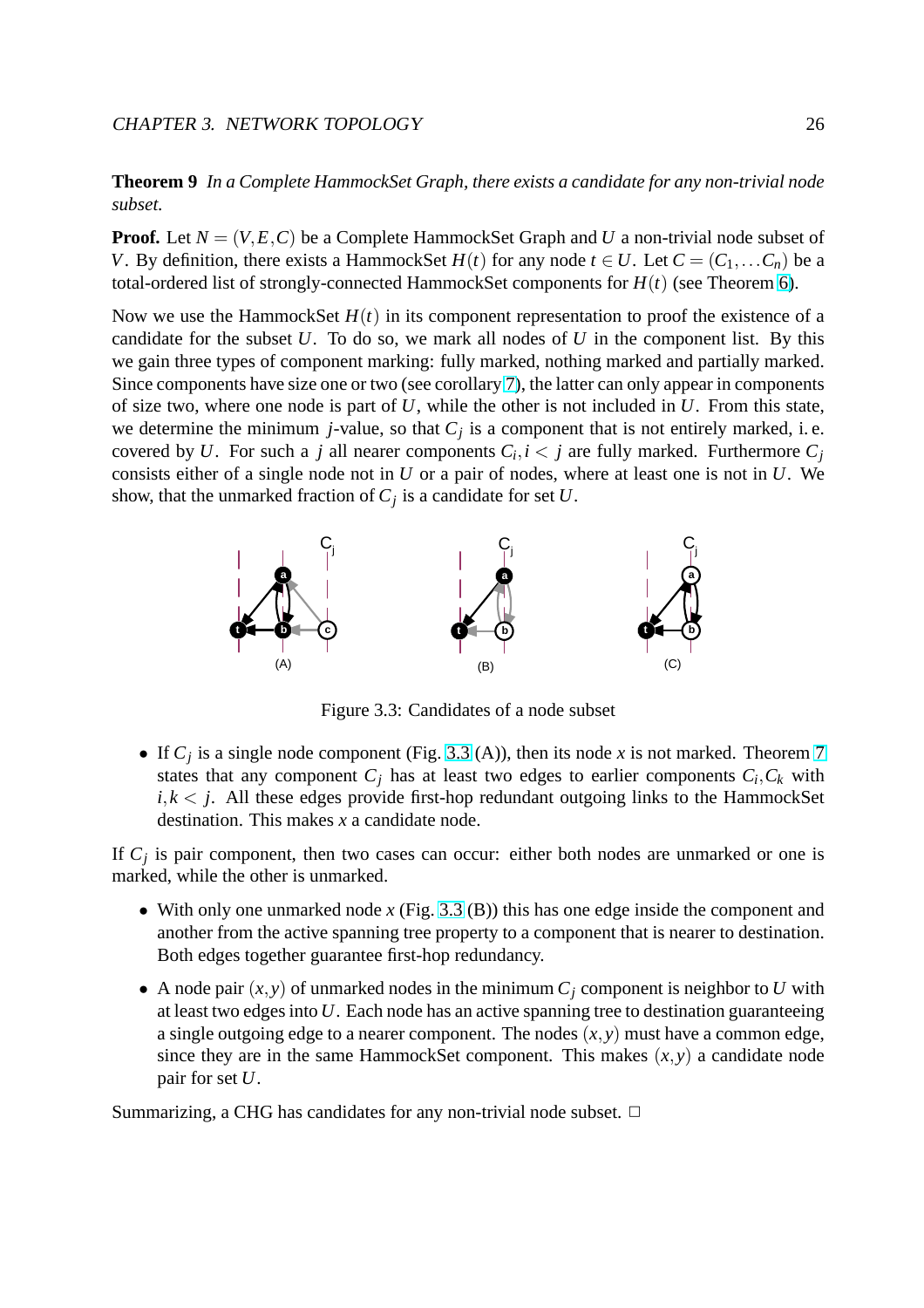<span id="page-29-0"></span>The three different reasoning cases are shown in the next figure. First, the node subset  $U = \{t, a, b\}$  is highlighted in the HammockSet  $H(t)$  (Fig. 3.3 (A)).  $H(t)$  includes an additional component  $C_2$  consisting of a single node. Since  $C_2$  is the left most not entirely marked component,  $c \in C_2$  is a candidate for *U*. The other two examples show pair components, which are not completely covered by  $U$ . In Fig. 3.3 (B) the minim[um](#page-28-0) *j*-component contains  $a, b$ , where node *a* is marked. Then *b* is candidate node, as it has two outgoing edges into *U*. Fig. 3.3 (C) shows an candidate node pair  $(a,b)$ , where the minimum *j* component  $C_j$  is complete unmarked. No single node *a* or *b* can alone fulfill [the](#page-28-0) candidate criteria for set *U*, since they lack a second edge. But united into a candidate node pair  $\{a,b\}$  with their connecting edge  $(a,b)$ , th[ey g](#page-28-0)ain two edges into *U*.

## **3.3 Hammock Topology**

Next we are going to find, that existing candidates for all subsets indicate a Complete HammockSet Graph. We therefore use the representation of HammockSets in strongly-connected components.

**Lemma 2** *Complete HammockSet Graphs have a candidate for any non-trivial node subset.*

**Proof.** We show that (1) any topology having candidates is a CHG and that (2) any CHG has candidates.

(1): Let  $N = (V, E, C)$  be a topology, where any non-trivial node subset has a candidate and *t* ∈ *V* a destination node. We construct a list of strongly-connected HammockSet components by iteratively adding candidates. By definition, the united set of already found nodes  $U = \bigcup_i C_i$  has a candidate. The nodes of each candidate are together transmuted into a newly component *C<sup>i</sup>* , which is then trailed to the component list.

We proof by induction, that  $(C_1, \ldots, C_n)$  is a list of strongly-connected HammockSet components. Base case is the  $C_1 = \{t\}$ , which forms a HammockSet of a destination node without any edges. In the induction step  $n \to n+1$ , we assume  $(C_1,...,C_n)$  to form a valid HammockSet of nodes  $U = \bigcup_i C_i$  and proof that  $(C_1, \ldots, C_n, C_{n+1})$  also fulfills HammockSet properties, where  $C_{n+1}$  has been candidate for *U*. We distinguish two cases: single node candidates and candidate node pairs.

- Let *x* be a single candidate node. It is going to be appended as a new component  $C_{n+1}$  = {*x*}. We can guarantee first-hop redundant paths, since each candidate has two edges into *U*, which already proofed HammockSet properties. Both edges are used outgoing only, this allows expansion of the active spanning tree and does not introduce any cycle.
- Let  $(x, y)$  be a candidate node pair, which is to be appended as new component  $C_{n+1}$  =  $\{x, y\}$ . The component-inner link  $(x, y)$  is used as Shared-Reserve-Link and the two outgoing links  $(x, u)$ ,  $(y, v)$ ,  $u, v \in U$  as active links, then both nodes have first-hop redundant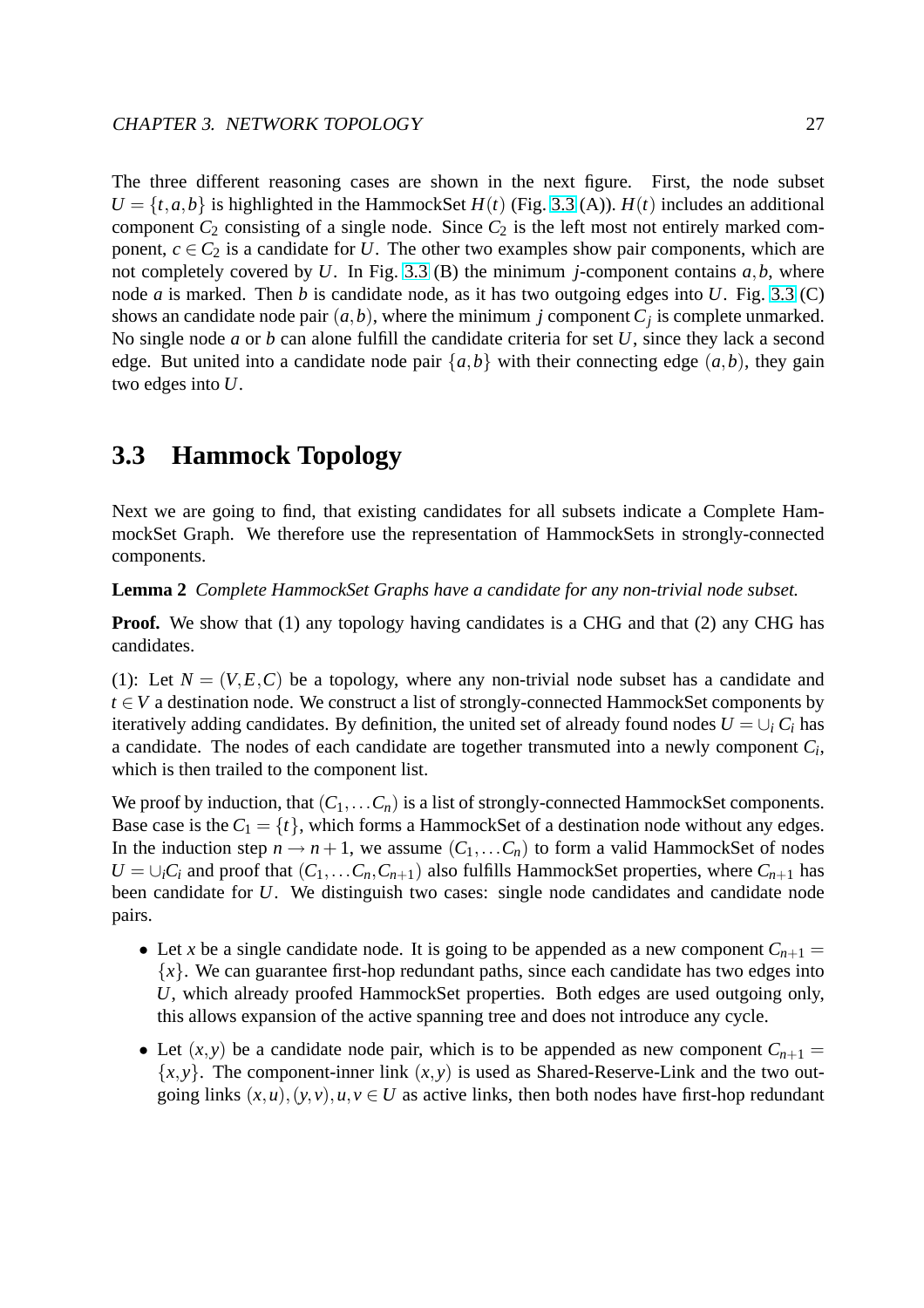paths to destination and the active spanning tree is extended up to *x* and *y*. The SRL  $(x, y)$ introduces a new cycle of length two, which is allowed for HammockSets.

Summarizing, in a topology where any non-trivial subset has a candidate, HammockSets for all nodes can be constructed, which proofs the CHG properties.

(2): A Complete HammockSet Graph provides candidates for any node subset. This has been shown in Theorem 9.  $\Box$ 

See Fig. 3.2 for a draw of given candidate properties. Fig. 3.2 (A) holds a single candidate and has directed edges that allow its HammockSet membership. For candidate node pairs, Fig. 3.2 (B,C) displays the [co](#page-27-0)nstruction with a Shared-Reserve-Link.

Testing i[s sti](#page-27-0)ll very expensive:  $O(2^n)$ , but we did not foun[d ano](#page-27-0)ther sufficient criteria yet. Twoconnectivity and triangles are necessary criteria that can be easily tested cannot verify the e[xis](#page-27-0)tence of a Complete HammockSet Graph.

However, we found an adequately description for Complete HammockSets Graphs: candidates of non-trivial subsets. The network topologies describes by CHG allow resilient routing with fast local recovery procedures. Besides the two description of this graph class, we are going to apply Theorem 9, subset candidates in hammock topologies, as a founding Theorem for an HammockSet construction algorithm.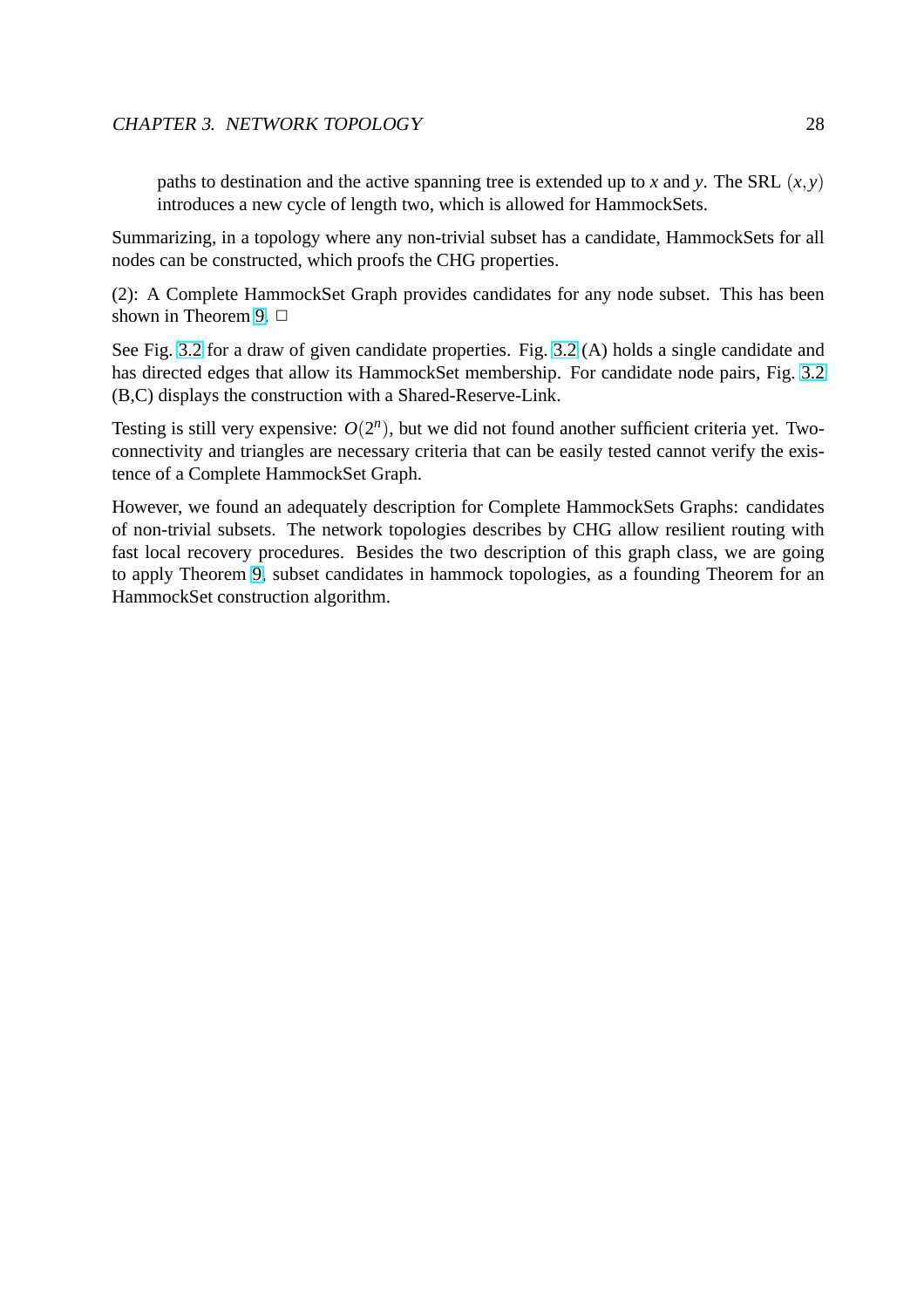# <span id="page-31-0"></span>**Chapter 4**

# **HammockSet Construction**

Many algorithms make use of partial solutions, i. e. solve a problem subset and then extend this solution to solve the whole problem. This scheme can also be applied for HammockSet construction.

**Theorem 10** Let  $N = (V, E, C)$  be a network, t a destination node, for which some HammockSet *exists covering all nodes. Let*  $V' \subset V$  *be a subset of vertices. Then a HammockSet H'*(*t*) *covering nodes in V* 0 *can be extended to a HammockSet H*(*t*) *for complete V-coverage, so that it includes all the edges from*  $H'(t) \subset H(t)$ *.* 

**Proof.** By definition, the topology has a HammockSet to destination *t*. Therefore Theorem 9 applies stating that a candidate  $C$  for subset  $V'$  exists. The candidate can be used to extend the HammockSet  $H'(t)$ . This can be repeatedly applied for any other subset  $V' \subset V$ , until the last candidate completes *V*. Th[en](#page-27-0) the HammockSet  $H(t)$  including all edges from  $H'(t)$  has been created.  $\square$ 

For a construction algorithm, we must just identify candidates and add these into the HammockSet with their corresponding edges. We do so in two alternating phases: after altering the destination set, discovery phase processes the closure of neighborhood nodes. Then a normalized state is reached, the next candidate is selected, and moved into destination set. These steps are repeated, until all nodes have been connected to the destination node.

## **4.1 Discovery Phase**

By definition, candidates are a subset of destination set neighbors. We now provide a scheme to classify neighborhood nodes of the destination set. We do so by maintaining states for any node. These keep record about the number of recognized edges from destination set to a neighborhood node. We will use these states to identify candidates.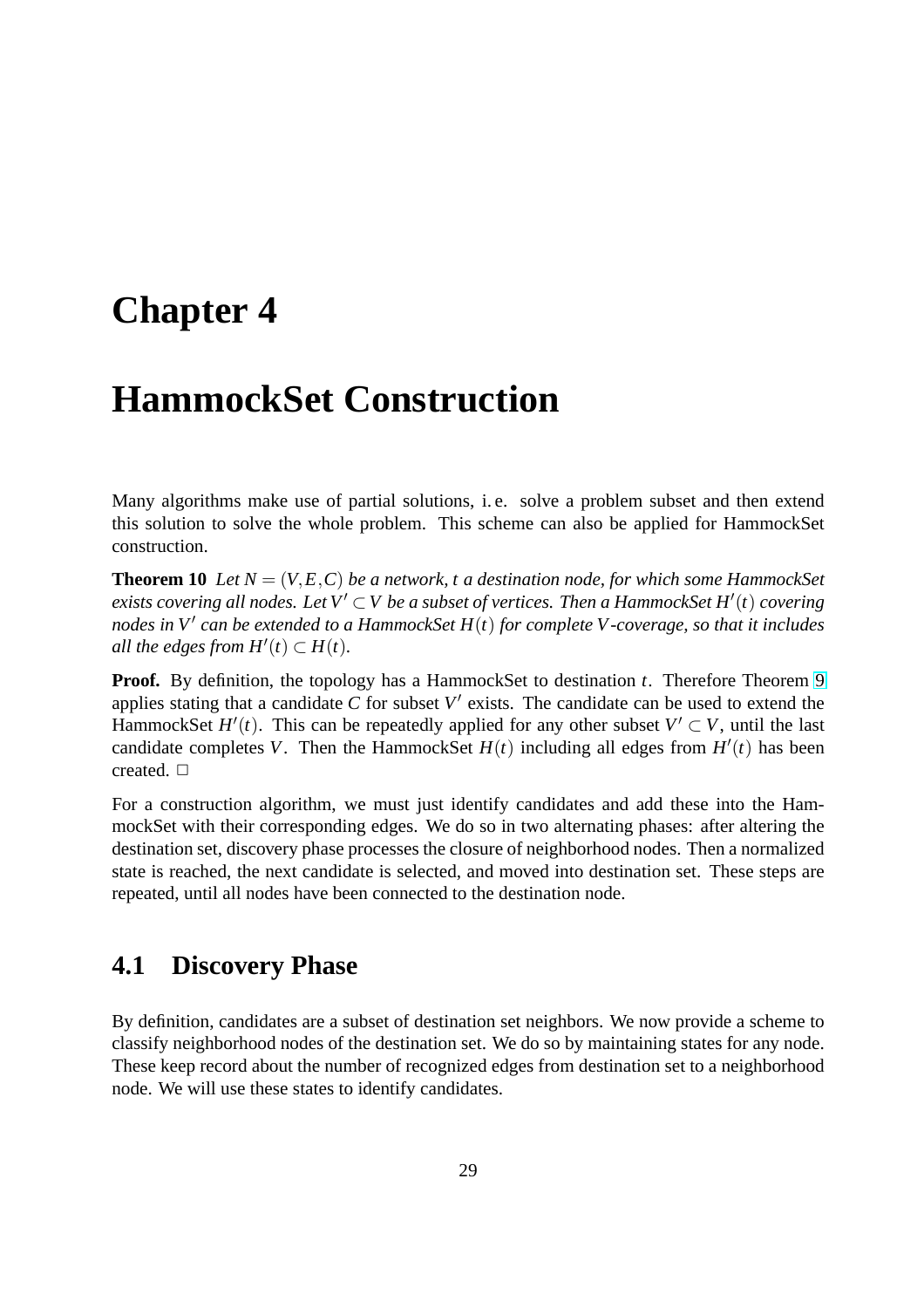| State         | Node        | Description                                       |
|---------------|-------------|---------------------------------------------------|
| V             | topology    | exists in the network topology                    |
| B             | border      | one edge into destination has been found          |
| $\mathcal{R}$ | redundant   | at least two edges into the destination set exist |
| T             | destination | has been added into the HammockSet                |

Table 4.1: List of Node States

Nodes can have one of four states (see tab. 4.1): all nodes are initialized with state *V*. If the first edge has been found from destination set, then the corresponding neighbor node will be marked as border node, indicated by *B*. With the second edge, the state changes to *R* marking the node as redundant. Consumed candidates are iden[tified](#page-31-0) through state *T*, meaning that they now belong to the destination set.



Figure 4.1: Neighborhood Discovery

Let us investigate the node state evolution with an example (Fig. 4.1 (A)). Here nodes *a*,*b* reached state *T*. Now, new neighbors must be discovered, namely the nodes that have common edges with *a*,*b*. All other neighbors of  $T \setminus \{a,b\}$  have already been discovered before. Three edges are connected with node *a*:  $(a, c)$ ,  $(a, d)$ ,  $(a, e)$ . The opposite nodes  $\{c, d, e\}$  shift from *V* into state *B*, meaning that one edge has been found from destination set. Primarily, we search for redundant nodes and these must have two edges to become candidate. With processing edges from node *b*, a second edge to node *e* is found. At this time *e* is already in state *B* and is switched to *R* (Fig. 4.1 (B)). With that, all edges from the destination set had been processed. Such a state is called normalized.

Note that we also have modified the state of visited edges: from *E* to state *U* (tab. 4.1). The third state, *H* for HammockSet, can be reached through candidate selection. As the topology is represented by non-directed edges, the procedure will find either the edge or the reverse edge with swapped nodes, i.e.  $(u, v)$  instead of  $(v, u)$ . However, when some transformation turns an edge into the HammockSet, then the edge direction becomes relevant. Also note, that the displayed states in Fig. 4.1 (B) are reached independently of the edge processing order. To proof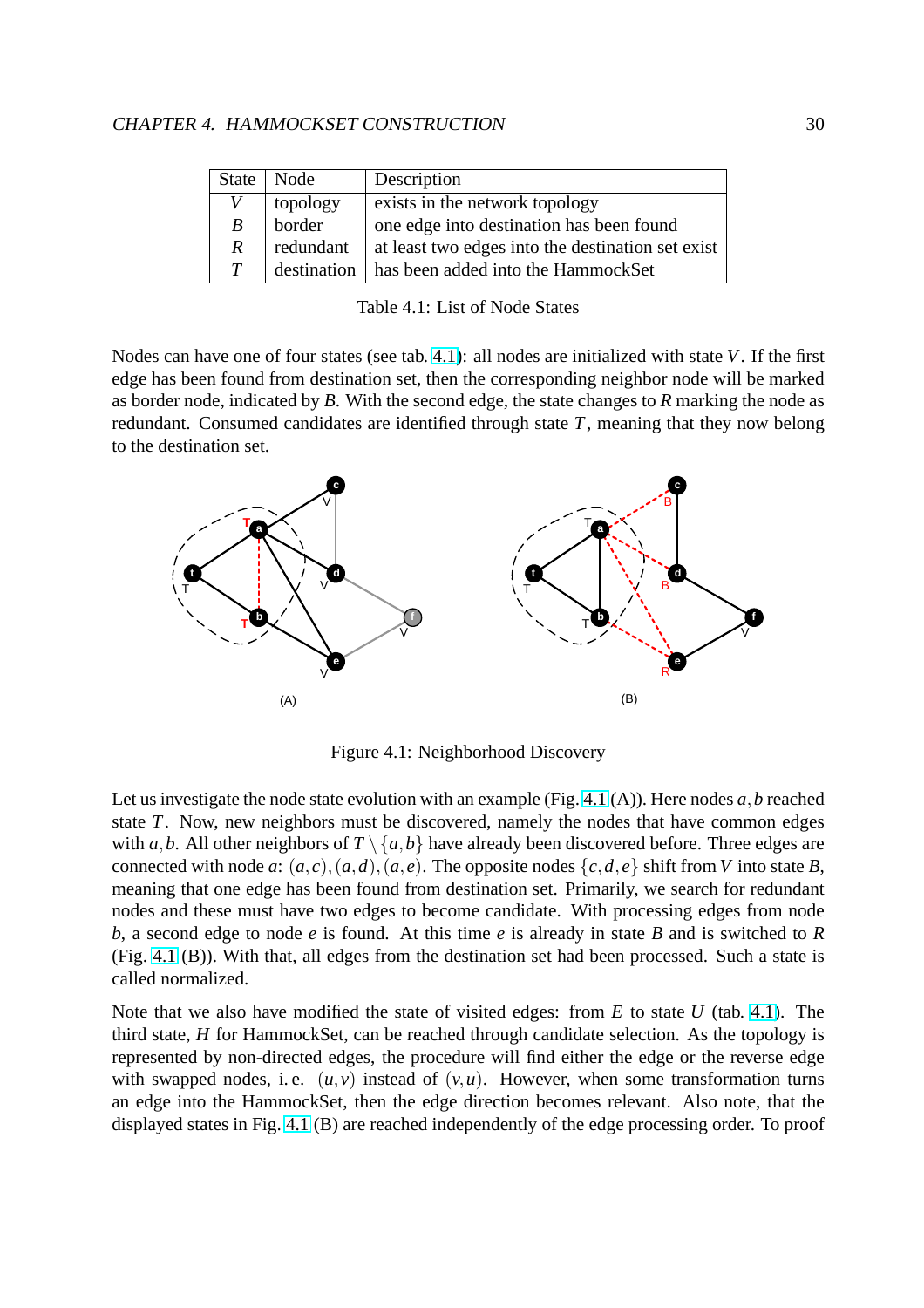#### CHAPTER 4. HAMMOCKSET CONSTRUCTION 31

|   | State $\vert$ Edge | Description            |
|---|--------------------|------------------------|
| E | topology           | waiting for discovery  |
| U | unused             | processed              |
| H | HammockSet         | part of the HammockSet |

Table 4.2: List of Edge States

this, we must first formalize state transitions.

**Definition 33** *The* **processing state** is an eight-tupel  $S = (E, U, H, V, B, R, T, C)$ *, where the first three correspond to the edge states E*,*U*,*H, the next four to the node states V*,*B*,*R*,*T, and C is a list of strongly-connected HammockSet components.*

In the processing state tupel, nodes and edges are distinguished by their state into node sets resp. edge sets. Since each node and edge has one state at a time, the sets are disjoint.

We are now going to formally define the transition rules that alter the processing state in a welldefined fashion. Such rules contain a number of state conditions and state transitions. A rule may only be applied if any single term can be fulfilled with the current state.

**Definition 34** *A* **state transition**  $[S \xrightarrow{u} S']$  *is successful, if a node <i>u with a previous state S is* switched to state S'.

**Definition 35** A state transition  $[S \xrightarrow{(u,v)} S']$  is successful, if either an undirected edge  $(u, v)$  resp.  $(v, u)$  has state *S* can be successfully transferred as directed edge  $(u, v)$  into state *S'*.

**Definition 36** *A* **transition rule**  $TR = [c, st_1, \ldots, st_n, b_1, \ldots, b_m]$  *can be applied if all conditions b<sup>i</sup> match and any contained state transition st<sup>i</sup> can be successfully executed under one variable mapping. Then c is either empty, or gives a candidate node or node pair that is appended to the component list.*

The neighborhood discovery can now be formalized into three transition rules. TR1 describes the conversion of neighbor nodes  $v$  into  $B$ , where an edge from  $T$  must exist that has not yet been processed. TR2 turns border nodes *u* into redundant nodes, if another edge  $(u, v), v \in T$  can be found. TR3 collects additional edges for nodes that already turned into border nodes. Note that during discovery phase, no candidates are added into the component list.

**Transition Rule 1**  $[0, E \xrightarrow{(u,v)} U, V \xrightarrow{\nu} B, u \in T]$ 

**Transition Rule 2**  $[\ 0, E \stackrel{(u,v)}{\longrightarrow} U, B \stackrel{\nu}{\longrightarrow} R, u \in T\ ]$ 

 $\bf{Transition\ Rule\ 3}\ \left[\ 0,E\ \mathop{\longrightarrow}\limits^{(u,v)}\ U,u\in T,v\in R\ \right]$ 

**Definition 37** *Initial state for a topology*  $N = (V, E, C)$  *is*  $S_0 = (E, \emptyset, \emptyset, V, \emptyset, \emptyset, \emptyset, [$  ]*). The transition*  $[\ \{t\}, V \stackrel{t}{\longrightarrow} T \ ]$  *launches the HammockSet construction for destination node t.*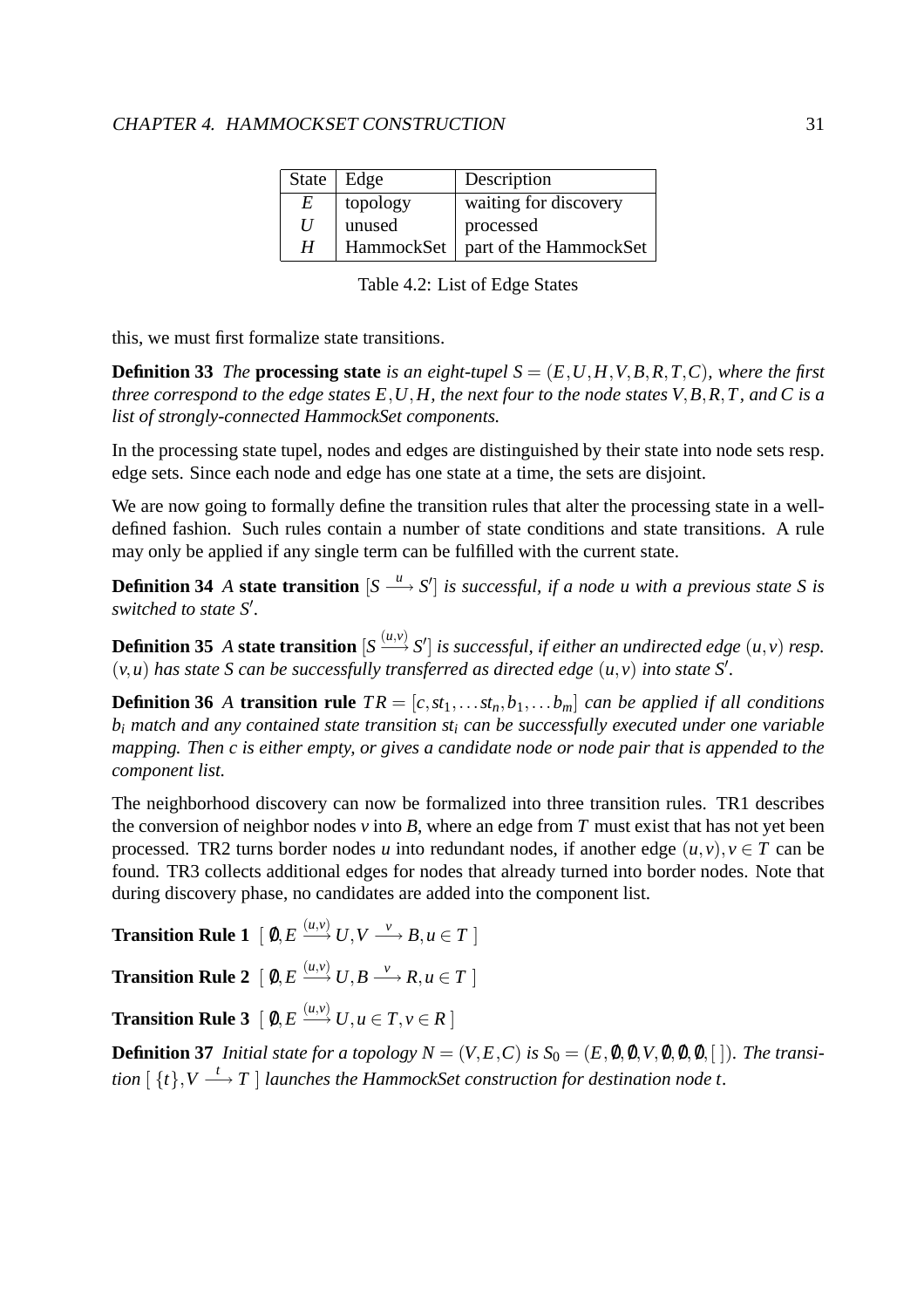<span id="page-34-0"></span>**Definition 38** *In a* **normalized state** *the destination set neighborhood has been completely discovered.*

**Corollary 9** *A state is normalized, iff none of TR1, TR2, TR3 applies.*

**Proof.** All three transitions require an unmarked neighborhood edge which connects a destination set node with an external node having state *V*,*B*,*R*. If none exists, all neighborhood edges have been discovered and a normalized state has been reached.  $\Box$ 

Now we refine the neighborhood node states. This knowledge will be used in the upcoming phase, where candidates are identified by state.

**Theorem 11** *Invariant for normalized states:*  $B \cup R$  *contains all neighbor nodes of the destination set T.*

**Proof.** Let *S* be a normalized state, successor of the initial start state and its destination node launch. Since *S* is normalized, all edges to neighbored nodes have been processed. Then all neighborhood node states are up to date, meaning that they left *V* and arrived in either *B* or *R*.  $\Box$ 

**Theorem 12** *The normalized state is independent of the edge processing order during discovery phase.*

**Proof.** Let  $S$ ,  $S'$  be two succeeding normalized states, derived from one common state. We show that  $S = S'$ . Since in both *S*, *S'* the destination set neighborhood had been completely discovered, the same amount of edges had been processed. Regarding to a single neighborhood node, the same count of edges into the destination set is examined for any processing order. Since advancing from *V* to *B* to *R* depends only on the amount of discovered edges, the resulting node state is independent of the edge processing order. Also all neighborhood edges are going to be shifted from *E* to *U*, independent of the order. The component list remains unchanged in discovery phase. Therefore  $S = S'$  and the upcoming normalized state is definite.  $\Box$ 

In this Section we found that the discovery phase is deterministic and results in a state, where all *R*-nodes have two or more edges into the destination set, while *B* nodes are neighbored with exactly one edge. There exist several sequences to the next normalize state, but all of them result in the same state. However, during candidate selection we will find a degree of freedom that can result in differing normalized states.

### **4.2 Candidate Selection Phase**

After discovery phase set up correct states for all neighborhood nodes, the selection phase utilizes these state information to find candidates. Single node candidates are *R*-marked, while candidate node pairs only occur in node set *B*.

Fig. 4.2 shows a network with destination set  $\{t, d, f, h\}$ . Because this topology contains HammockSets, Theorem 9 says that candidates can be found for any node subset. Nodes *b*, *e*,*g* has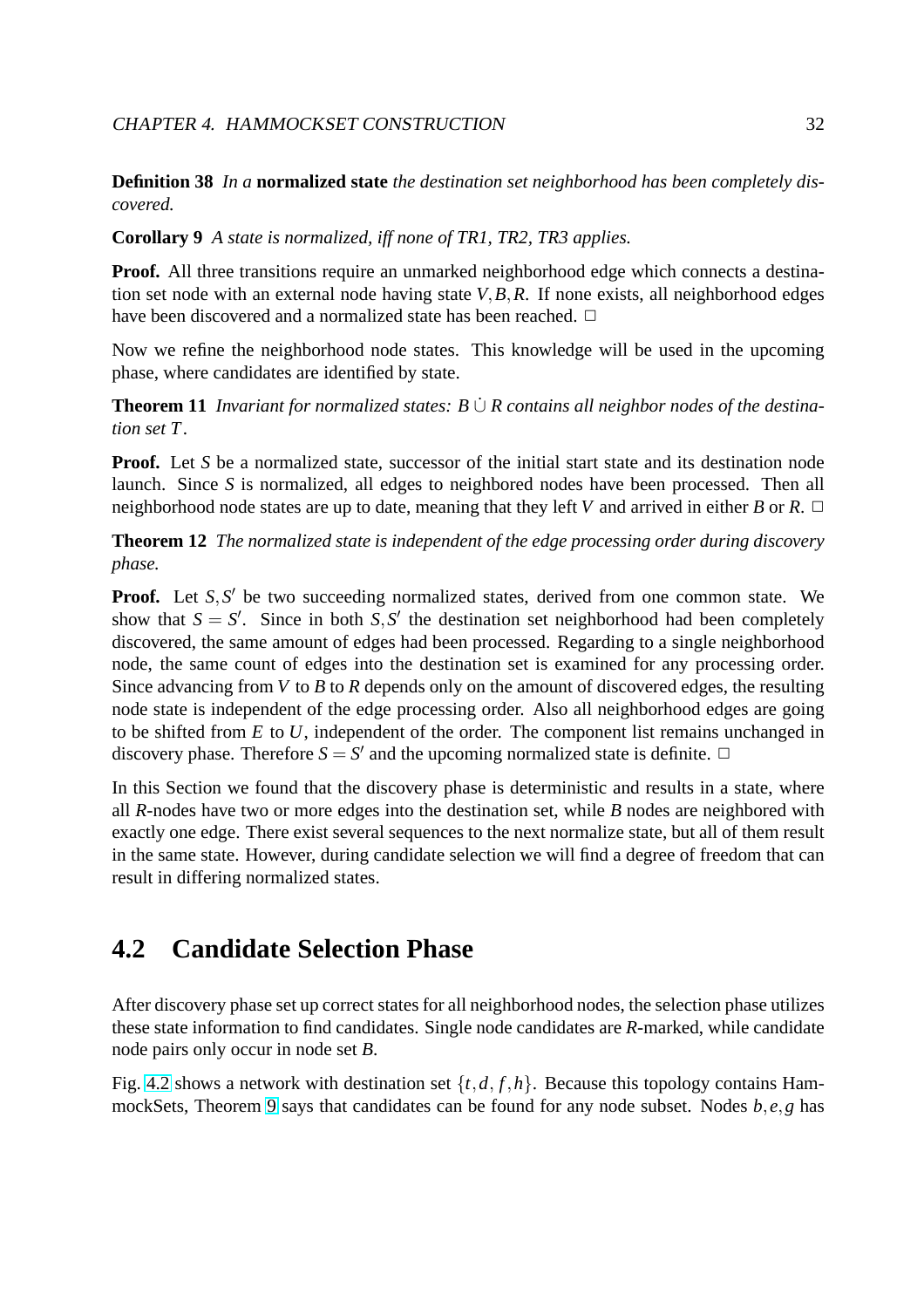been discovered as redundant nodes, meaning that discovery phases found at least two distinct edges from destination set to these nodes.

The candidate selection phase has two transition rules only: one seeks for single candidate nodes, while the other deals with candidate node pairs.

# **Transition Rule 4**  $[\ \{x\}, R \stackrel{x}{\longrightarrow} T, \forall u_i : U \stackrel{(u_i, x)}{\longrightarrow} H, u_i \in T$  ]

Rule four shifts a redundant node *x* into the destination set and sets the direction for all edges from *x* to the destination set. Note, that this rule initializes all edges between *x* and *T*.

Fig. 4.3 (A) shows a situation, where TR4 applies. Node *x* is marked redundant, because of three discovered edges into the destination set:  $(x, u_1)$ ,  $(x, u_2)$ ,  $(x, u_3)$ . Since  $\{u_1, u_2, u_3\} \subset T$  are redundantly connected nodes, node *x* can also gain redundant paths to destination (see Theorem 10). Node *[x](#page-36-0)* is trailed to *C* and its state shifted to *T*.

Some normalized states have no redundant marked nodes (Fig. 4.4). Then there are no nodes where transiton rule 4 could apply. But there exists a second type of candidates: pairs of [two](#page-31-0) nodes, connected by an edge. The algorithm must search for these pairs. In Fig. 4.4 five edges between border nodes  $(b,d)$ , $(b, f)$ , $(d, g)$ , $(e, f)$ , $(f, g)$  exist. Eac[h of t](#page-36-0)hem is a possible candidate node pair at this state. Note, that all such nodes are marked as border nodes, since they have one edge into the destination set.

**Transition Rule 5** 
$$
\left[\right\{x,y\},B \xrightarrow{x,y} T,U \xrightarrow{(x,u),(y,v)} H,E \xrightarrow{(x,y),(y,x)} H,R=0,u,v \in T\right]
$$

Transition rule five moves both nodes from *B* to *T* and shifts the corresponding edges into *H*, while  $(u, v)$  is turned into a Shared-Reserve-Link. Note, that this rule can only apply, if the set of redundant nodes is empty. A scenario for TR5 is shown in Fig. 4.3 (B). Here the connected node pair *x*,*y* provides a candidate for destination set *T*. The HammockSet can be extended by nodes *x*, *y*, since both have two outgoing edges and do not introduce a cycle with a length greater than two.

Fig. 4.6 lists a sequence of normalized transition steps during HammockSet construction. TR4 selects one node per tranisiton and redundantly connects them to the HammockSet destination. After the transitions in (A) and (D) the set of redundant nodes is empty, prohibiting TR4. Instead, TR[5 app](#page-38-0)lies with an edge inside the border node set. The edge between the two nodes will be transformed into a Shared-Reserve-Link. In Fig. 4.6 (G), the last added node *i* gains three outgoing edges with TR4:  $(i, c), (i, g), (i, h)$ .

The other Fig. 4.5 contains the list of strongly-connected HammockSet components, where each step relates to the chosen candidates of Fig. 4.6. E[ach c](#page-38-0)omponent has two outgoing edges to nodes nearer to destination. We have seen in Theorem 7 that this always holds for totally ordered component lis[ts.](#page-37-0)

**Theorem 13** *After launching processing, C [con](#page-38-0)tains a valid list of strongly-connected HammockSet components with edge set H.*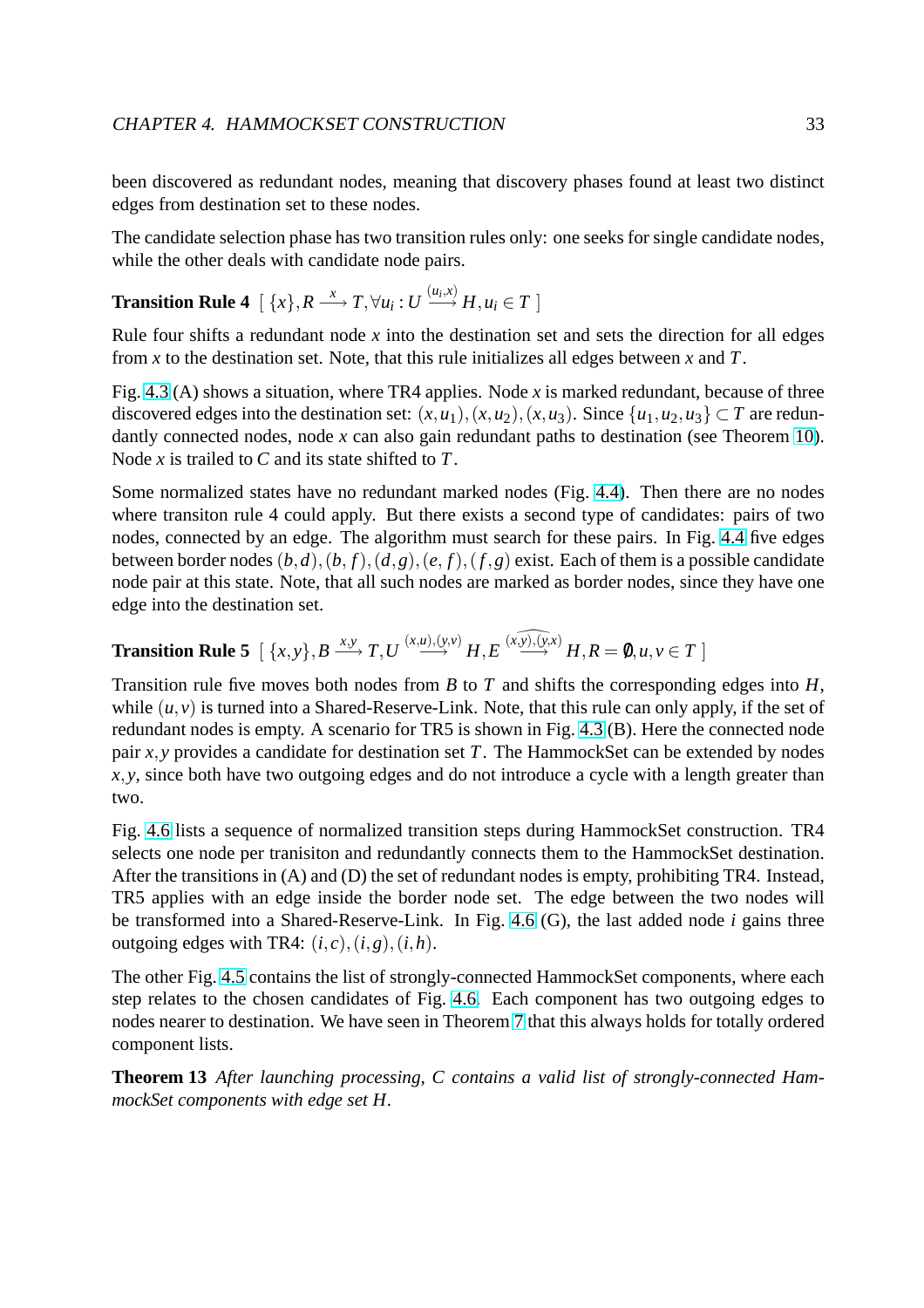<span id="page-36-0"></span>

Figure 4.2: Topology with Annotated Nodes in a Normalized State



Figure 4.3: Candidate Nodes



Figure 4.4: State without Single Candidate Nodes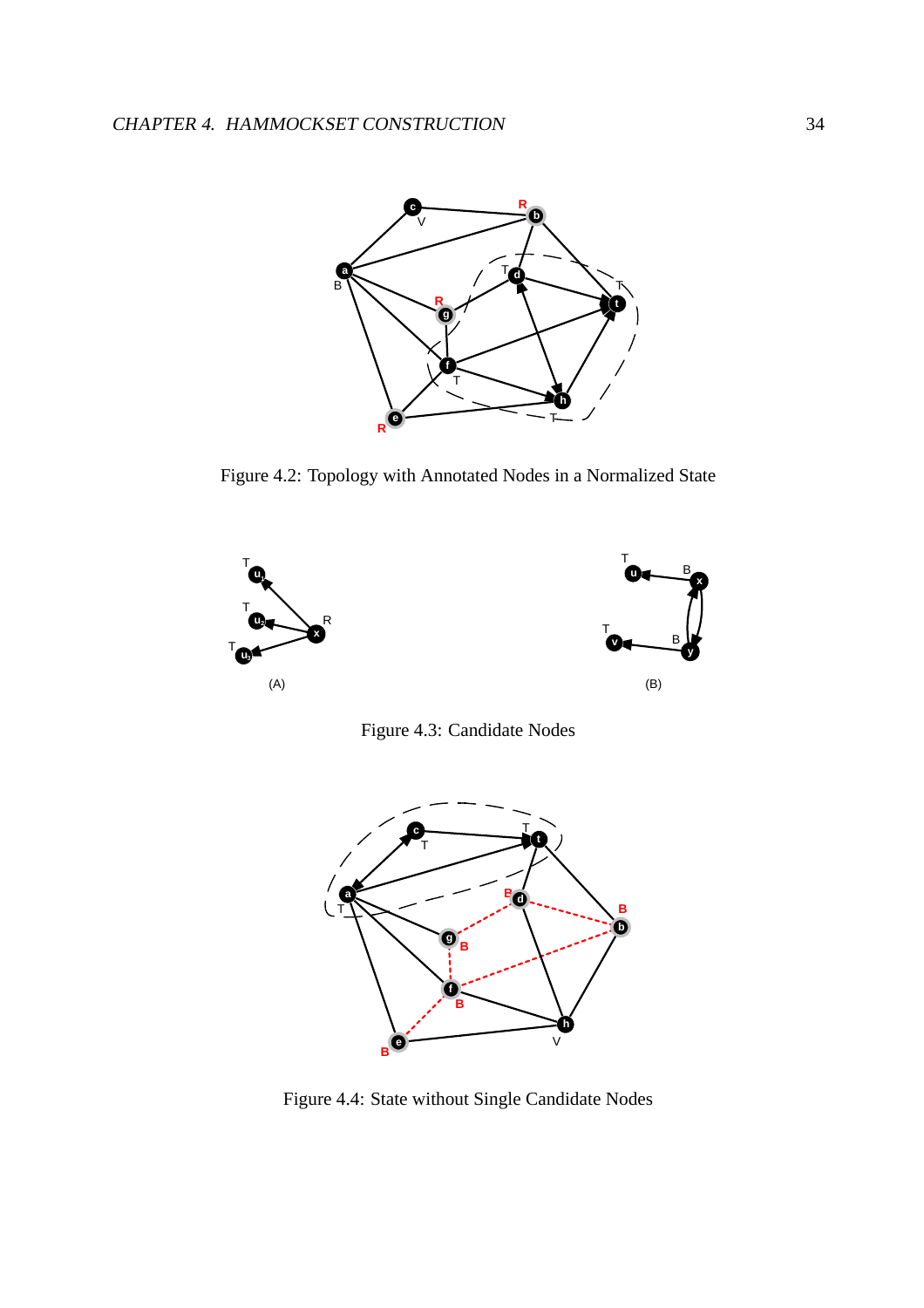

Figure 4.5: List of Strongly-Connected HammockSet Components

**Proof.** Base case: the launching transition introduces the destination node as first list element  ${t}$ . The edge set is empty at that state. The discover phase finishes after complete neighborhood discovery into a normalized state.

In the induction step, we assume a valid HammockSet component list *C* and show that TR4, TR5 both correctly extend the HammockSet with candidates. TR4 inserts a redundant node with at least two neighbor edges, which are all shifted to *H* and will be used as active outgoing edges (Fig. 4.3 (A)). This correctly extends the active spanning tree and no cycle is introduced. Node *x* also gains first-hop redundant paths for destination.

For TR5, a Shared-Reserve-Link will be constructed between the pair nodes, and with these bord[er n](#page-36-0)odes and the additional reserve links, two first-hop redundant paths are provided (Fig. 4.3 (B)). The generated cycle has length two and is allowed in HammockSets. With the two newly created edges, each node has two outgoing links, where one is the part of the Shared-Reserve-Link and the other is active. Therefore both nodes of the candidate node pair are redundantl[y co](#page-36-0)nnected to the destination set.

Summarizing, *C* contains a HammockSet component list of all nodes that have been added yet.  $\Box$ 

The last Theorem gives the instructions to implement Lemma 2. Next we will show that we always construct maximized HammockSets.

**Definition 39** *A HammockSet*  $H(t)$  *is* **maximized**, *if no enlarged HammockSet*  $H'(t) \supset H(t)$ *exists.*

**Theorem 14** *The algorithm described by TR1-5, constructs maximized HammockSets.*

### **Proof** by contradiction.

Assume, the algorithm would result in a HammockSet  $H(t)$ , which does not include edge  $e$ nor  $\hat{e}$ , but  $H'(t)$  is a valid HammockSet involving the edge  $e$ . We know, the discovery phase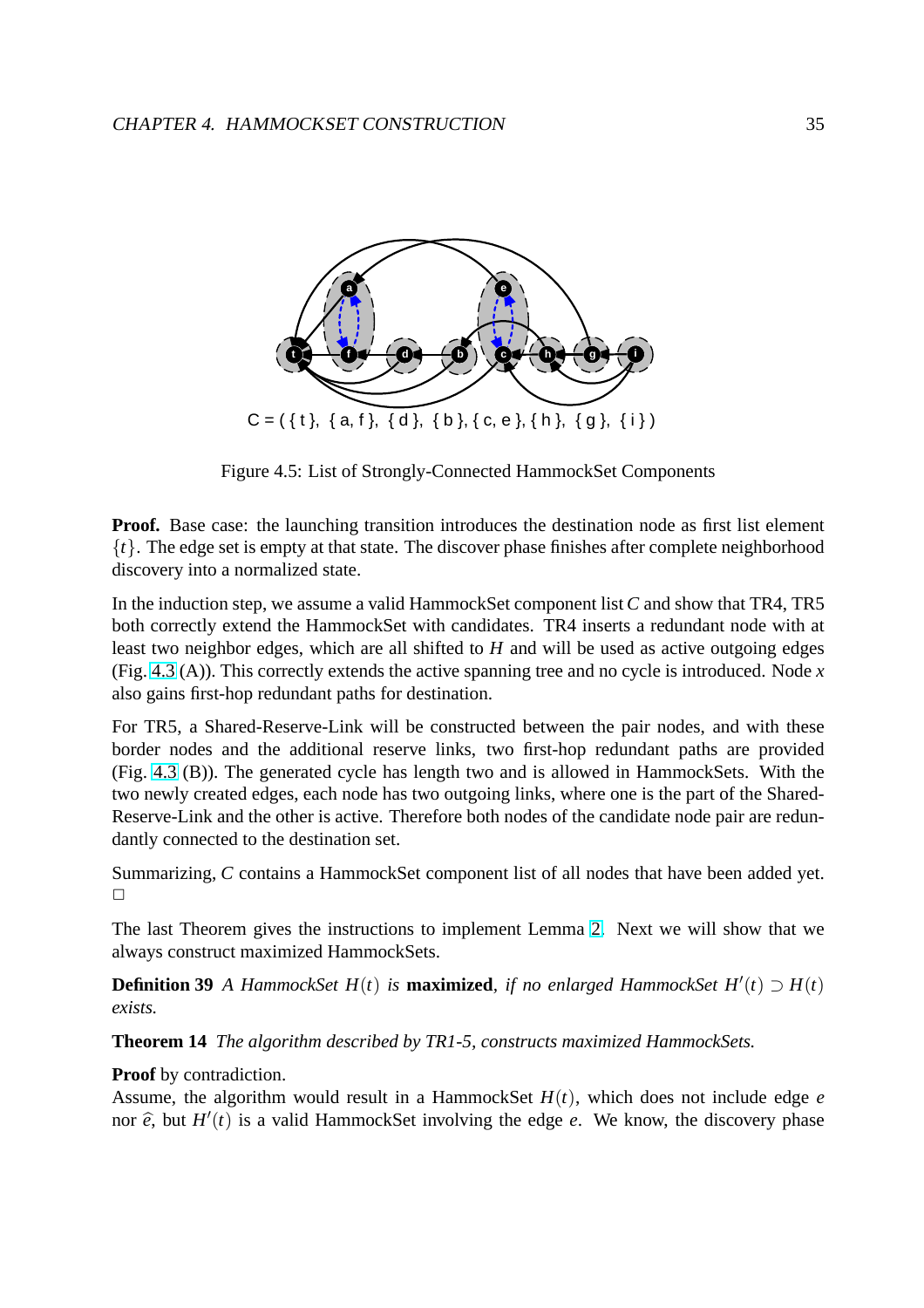

Figure 4.6: Normalized States of a Transition Sequence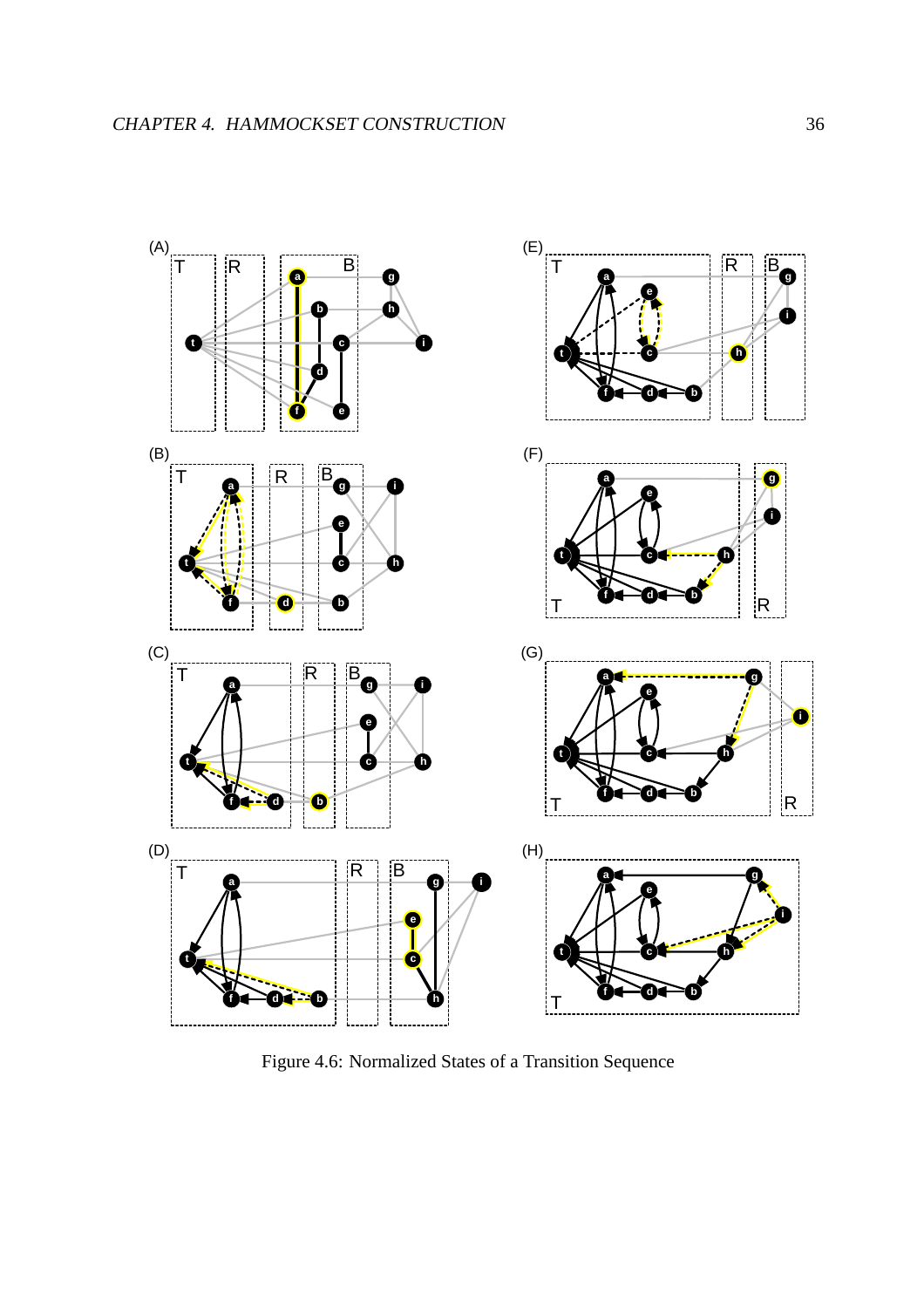### CHAPTER 4. HAMMOCKSET CONSTRUCTION 37

finishes after complete neighborhood coverage (Definition 38). Thus edge *e* is discovered at the right time, when one of its end nodes had been processed. A selection of that node with TR4 must then use all links including *e*. Therefore TR4 includes all possible edges, covering *e*. TR5 is a minimized case. There exist only two border n[odes](#page-33-0), that are singely connected into the destination set. However, all edges to be mentioned during TR5 will be included into the HammockSet. No edge can be lost. Summarizing, the construction always results in maximized HammockSets. □

The guarantee to construct maximized HammockSet for a topology is very important to provide quality HammockSets. However, there could be another maximized HammockSet deriving from other candidate choices.

**Theorem 15** *For a normalized state, either TR4 or TR5 applies.*

**Proof.** TR4 shifts a node from *R*, while TR5 can only succeed with an empty set *R*. Therefore an ambiguous choice cannot appear between TR4 and TR5.  $\Box$ 

**Theorem 16** *In a normalized state, several candidates may compete to be processed first.*

**Proof.** If two or more nodes are marked *R*, any of them could be processed first with transition rule 4. In case of rule 5, any two border nodes connected through an edge can be selected as candidate. If the border node set has multiple edges included, then any of them could be chosen.  $\Box$ 

Then we examine, whether the candidate processing order can result in various HammockSets.



Figure 4.7: Candidate Processing Order influences Edge Direction

**Corollary 10** *The direction of a HammockSet-included link can depend on the candidate processing order.*

**Proof.** First we consider single candidate nodes with TR4. Let *a*,*b* be two candidate nodes for a normalized state (Fig. 4.7 (A)). Selection of candidate *a* results in the state shown in Fig. 4.7 (B), while using *b* first results in Fig. 4.7 (C). The resulting HammockSets differ in the direction of edge  $(a,b)$ .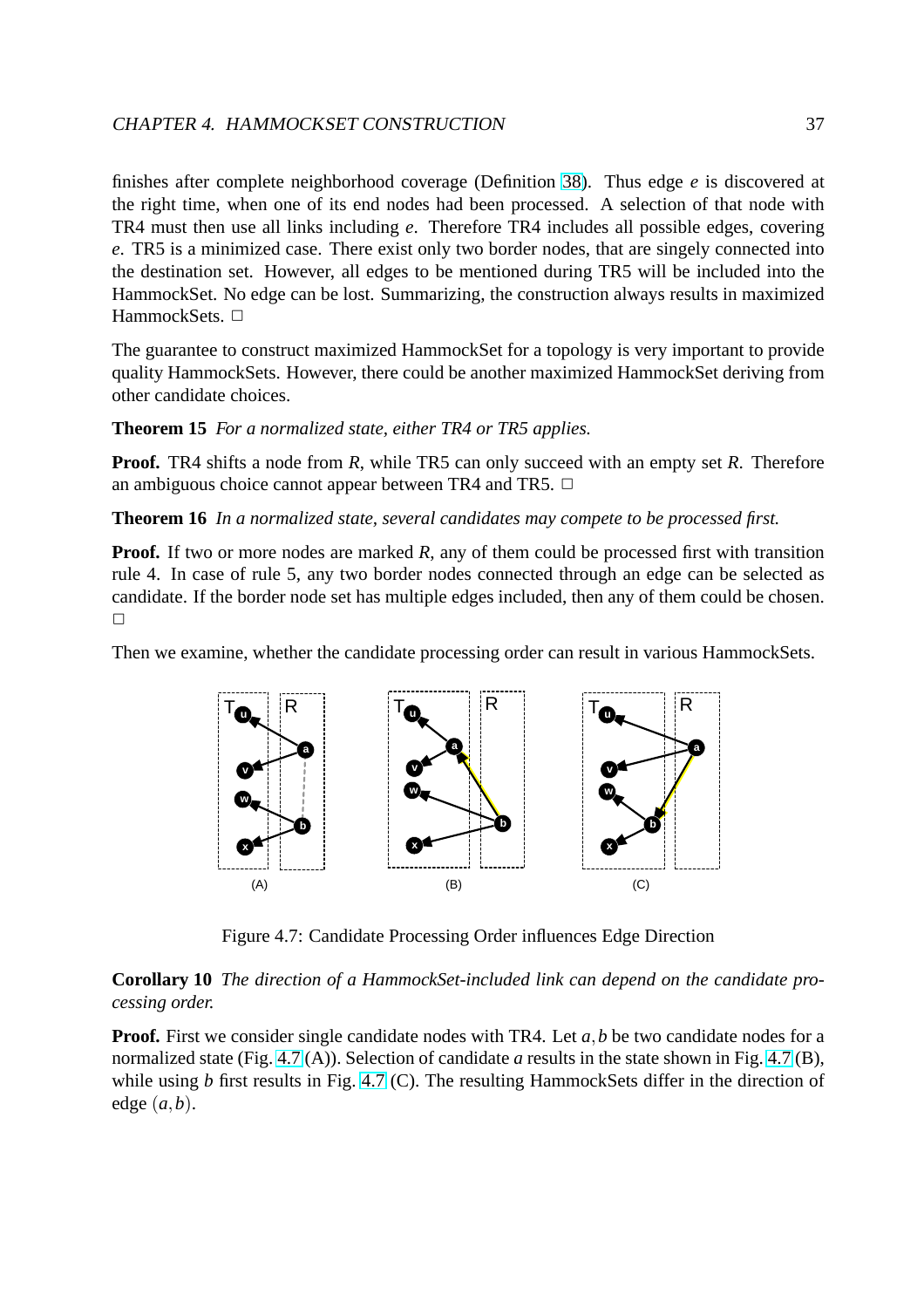<span id="page-40-0"></span>

Figure 4.8: Candidate Processing Order influences SRL position

Fig. 4.8 (A) explains similar circumstances for candidate node pairs. Again, we can choose between several candidates. Selection of  $(a, b)$  at first, makes an active direct link  $(c, b)$  and SRL  $(a,b)$  (Fig. 4.8 (B)), while starting with  $(b, c)$  creates link  $(a,b)$  and SRL  $(b, c)$  (Fig. 4.8 (C)). Summarizing, the choice of connected candidates influences some edge directions of the resulting HammockSet. □

The above corollary identifies one freedom degree in HammockSet construction. If we want to find the optimum HammockSet, then we must find the right decisions, i. e. choose the right candidates that lead to the edge directions required for the optimum traffic distribution. Note that such a degree of freedom depends on the topology. If the neighborhood has exactly one redundant node, or the broder node includes exactly one edge, then the next normalized state is also definite.

### **4.3 Complexity**

#### **Theorem 17** *The discovery phase terminates into a normalized state within* |*E*| *transitions.*

**Proof.** Let *S* be an algorithm processing state. Any discovery phase transition reduces the number of  $E$ -edges by one. At most  $|E|$  nodes are neighbored to the destination set. Therefore  $\leq$  |*E*| steps are required to shift them into *U* and reach a normalized state.  $\Box$ 

With that we can gain information about the total running time. For each edge from a newly added destination node  $u \in T$  either one of the three transition rules applies. Each edge is processed exactly once over all discovery phases. The overall count of transition steps is therefore the amount of topology edges.

**Theorem 18** *The total number of transition steps is bounded by*  $|V| + |E|$ *.* 

**Proof.** We examine both phases separately. Discovery phase iterates above all edges: |E| transitions. For candidate selection we investigate both transition rules 4 and 5. TR5 requires fewer steps than TR4, since it transforms two nodes at once. Rule 4 only removes one single redundant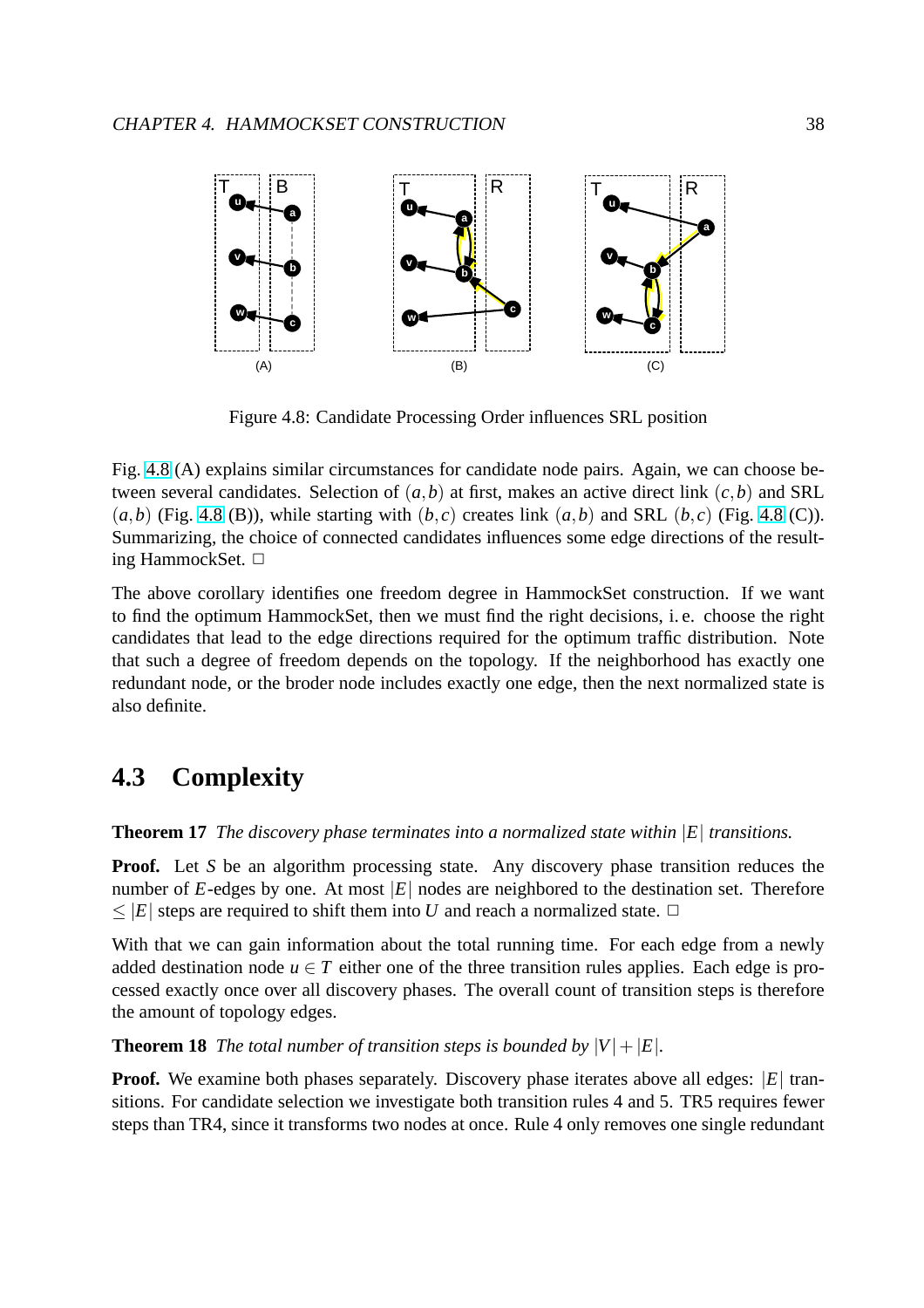| <b>State Transition</b> | <b>Running Time</b> |
|-------------------------|---------------------|
| TR1                     | k log E             |
| TR <sub>2</sub>         | k log E             |
| TR <sub>3</sub>         |                     |
| TR4                     | k                   |
| TR <sub>5</sub>         | log E               |

node at a time, therefore the maximum step count during candidate selection is limited by the number of nodes  $|V|$ .  $\Box$ 

Table 4.3: Running time of Transition Rules

Next we proof the algorithm time complexity. Table 4.3 gives an overview by transition rule. The implementations must maintain a search tree of border node edges and hash map of edges within the border node set.

**Theorem 19** *TR1* and *TR2* have complexity  $O(k \log |E|)$  $O(k \log |E|)$ , where k is the maximum node outde*gree.*

**Proof.** Parameter to these transitions is the edge to be discovered. They perform two state changes: the edge  $(u, v)$  is turned into U, and the end node state is switched to B (resp. R for TR2). Then the search tree of border node edges must be updated. TR1 as it procduces a new border node *x*, examines all neighbors of *x* and insertes the edge into the search tree, if another border node can be found. This requires the check for at most *k* edge end node states and evtl. insertion into the search tree:  $O(k \cdot log|E|)$ . After that, TR1 initializes a hash map to allow *O*(1) lookup of the edge to *x*. TR2 does the reverse operation. It shifts a node *x* out of *B* and investigates all *k* edges, whether they are to be dropped from the border edge search tree. At most *k* edges must be inserted into or dropped from the search tree, which is cost  $O(k \cdot log |E|)$ .  $\Box$ 

**Theorem 20** *TR3 has complexity*  $O(1)$ *.* 

**Proof.** TR3 consumes an edge by changing its state from *E* to *U*. As the edge is parameter from discovery phase, the complexity is  $O(1)$ .  $\Box$ 

**Theorem 21** *TR4 has complexity*  $O(k)$ *, where k is the maximum node outdegree.* 

**Proof.** Transition rule 4 gets a node x from candidate selection phase and moves it into the HammockSet. To do so, it must initialize the edge directions of all edges between destination set and *x*. A maximum of *k* edges must be checked, whether the opposite directed edge has state *T* to swap edge direction if required. This can be done in  $O(k)$  for all adjacent edges.

**Theorem 22** *TR5 has complexity*  $O(log|E|)$ *.* 

**Proof.** Transition rule 5 remove one edge  $(u, v)$  from the search tree  $O(log |E|)$ . With the hash map maintained through TR1, we have fast access to the two edges into the destination set. Their direction is initialized and they are moved into *H*. Then edge  $(u, v)$  is turned into a SRL. The total complexity is still  $O(log|E|)$ .  $\Box$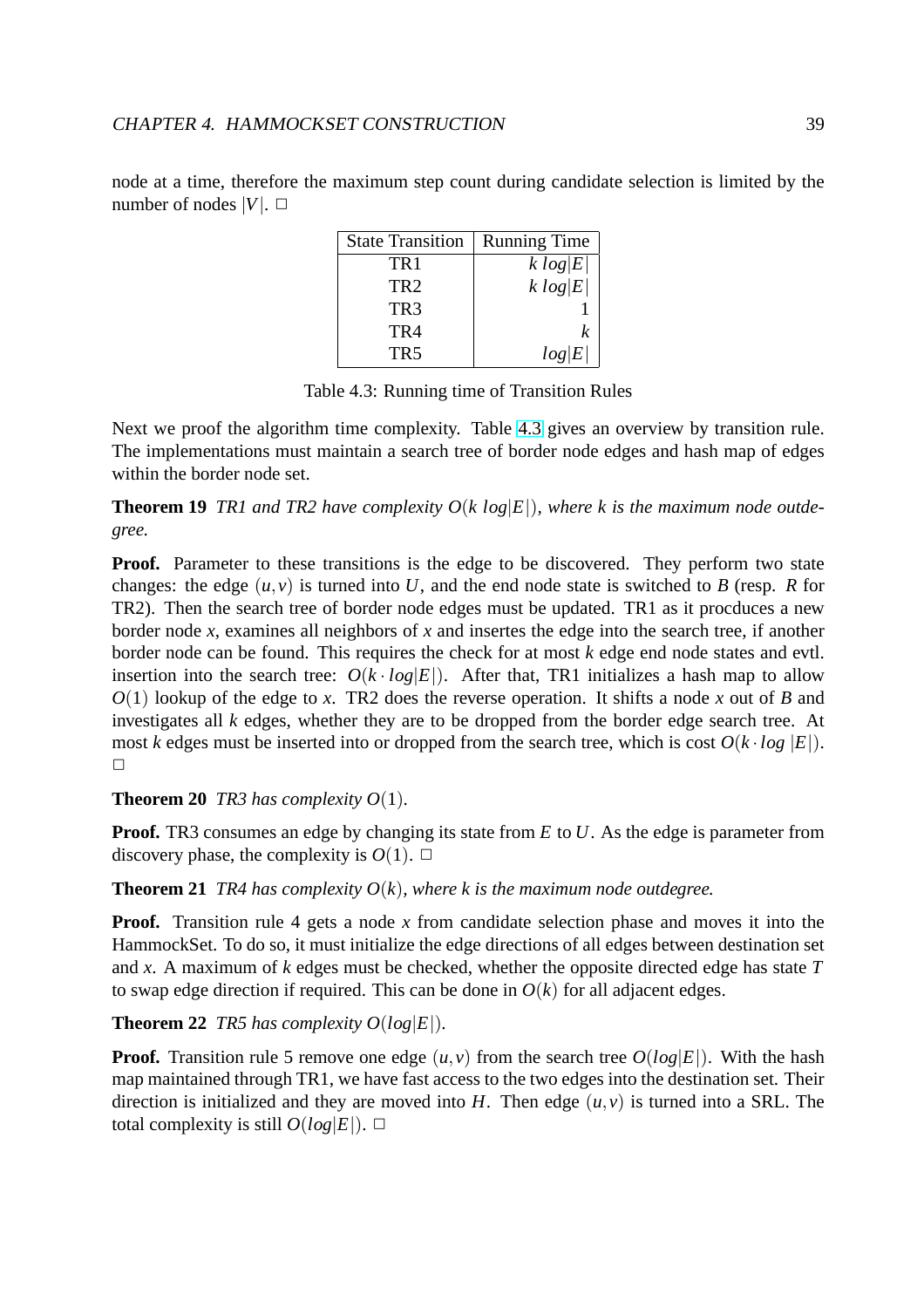**Theorem 23** *The time complexity of HammockSet construction is bounded by*  $O(|E| + k \cdot$  $|V|$   $log|E|$ ), where *k* is the maximum node outdegree.

**Proof.** TR1 and TR2 both apply at most once per node, gaining total cost of  $O(k \cdot |V| \log |E|)$ . TR3 then adds contant time for further edges  $O(|E|)$ . All discovery phases together require running time of  $O(|E| + k \cdot |V| \log |E|)$ . TR4 is bounded by  $O(k \cdot |V|)$  for all nodes and TR5 drops edges  $O(|V| \log |E|)$ . These sum up to  $O(|E| + k \cdot |V| \log |E|)$ .  $\Box$ 

In this chapter we sketched the mechanics of an HammockSet construction algorithm that runs in  $|V| + |E|$  steps, while its total running time complexity is  $O(|E| + k \cdot |V| \log |E|)$ . The used representation is a list of strongly-connected HammockSet, for which we have shown that it is fully equivalent to the edge set of a HammockSet. The algorithm does not produce deterministic results, since it can include ambiguous steps, where one of multiple candidates can be chosen.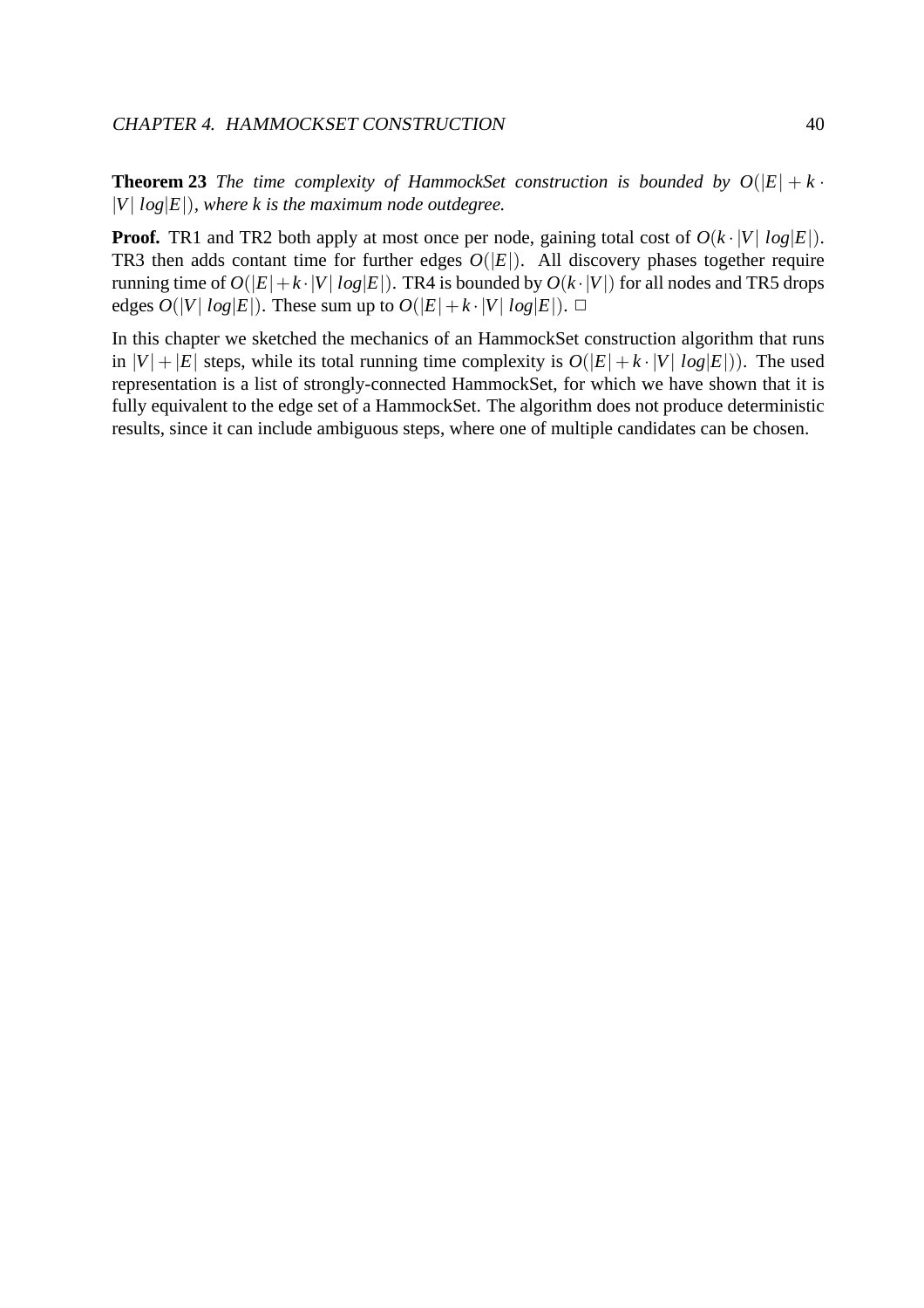# **Chapter 5**

# **HammockSet Operation**

Until now, we have examined transmission of single messages only. HammockSets also transport data flows where continuity and packet order are relevant. Then, we formalize what failure events can be recovered by HammockSets and what possibilities exist to restore resilience after a first failure.

## **5.1 Flow Handling**

Routers supporting multi-path usually have two modi related to flows: the flow mode forwards messages of one common flow over the same path, while the packet mode does not care about using the same paths. We will now see what guarantees can be given in flow mode.

Both modi divide outgoing traffic over available outlinks. This can be implemented with hash functions on the flow IDs, i. .e. source IP address and port. Since this is done on IP level, the flows are not announced, size and throughput is unknown at initialization time. While transmission of the first packet, each path-participating router must decide next-hops for the overall flow. Rescheduling might be required, if it comes out the previous distribution had been odd. Changing distribution parameters may discontinue flows and route them onto a new path. However, such a change only appears once in a time and then results into stable paths.

**Corollary 11** *While normal HammockSet operation, the packet sequence order per flow is maintained.*

**Proof.** Let be a HammockSet  $H(t)$ , a sending node *u*, a data flow f and its path  $P_f = \langle u, \ldots, t \rangle$ . Flow based routing guarantees usage of the same path for any message fragment in the flow. Routing queues do not reorder items with same priority. For one flow each router works as firstin first-out queue (FIFO). Summarizing, a flow that is sent in order, where all fragments take the same network path and are not reordered in a queue, arrive correctly ordered at their destination.  $\Box$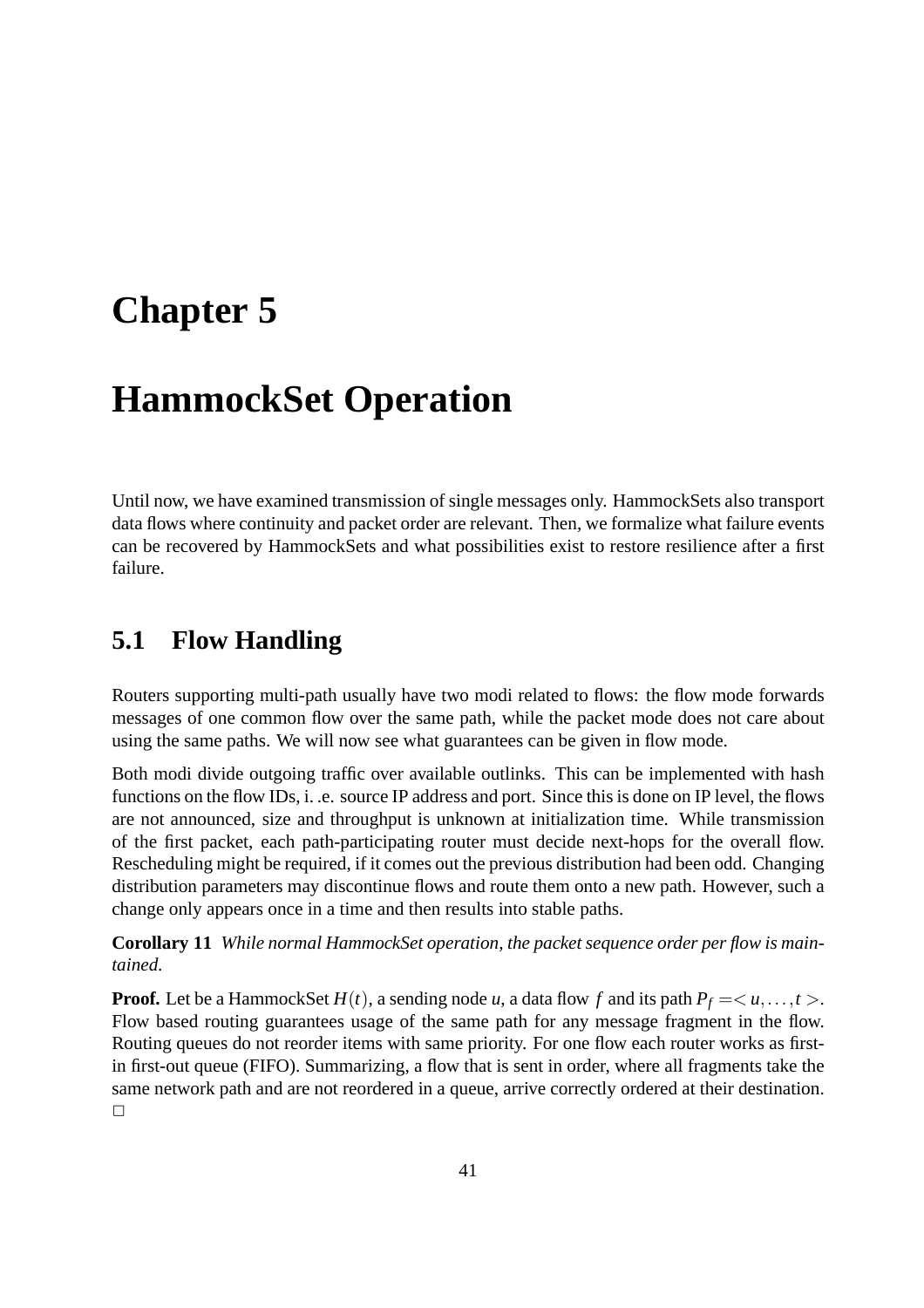**Corollary 12** *A limited amount of incorrectly sequenced packets may occur at HammockSet failure recovery or modification of distribution keys.*

**Proof.** Let be a HammockSet  $H(t)$ , a sending node *u*, a data flow f and its path  $P_f = \langle u, \ldots, t \rangle$ . Two events might influence the path: either a failing link or a router that modifies its flow distribution. In case of a link failure on path  $P_f$  the last receiving node detects the failure, and either changes its flow distribution (if there remain multiple outlinks) or recovers by activating a reserve link. This results into a new path  $P'$ *f*. Since for a short period of time, both paths  $P_f$ ,  $P'_f$ *f* carry messages of one flow, the sequence at destination can differ from original packet order.  $\Box$ 



Figure 5.1: Path Switching of (*b*, *f*)-Flow

Note, that a high amount of incorrectly ordered packets occur, if the new path  $P'$  $'$ <sub>f</sub> is very short, so that many packets arrive earlier than the packets over  $P_f$ , which passed the failing link just before failure. See Fig. 5.1 for an example: the flow *f* had been routed over (*b*, *c*, *e*,*a*,*d*, *f*) before the link  $(b, c)$  failed. Then router *b* switched the traffic of flow *f* onto the path **. Then** further data takes this one-hop path and arrives, before router queues *c*, *e*,*a*,*d* forwarded all flow fragments. Since router *b* exclusively uses one path at a time for the flow, the total amount of incorrectly ordered packets is restricted to the sum of queue buffer sizes along the path *P<sup>f</sup>* .

Also note, that some packets go lost, from the time that the link  $(b, c)$  is physically unavailable until detection and recovery. With a 628 Mbits link, a link failure that has not been detected for 20 ms loses up to 1.5 Mb messages. The failing data will be requested from the transport layer as first transmission failed. The switching speed of HammockSet suffices to catch the next transmission.

## **5.2 Link Failures**

HammockSets are specialized to recover single link failures very fast. Now we investigate what kind of failure sets are covered through HammockSets.

**Theorem 24** *A HammockSet recovers any single failure.*

**Proof.** A HammockSet is a specialized extended routing graph, that requires two first-hop redundant paths from each node to destination. If an active outgoing link fails for a node, the first-hop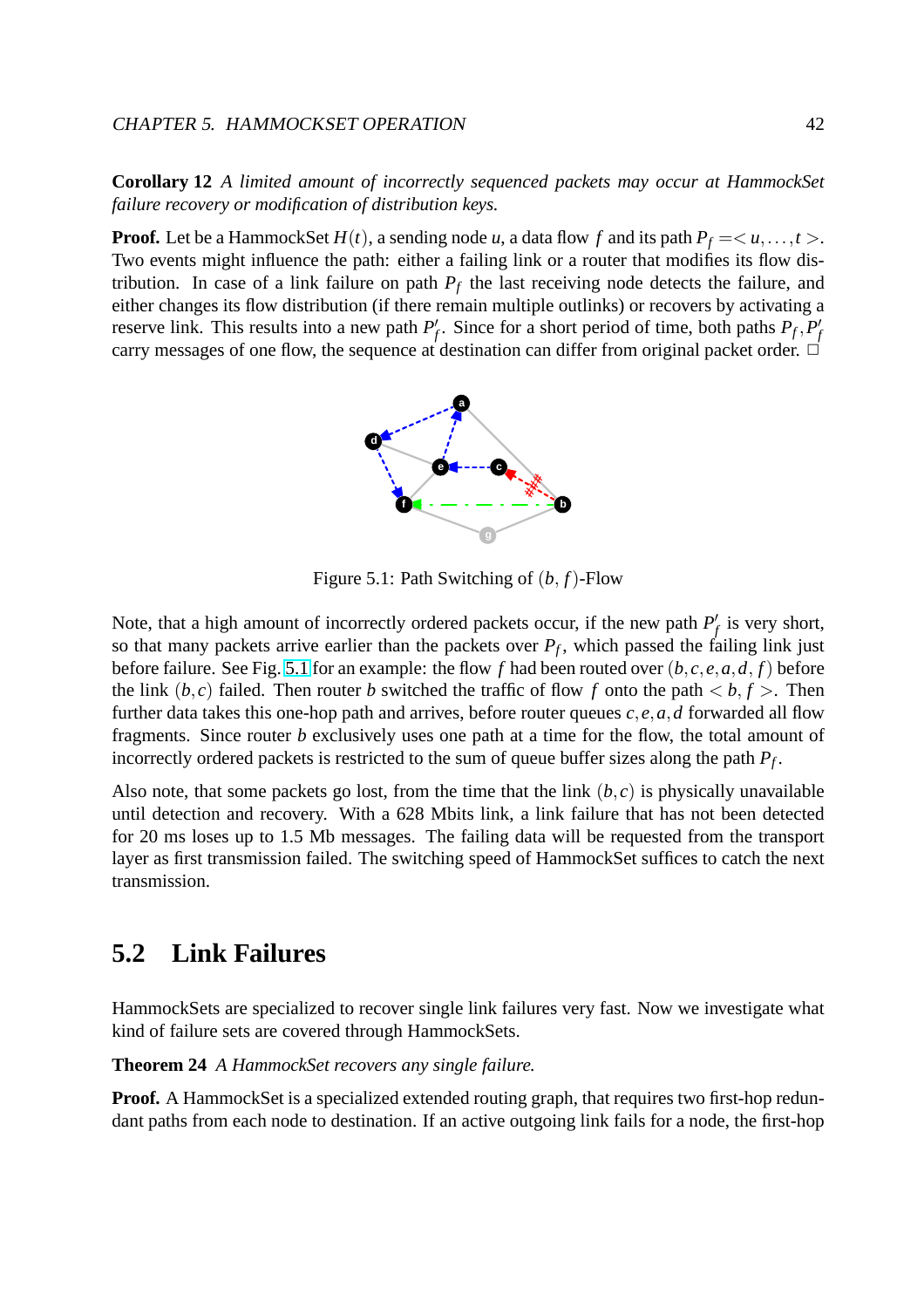<span id="page-45-0"></span>redundancy grants a second path. In case of an reserve link, that must be activated first. However, the connection can be recovered within tens of milliseconds after link disruption.  $\Box$ 

The two end nodes of a failing link have both first-hop redundant paths to all destinations. If the link fails, the second path takes over.

**Theorem 25** *In a HammockSet each inner node has at least two edge-disjoint paths to destination.*

**Proof.** Let  $H(t)$  be a HammockSet and *u* some inner node. Then two edge-disjoint paths  $P = \langle$  $u, x_1, \ldots, x_n, t > 0$ ,  $P' = \langle u, y_1, \ldots, y_m, t \rangle$  exists. Since *u* has first-hop redundant paths,  $(u, x_1) \neq 0$  $(u, y_1)$  are distinct. It is possible, that *P* and *P*<sup>'</sup> have more common nodes than *u* and *t*. Let  $c_1, \ldots c_k = \{x_1, \ldots x_n\} \cap \{y_1, \ldots y_m\}$ . Since all nodes  $c_i$  have first-hop redundant paths, there exist disjoint edges from  $c_i$  in *P* and *P'*.  $\Box$ 

**Definition 40** *The* **distance between links** *is the edge count of the shortest network path.*

**Definition 41** *A set of link failures is called* **isolated***, if its minimum distance between edges is two.*



Figure 5.2: Topology with three Failures with Minimum Distance two

**Theorem 26** *For an isolated link failure set, any HammockSet can recover.*

**Proof.** Let  $H(t)$  be a HammockSet on topology *N*. We show that  $H(t)$  recovers routing for any failure set with a minimum distance of two. Then it is impossible, that both sides of a Shared-Reserve-Link are activated together, since that can only happen with link failures of distance one.  $\Box$ 

Fig. 5.3 (A) shows an isolated failure set. Both links (*b*,*a*) and (*f*, *e*) fail, but the operation is still guaranteed. A second failure with distance one, i.e.  $(d, c)$  (Fig. 5.3 (B)) would activate both reserve links of the SRL, causing a cycle between (*b*,*d*) and disconnects these nodes from dest[inati](#page-46-0)ons. However, failing of other links below distance two, i. e. (*f*,*d*) (Fig. 5.3 (C)) would not wound that HammockSet, but possibly a HammockSet for another [desti](#page-46-0)nation node.

Note, that the isolation concept does not include any other assumptions about what Hammock-Sets are used. It verifies the recovery for all possible HammockSets.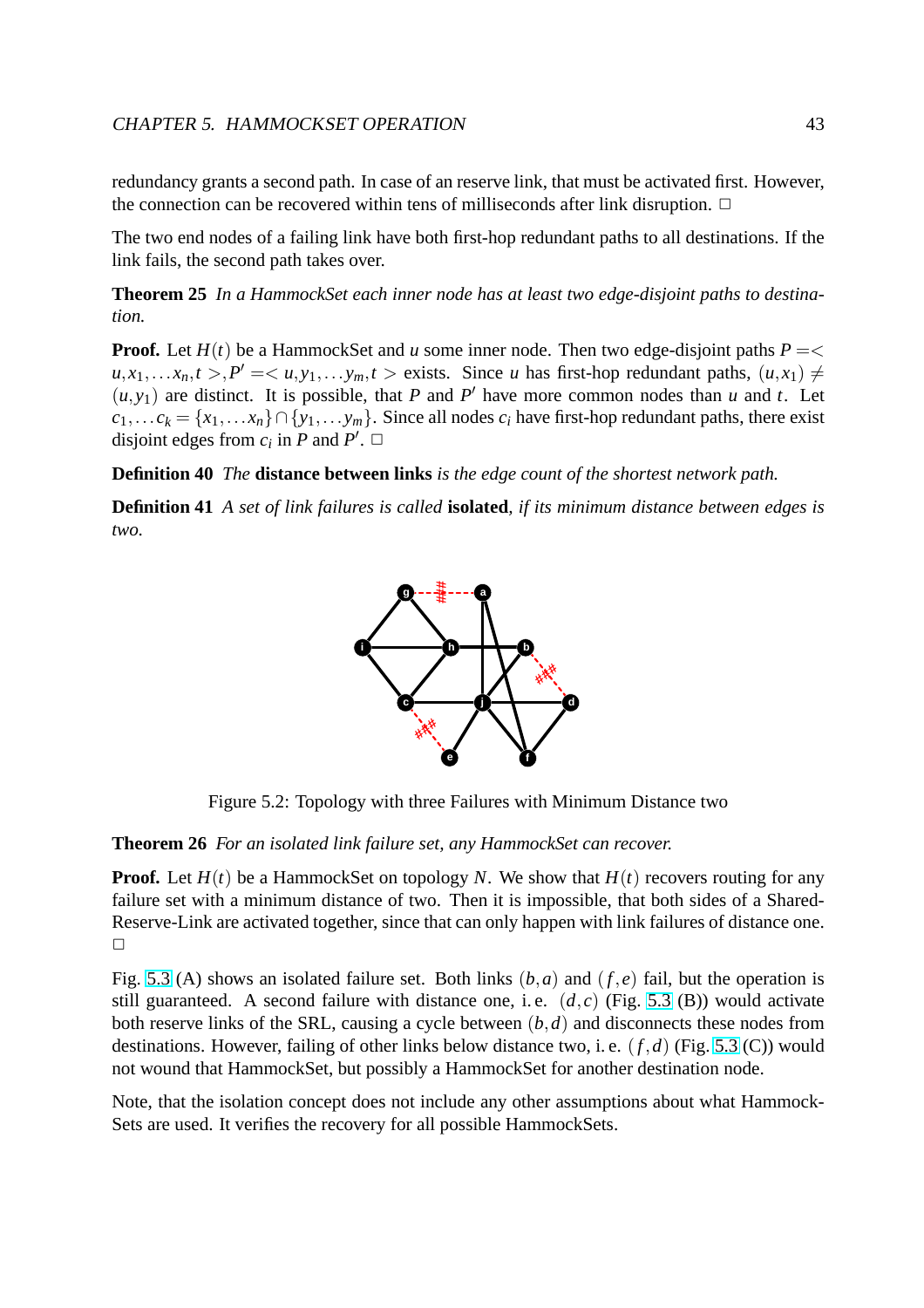<span id="page-46-0"></span>

Figure 5.3: An Isolated Failure Set



Figure 5.4: Topology with an Isolated Failure Set of four

The topology in Fig. 5.2 is exemplified to have an isolated failure set of three. However other sets exist, e. g. (*a*, *j*) that are maximal isolated, so that no other link has distance two. Even larger topologies do not potent increase the number of maximal isolated links. Fig. 5.4 has a maximum isolated link set of f[our,](#page-45-0) and also another maximum isolated set of one  $(j, l)$ . We conclude, that recovery of two links in the same HammockSet is possible for all isolated failure sets, but not for other failure sets.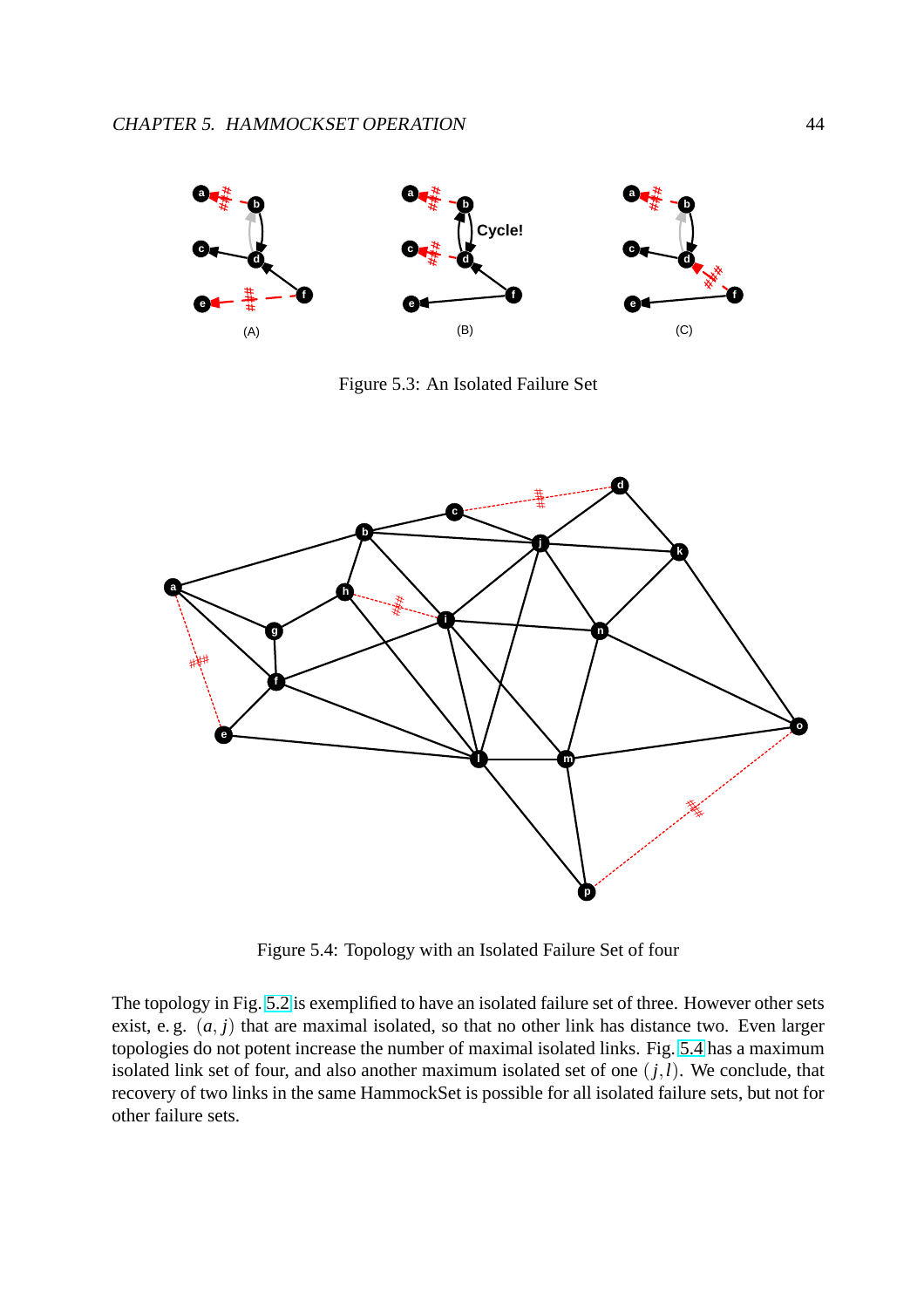The isolation concept ensures link recovery without investigation of used HammockSets. Unfortunately, isolation is not strong enough to prove recovery of multiple links. Anyway, we have seen examples of link failure sets, that could be recovered. And beyond that, there might be several links that are not isolated, but can also be recovered in a given set of HammockSets.

### **5.3 Node Failures**

With a power outage at a network node, namely a failing node, several links are detected to be unavailable. In the earlier chapters we have seen, that HammockSets are stronger than twoconnectivity. However, HammockSets can usually not recover such failures.



Figure 5.5: Two HammockSets after Node *j* Failure

Fig. 5.5 (A) shows HammockSet  $H(t)$  with failing node *j*. Here three nodes  $(a, b, d)$  can continue operation, while  $c, e$  are disconnected and  $g, h, i$  have several paths, where some reach the destination and others do not. Since the failure is distant, these nodes cannot select the correct outgoing links. HammockSet routing does not propagate link failure messages. The next figure 5.5 (B) is an example, where by accident routing converges for all remaining nodes. This is because *a*,*b*,*d*, *f* recognize one of their direct neighbor *j* as destroyed and utilize the remaining routing paths, which gains here a full-coverage routing. This cannot be guaranteed and is rather unusual.

In the KING project [Sch01], topologies and extended routing graphs had been examined, where node failures can be recovered. However with this HammockSets there exist failures, which cannot be recovered. Therefore we summarize, that we cannot guarantee recovery of node failures.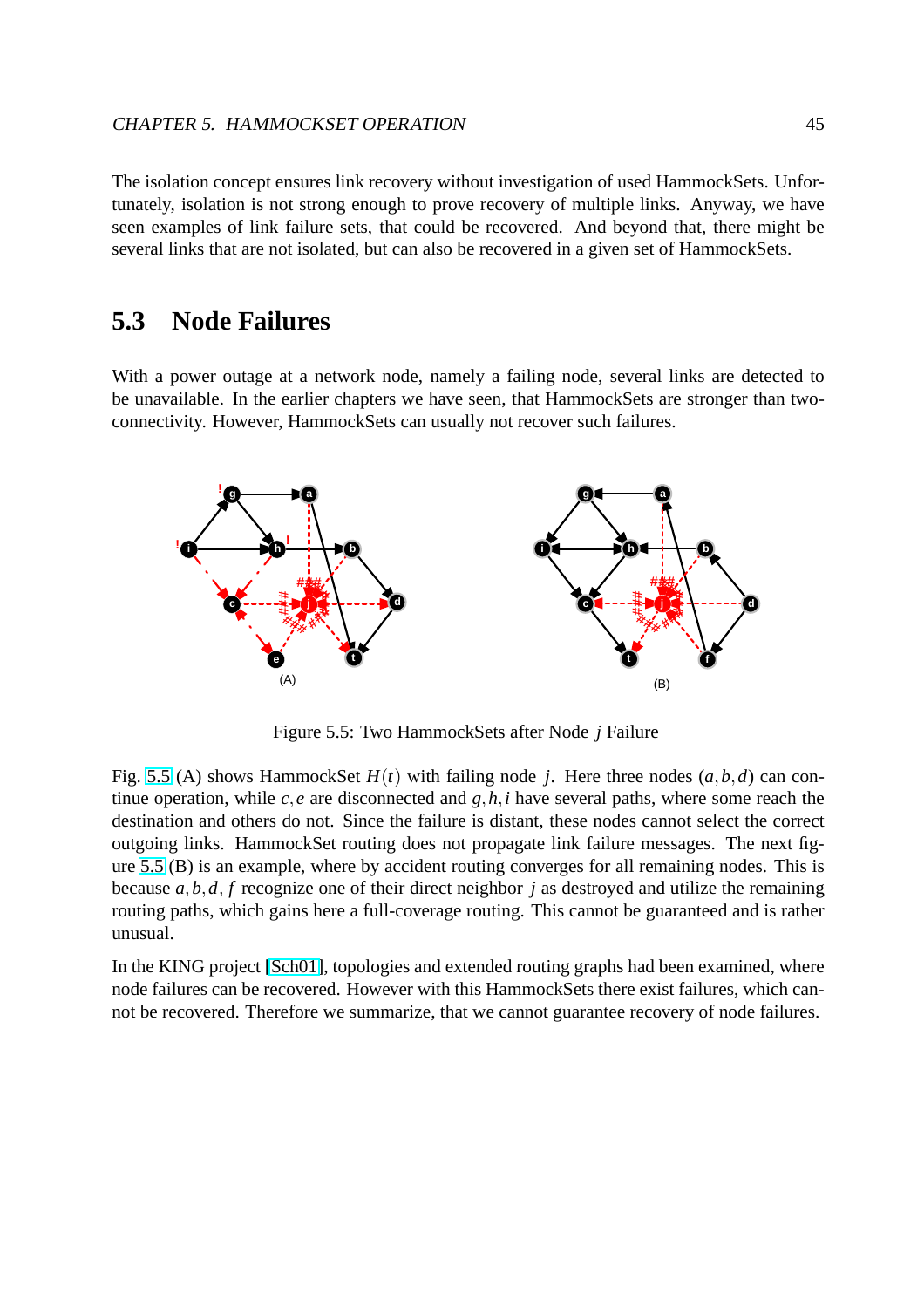### **5.4 Seamless HammockSet Restoration**

After a failure detection, the routers at both ends recover all HammockSets, which were using this edge. The remaining HammockSets are not guaranteed to be resilient any more. To restore resilience, new HammockSets must be generated for the remaining topology. In our prototype, a central control system then notifies all routers of the new routing information, that re-establishes the HammockSet one-link-recovery guarantee.<sup>1</sup>



Figure 5.6: Newly Established HammockSet after Link Failure (*h*, *c*)

In Fig. 5.6 (A) link  $(h, c)$  fails. As soon as router *h* detects the failure, it removes the link from its routing tables and recovers the Extended Routing Graph  $H(t)$  with its other active outgoing link  $(h, b)$ . However, this graph can not guarantee to recover next link failures. To restore resilience, we process a new HammockSet for the shrunken topology (Fig. 5.6 (B)). Then we distribute the new routing information with the following method that enforces to have active spanning trees available over the whole restoration process. Besides, it guarantees providing cycle-free paths to destination during transform.

Fig. 5.7 (A) displays the HammockSet component list before recovery. To regain resilience to single link failures, we activate step-by-step a new HammockSet. Fig. 5.7 (B) shows the resulting state after activating the new routing table at routers *g* and *i*, but before changing router *h*. Note, that [all p](#page-49-0)rocessed routers have redundant connections, but node *h* has only a single connection. The transformation is finished in Fig. 5.7 (C), where the routing ta[bles](#page-49-0) have been downloaded and activated at router *h*. Now the HammockSet property is restored.

We show, that with this partially transformation the routing graph is valid at any time. Let *N*<sub>renewed</sub> be the set of nodes, that hav[e alre](#page-49-0)ady activated updated routing tables. Then we have

<sup>&</sup>lt;sup>1</sup>Another approach could be to provide routing information to all routers once and then use timed events for step-by-step activation. This can reduce communication overhead. However, if one node does not correctly receive its instructions, the routing may fail.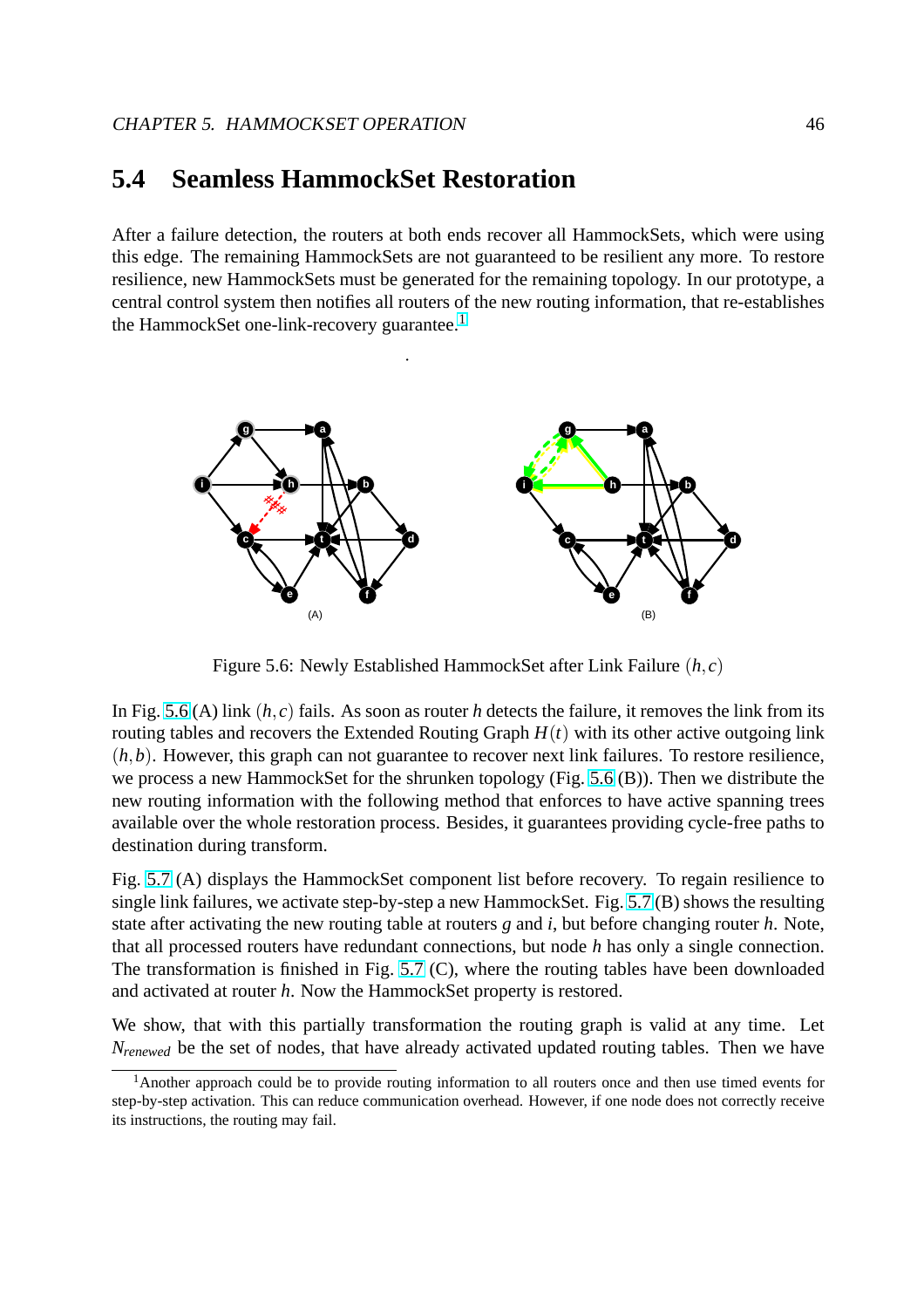<span id="page-49-0"></span>

Figure 5.7: Restoration changes HammockSet Component List

```
Algorithm 1 forall HammockSet components C_i do
    download new routing table fragments to routers in C_i
    wait for activation
od
```

```
Table 5.1: Activation Procedure for new HammockSets avoiding Flow Disruption
```
three kinds of edges: edges that have been renewed, which forward messages to other already renewed nodes. Secondly, edges that still use the previously established routing. Third, one reserve link, activated to recover routing. This only appears, if the disconnected node had no second active outgoing link.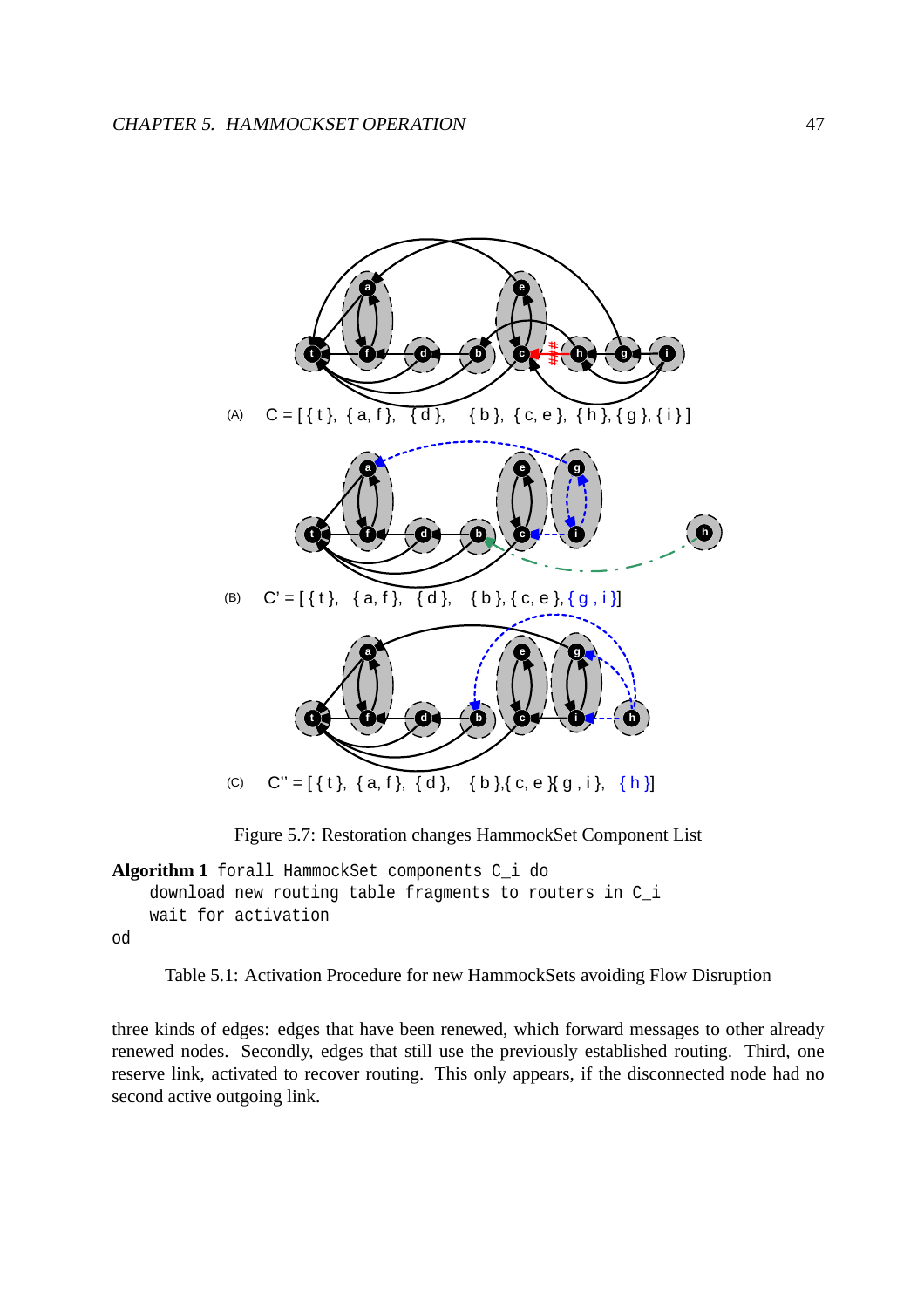#### CHAPTER 5. HAMMOCKSET OPERATION 48

**Theorem 27** *During any stage i of rerouting from HammockSet H*(*t*) *to H* 0 (*t*) *after failure of* link  $(z, z')$ , the following edges  $D(i)$  are actively used by routers.

$$
N_{renewed}(i) := \bigcup_{j \leq i} C_j
$$
  
\n
$$
D(i) := \{(x, y) \in H'(t) \mid (y, x) \notin H'(t), x \in N_{renewed}(i)\}
$$
  
\n
$$
\cup \{(x, y) \in H(t) \mid (y, x) \notin H(t), x \notin N_{renewed}(i), (x, y) \neq (z, z')\}
$$
  
\n
$$
\cup \{(z, i) \in H(t) \mid (i, z) \in H(t)\}
$$

**Proof.** The set of nodes  $N_{renewed}$  contains exactly that nodes where the routing information has been updated for HammockSet  $H'(t)$ , while  $V \setminus N_{renewed}$  has the nodes with the previous HammockSet  $H(t)$  routing information. Then the first set of the union consists of all outgoing edges for renewed nodes, while the other set contains unchanged edges for the remaining nodes but no Shared-Reserve-Links. The last line includes a reserve link from *z*, that has been activated to recover the failing link  $(z, z')$ . If node *z* has several outgoing links no Shared-Reserve-Link is adjacent but the second set contains an outgoing link for *z*. In both cases, with or without SRL at least one edge is included granting active paths towards destination from all nodes.  $\Box$ 

**Theorem 28** *Invariant: At any rerouting stage, D*(*i*) *is an edge set for a cycle-free routing graph containing all nodes.*

**Proof.** Let be a HammockSet  $H(t)$  with destroyed link  $(x, y)$ , a new HammockSet  $H'(t)$  for the topology  $N \setminus \{(x, y)\}\$  and a routing graph  $T(i) = (V, E, D(i), t)$ .  $T(i)$  morphs from  $D(0)$ , the remaining edge set with some recovery for link  $(z, z')$  into the active edge set of the new HammockSet  $H'(t)$ . We are going to show, that  $D(i)$  has at any transformation step a spanning tree and does not contain cycles.

The nodes in  $N_{renewed}(i)$  have a spanning tree to destination, since all their outgoing edges already provide HammockSet properties. Further there exist two active edge types from nodes outside  $N_{renewed}(i)$ : either such an edge leads to node in  $N_{renewed}(i)$ , for which the spanning tree has been shown above. Otherwise the edge points to a node not in  $N_{renewed}(i)$ , then this has a path going to destination within  $H(t)$  or leading to some node in  $N_{renewed}(i)$ . In any case, active paths are available from any node and therefore a spanning tree exists.

The sub topology of nodes  $N_{renewed}(i)$  is cycle free, since it contains only non-reserve-links from a HammockSet. Also the edges within  $V \setminus N_{renewed}(i)$  have been active edges of a HammockSet. Therefore these are acyclic, too. Renewed edges target already renewed nodes and there is no edge to a node  $\notin N_{renewed}(i)$ . Therefore  $D(i)$  must be cycle free.  $\Box$ 

With the above algorithm the availability of routing can be guaranteed, unless a second failures happens to the same node destroying its reserve. This procedure reestablishes the HammockSet properties and afterwards resilience is restored.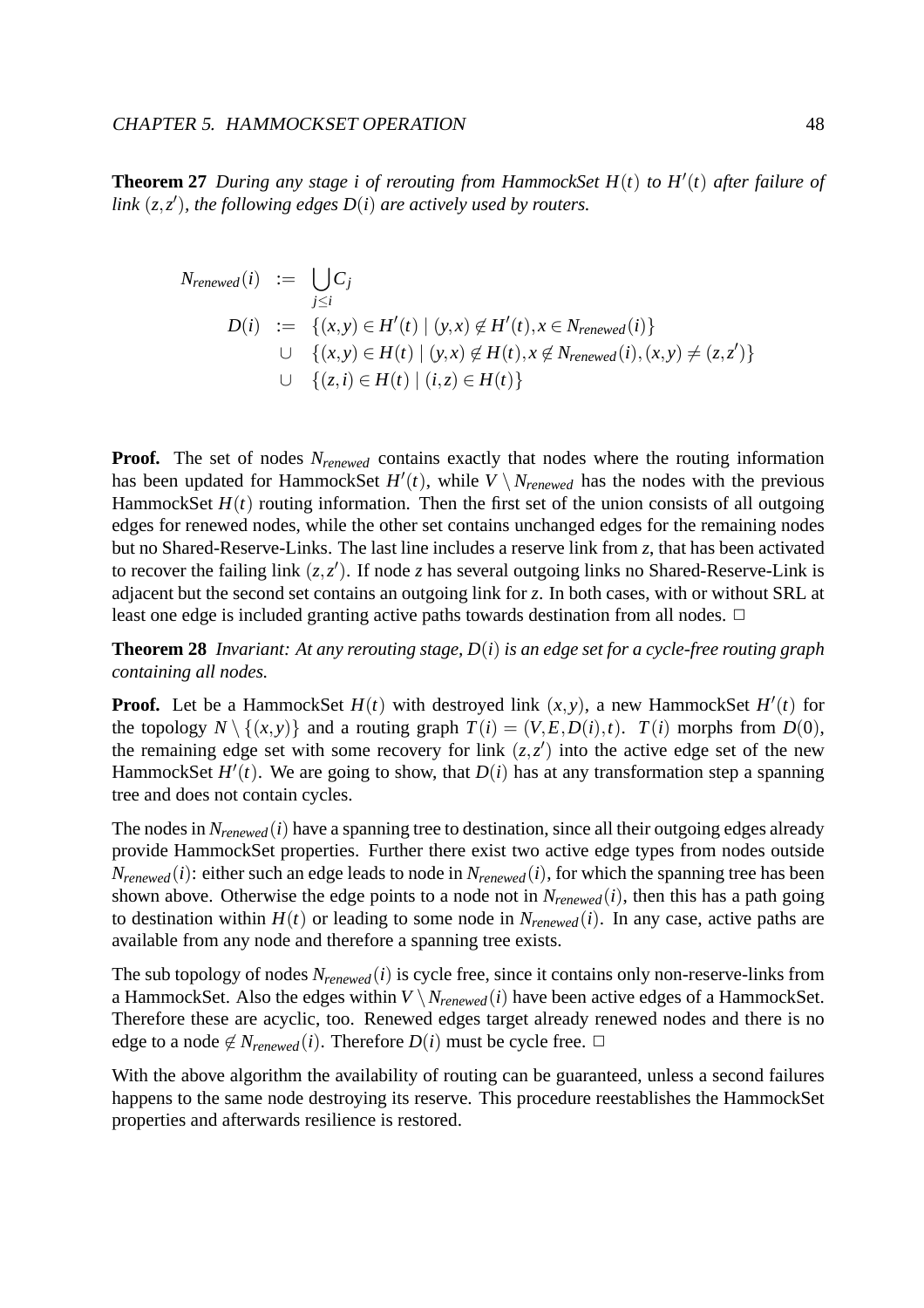# **Chapter 6**

# **Evaluation**

In this chapter we evaluate HammockSets. We have three applications in mind: first, we want to choose the optimal HammockSet if the construction process has ambiguous transitions (steps with several candidates for the TR4 or TR5). Second, we compare the results of our construction algorithm with other HammockSet construction methods. Third, we review how topologies can be evaluated to gain better HammockSets and increase network performance.

In Chapter 3, we introduced enhancement of routing graphs with additional edges resulting in additional paths and an increased bandwidth. Our construction algorithm implicitly utilizes the maximum amount of possible network edges (Theorem 14). Maximized HammockSets are always superior to HammockSets with fewer edges, since these can be emulated using zero for distribution parameters. Without loss of generality, we assume all HammockSets to be maximized.

## **6.1 Link Significance**

The HammockSet is represented as a subset of edges for a network topology. It enforces the properties listed in Chapter 3: first-hop redundancy, an active spanning tree, and cycle avoidance. The overall HammockSet objective is to provide adequate bandwidth from each node to the HammockSet destination. Orthogonal to this several HammockSets share link capacities. In HammockSet routing we can approximate the number of HammockSets using one direction of a link. This is because maximized HammockSets with *x* SRLs use  $|E| - x$  directed active links plus *x* Shared-Reserve-links. As reserve edges are not actively used, |*E*| directed edges from  $2 \cdot |E|$  available are used. Therefore roughly  $\frac{1}{2} \cdot |V|$  HammockSets should use one edge into one direction in average.

Next we must understand what traffic amount is propagated through a HammockSet. Therefore we assume roughly the same traffic characteristics from each node to destination. Then we can just sum up the number of nodes that possibly use paths running along that link (see Fig. 6.1 (A)).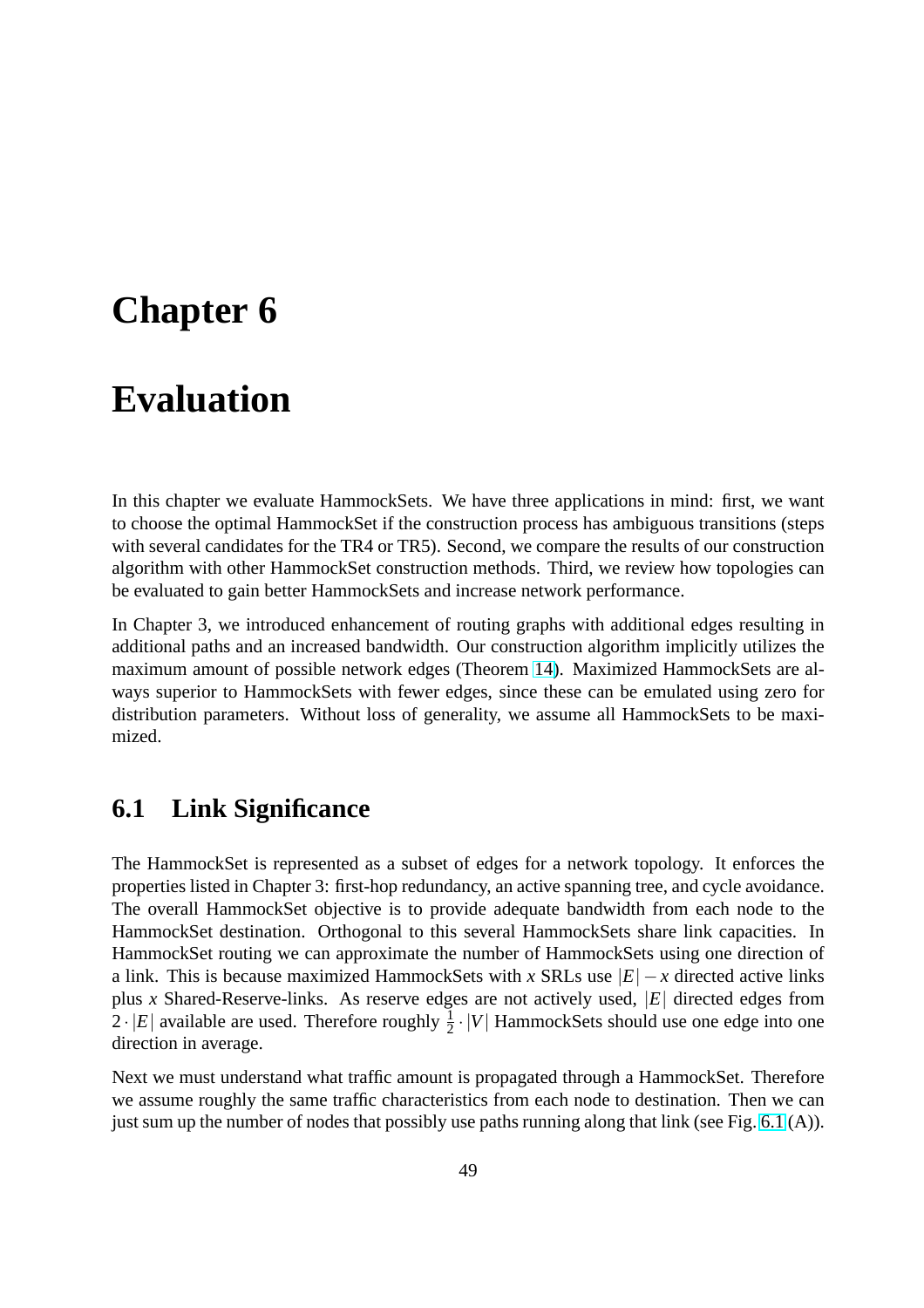

Figure 6.1: Link Usage and Significance

**Definition 42** *The* **significance of a link** *in a HammockSet is defined through the number of nodes, whose paths utilize that link.*

The significance of a link indicates several aspects:

#### **Prediction of Traffic Amount**

If any node introduces the same amount of traffic then a link carrying many node paths will receive higher amounts of traffic.

#### **Impact to the HammockSet in Case of Failure**

A link carrying traffic from one node is less important than a link participating in many paths from different nodes. A link failure with high significance causes many flows to be rerouted and therefore heavily influences the link load on the remaining network.

### **Measure of Strong Relation to Destination**

A high number reflects the link's closeness to the top of the HammockSet pyramid. While each level in the pyramid (Fig. 6.1 (B)) introduces additional traffic and the node number per level decreases upward, a link with strong relation to the destination node is important to the HammockSet. This relationship is indicated by a high number of paths through this link.

We believe that this reflects a better measure than counting of outgoing edges and other simple measurements which do not reflect the forwarding function of inner HammockSet nodes. Fig. 6.1 (B) provides a HammockSet ordered by link significance. However, link significance can be a bad criterion in networks with various link capacities or odd traffic characteristics.

From two HammockSets with equal destination and equal topology, the one with the higher significance values provides better possibilities for traffic distribution. However, a network with high load requires low significance values with a maximum number of links to avoid exceeding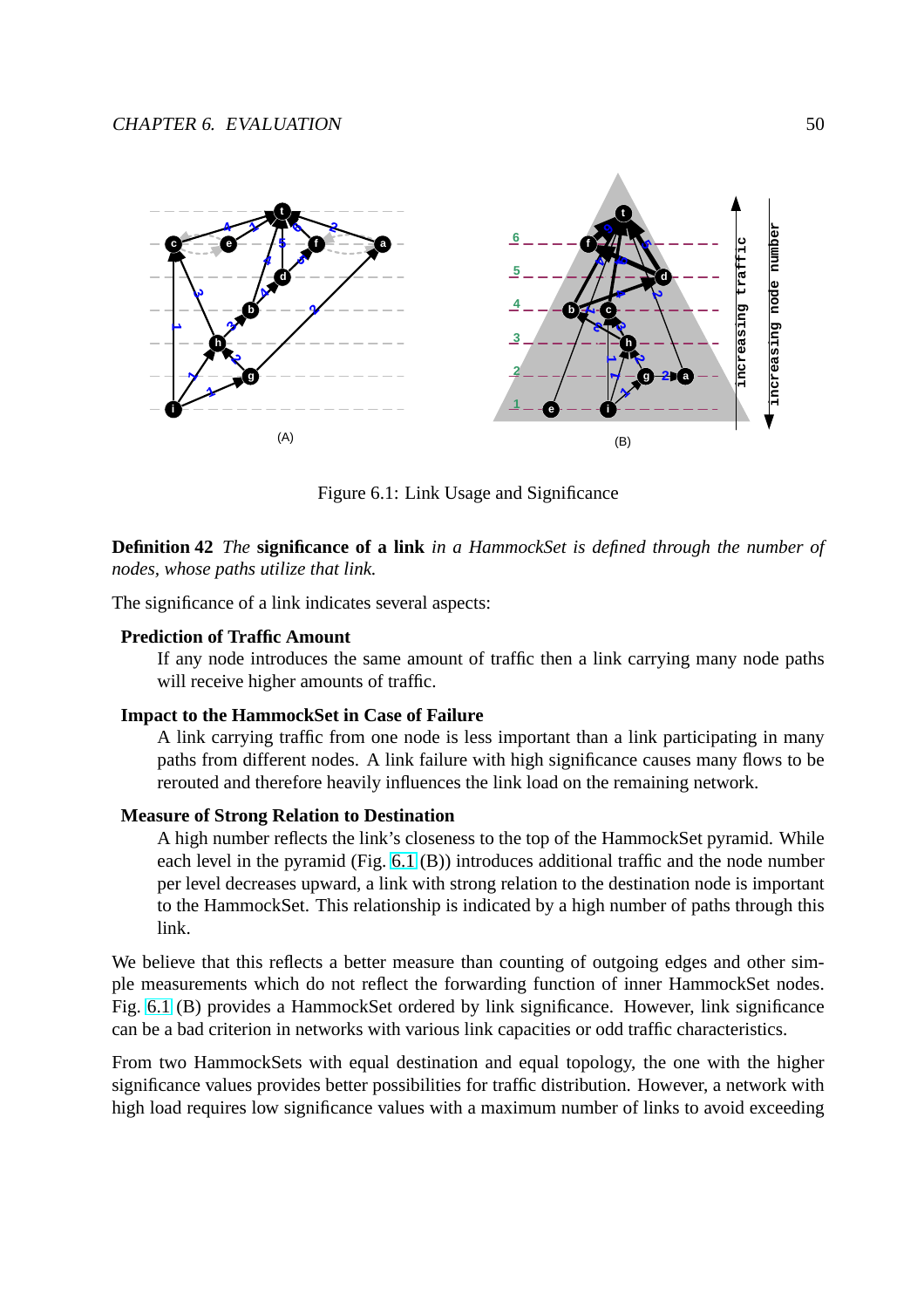link capacity.

## **6.2 Traffic Distribution**

Computing the distribution parameters is beyond the scope of this thesis. However, a low average of effective link load is the main objective for optimal HammockSet construction. Therefore we cannot ignore these parameters completely. HammockSets make use of multiple paths and these influence the effective link load.

| Input:  | HammockSets $H(t_i)$                        |  |  |
|---------|---------------------------------------------|--|--|
|         | Traffic Matrix $M[s,t]$                     |  |  |
|         | Processing:   Multi-Commodity Flow          |  |  |
|         | with $n =  V  \times  V $ Information Flows |  |  |
| Output: | Distribution Parameters q                   |  |  |

| Table 6.1: Problem Class: Traffic Distribution Parameters |  |
|-----------------------------------------------------------|--|
|-----------------------------------------------------------|--|

The problem class in Tab. 6.2 is related to multi-commodity flows but has additional constraints: flow splitting is realized by destination-address only, while multi commodity flows use a bunch of paths for each pair of source and destination. Approximation algorithms increase linearly with the amount of different commodities. To parameterize HammockSets, we have  $|V| * |V| - 1$ commodities. The approach of Leighton, et. al.[LMP+91] provides an approximation with time complexity  $O(k^{2.5}n^2m^5log(n\varepsilon^{-1}DU))$  where *D* the largest demand, *U* the largest edge capacity, and for our application  $k = |V|^2$ .

In this section we show, how the effective link lo[ad can be c](#page-77-0)alculated for a given set of distribution parameters. By processing the formulas, the link load can be tested in the model before being implemented to a real-world system. Besides, the robustness to traffic fluctuation can be tested for rivalling HammockSets.

$$
N^{t}(o_{\text{calc}}) = (M[x,t] + \sum N^{t}(i_{n})) * q_{\text{calc}}
$$
\n(6.1)

$$
N(u) = \sum_{t} N^{t}(u) \tag{6.2}
$$

Equation (6.1) calculates the link load produced from one HammockSet during normal operation. It consists of the load deriving at node *x* itself and all incoming data streams. The total amount is divided by *q*, the distribution parameter for the processed outgoing link. Equation (6.2) summarizes the load of all HammockSets for one link. For valid distribution parameters, the link traffic during normal operation  $N(u)$  must be within the link capacity.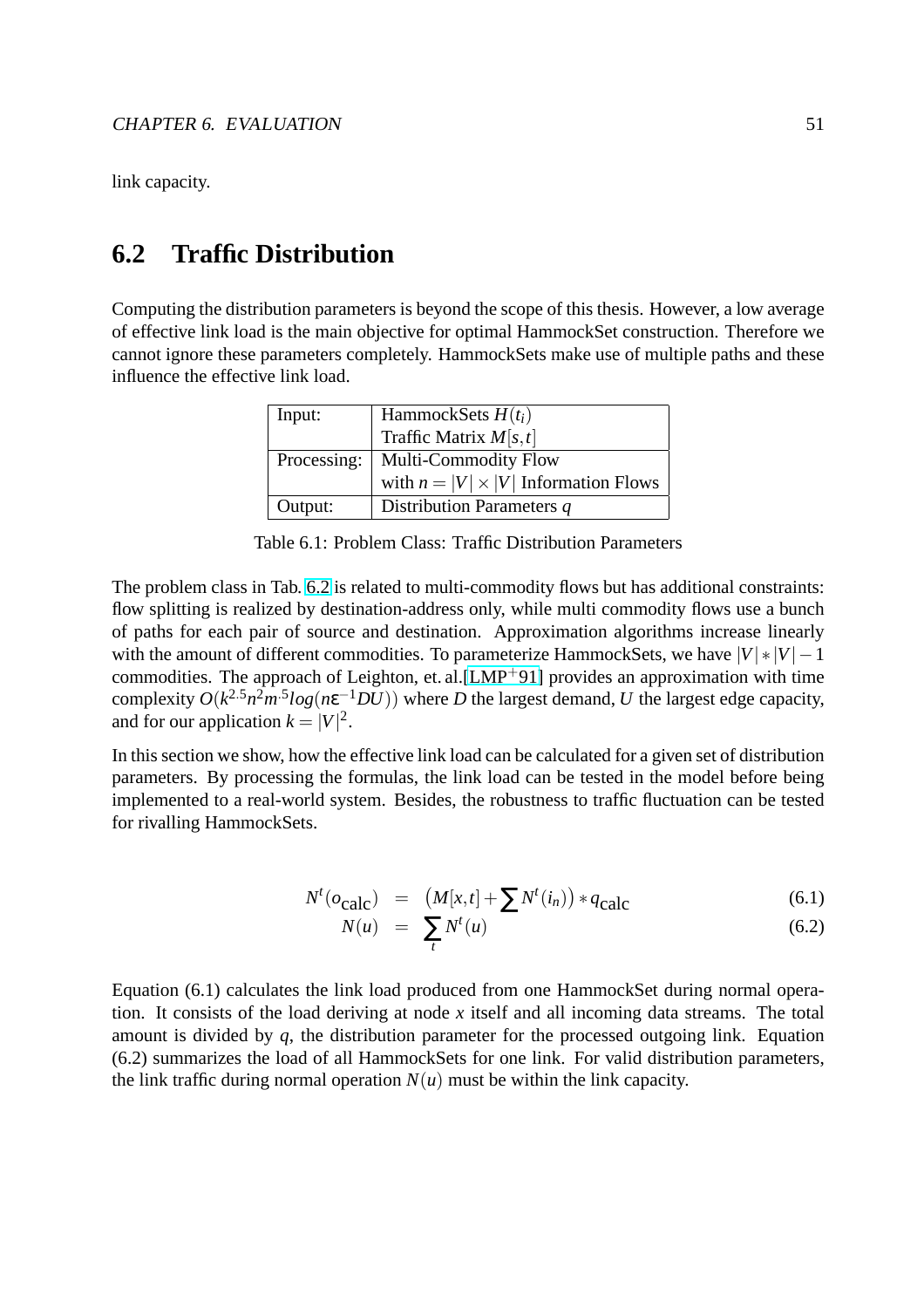$$
\Delta q_{\text{calc}} = \begin{cases} \left( \frac{1}{1 - q_{\text{jam}}} - 1 \right) * q_{\text{calc}}, & (q_{\text{jam}} < 1) \\ 1, & (q_{\text{jam}} = 1) \end{cases}
$$
(6.3)

$$
R^{t}(o_{\text{calc}})_{\text{direct}} = (M[x,t] + \sum N^{t}(i_{n})) * \Delta q_{\text{calc}}
$$
\n
$$
R^{t}(o_{\text{circle}}) = \max_{i} \{R^{t}(o_{\text{circle}}) : i \in \mathbb{R}^{t}(i_{n})\} \tag{6.4}
$$

$$
R^{t}(o_{\text{calc}}) = \max \{ R^{t}(o_{\text{calc}}) \text{direct}, R^{t}(o_{\text{calc}}) \}
$$
  
= max \{ R^{t}(o\_{\text{calc}}) \text{direct}, R^{t}(i\_{n}) \text{direct} \* q\_{\text{calc}} \} (6.5)

$$
= \max_{\{R \text{ (Vcale/direct), } R \text{ (in/direct)}} \left( \frac{n}{\text{direct}} \right) \tag{6.6}
$$

$$
R(u) = \max_t \left\{ R^t(u) \right\} \tag{6.6}
$$

Formulas (6.3)-(6.6) process the peak load for any possible single link failure. First, we process which link has the maximum distribution quota and therefore causes maximum traffic to other links in case of failure. This yields the additional amount for that node and allows us to deal with distant augmented traffic.

As the HammockSet components can be totally ordered and inside a component no active edges exist, we can sequentially process these equations resolving all dependencies on the fly. We gain two result arrays:  $N[u]$  the link load in normal operation and  $R[u]$  the additional peak load after a link failure.

To guarantee message delivery under normal operation and any single failure, all edge capacities must hold  $N[u] + R[u] \le (1 - \varepsilon) \cdot C[u]$ . Choosing  $\varepsilon \approx 0.3$  would restrict link load to 70%, the suggested rate to avoid buffer overruns. The peak link load grouped by link capacity can be output as part of the result. With this, we can test sets of traffic distribution parameters for various HammockSets and find bottlenecks.

### **6.3 HammockSet Cohesion**

As we pointed out in the last section, evaluation of a single HammockSet does not give us the big picture of network load. Several HammockSets all using one link in one direction, must share link capacities in the real-world system among each other. Many HammockSets using one link shrinks the available bandwidth for these HammockSets, while other links are sparely used and carry few load.

We suggest the following solution (tab. 6.3) originating from the min-cut/max-flow algorithms. We use a deterministic candidate selection as described in Appendix B.3. Then we reduce the remainder link capacity by the amount utilized from this HammockSet. The next Hammock-Set will then be computed using the remaining capacities and therefore choosing a path with the maximum remaining bandwidth. We should start with the Hamm[ockS](#page-69-0)et that transports the biggest amount of traffic. This can be done by sorting destination nodes descending by the size of total traffic.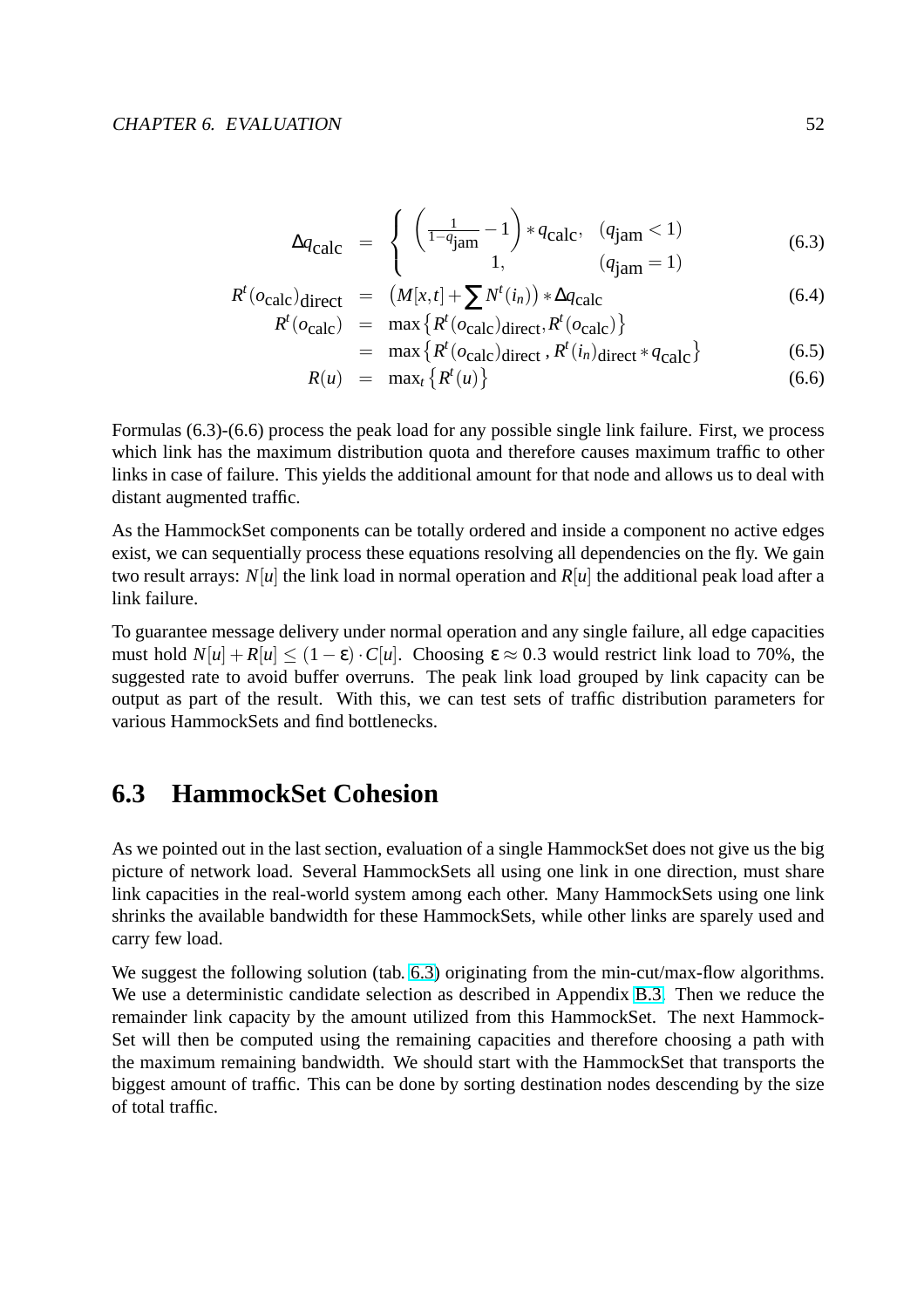### <span id="page-55-0"></span>CHAPTER 6. EVALUATION 53

| Input:      | traffic matrix $M[s,t]$                       |  |  |  |
|-------------|-----------------------------------------------|--|--|--|
| Processing: | 1. sort nodes descending                      |  |  |  |
|             | by total traffic per destination              |  |  |  |
|             |                                               |  |  |  |
|             | 2. create a HammockSet for a destination node |  |  |  |
|             | adjust remaining capacity not yet used        |  |  |  |
|             | repeat from 2                                 |  |  |  |
| Jutput:     | HammockSets $H(i)$                            |  |  |  |

Table 6.2: Construct HammockSets with Cohesion



Figure 6.2: Topology with annotated HammockSet edges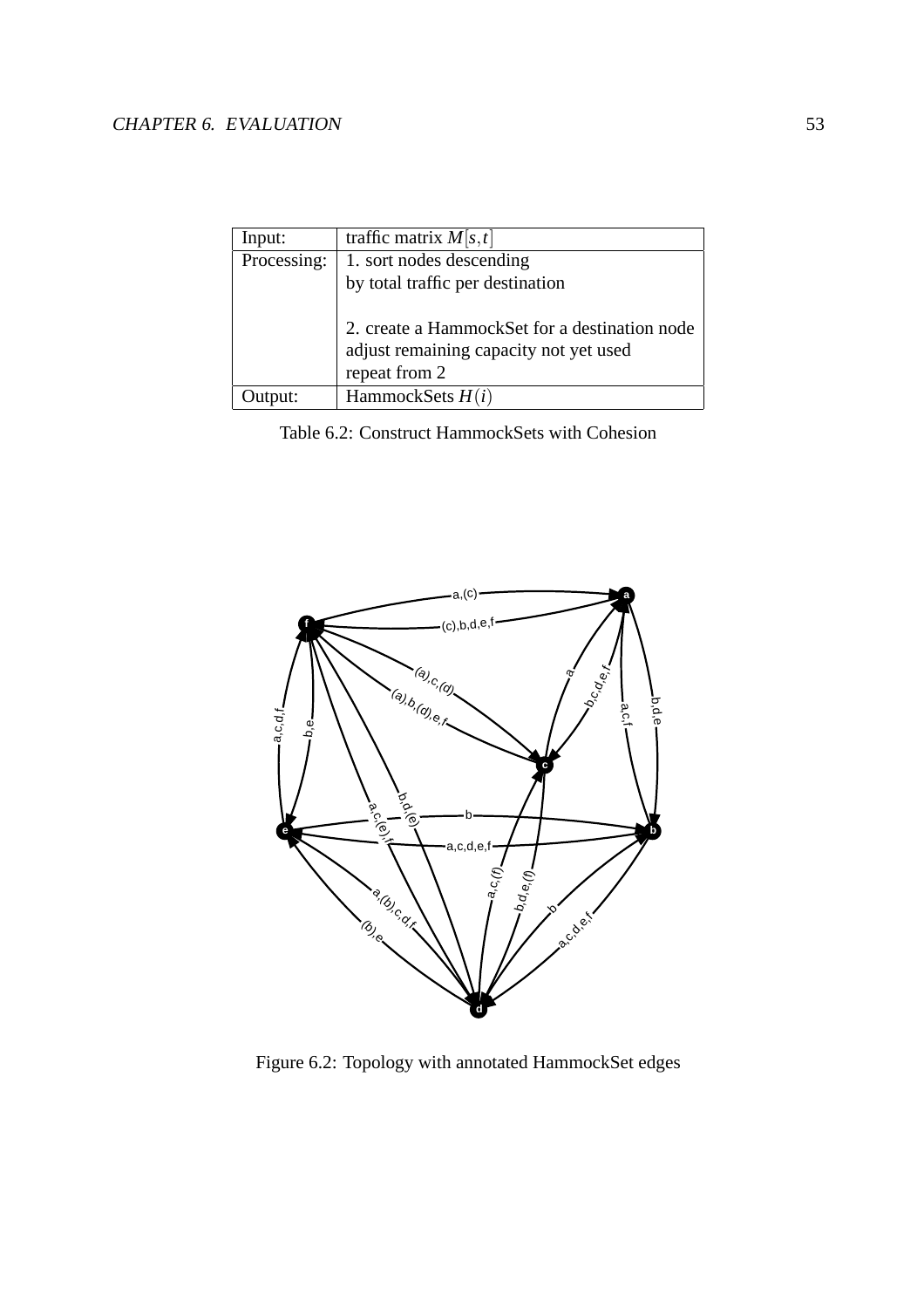Fig. 6.2 shows a small topology of six nodes with the HammockSet link utilization. Let us review the HammockSet on some prominent links. Link (*a*,*b*) is even-weighted, meaning that both of its directed links carry the same amount of HammockSets: three on (*a*,*b*) and three on (*b*,*a*). At oth[er lin](#page-55-0)ks one direction is stressed: (*b*, *e*) carries five HammockSets, while (*e*,*b*) covers a single HammockSet. For the recovery case, overloading must be avoided. This can be prevented if any link carries at most one reserve. At least this should be restricted through the number of SRLs divided by edge count. Fig. 6.2 contains such a link with two reserves  $(c, f)$ , but these will not be activated at the same time through a single failure.

## **6.4 Rules of Thu[mb](#page-55-0)**

We now give a compressed overview of the evaluation. A network is operated with the optimum set of HammockSets, if

- 1. the HammockSets provide many paths between any source and destination
- 2. it allows for an even distribution of traffic
- 3. it avoids link overloading during normal operation and recovery mode
- 4. the deviation of HammockSet count using one edge is low
- 5. the number of participating edges is maximized

Summarizing, we can compare maximized HammockSets by the significance of their links. However, we must consider all HammockSets together to judge the network performance.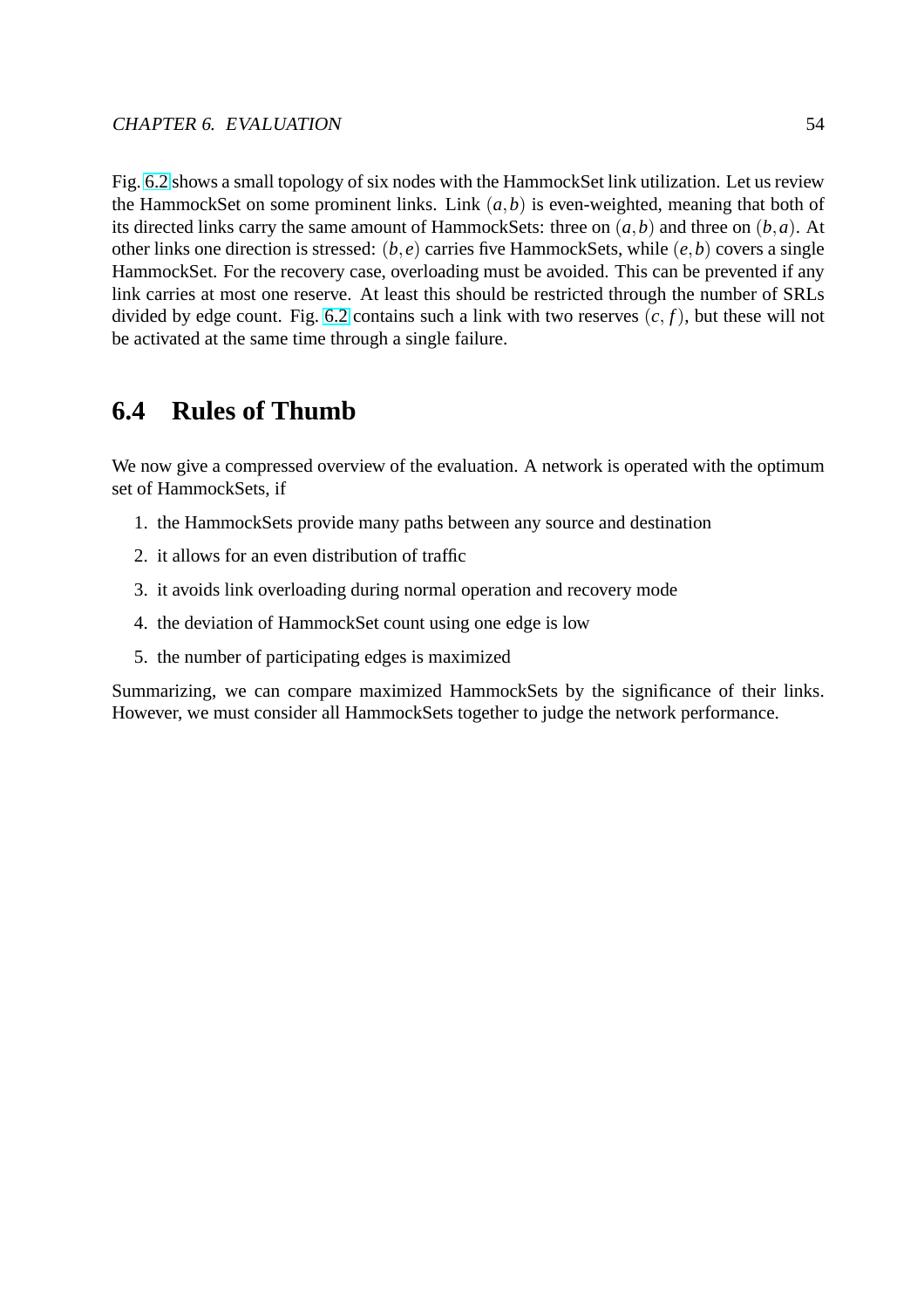# **Chapter 7**

# **Related Work**

In the network community, two trends towards resilience can be recognized. One approach improves routing protocols to avoid lengthy propagation delays and enables fast convergence of network operation. Today these methods succeed with a converging time below one second even for complex networks. The second popular approach, is to utilize multiple paths and provide zero-time recovery for a restricted amount of failing links and nodes. Our current work fits into the latter group.

### **7.1 Routing Protocol Convergence Analysis**

A variety of measurement and evaluation schemes can be found in the literature. The boundary of the HELLO-messaging frequency had been the router processing speed under worst-case conditions. The default detection frequency had been set to three seconds. Regarding to [BR01], today's hardware is capable of processing a higher frequency, thus gaining a better resolution in link failure detection and better convergence at the same time. But it requires more reliable time until receiving, to speed up HELLO-messages. Besides,  $[ICM<sup>+</sup>02]$  report an extremely h[igh rat](#page-76-0)e of false detections. This demands a better understanding of failure detection.

Analysis of Link Failures in an IP Backbone  $[ICM^+02]$ 

Iannaccone, et. al. examine the American SPRINT [wide area](#page-77-0) network for IS-IS link change messages. They catch all failure messages and extract statistics about downtime of links. They announce to provide a model of li[nk failures](#page-77-0) in IP networks. They discover three of eighty-five links that cause 25% of all link failures. For other links the mean time between failure (MTBF) ranges between five and fifteen days. Many of the logged failure events can be resolved within one minute, indicating a false detection, possibly caused by high CPU load so that uplink messages are not received. One important objective of their further research is modelling follow-up failures emerging after a first link failure.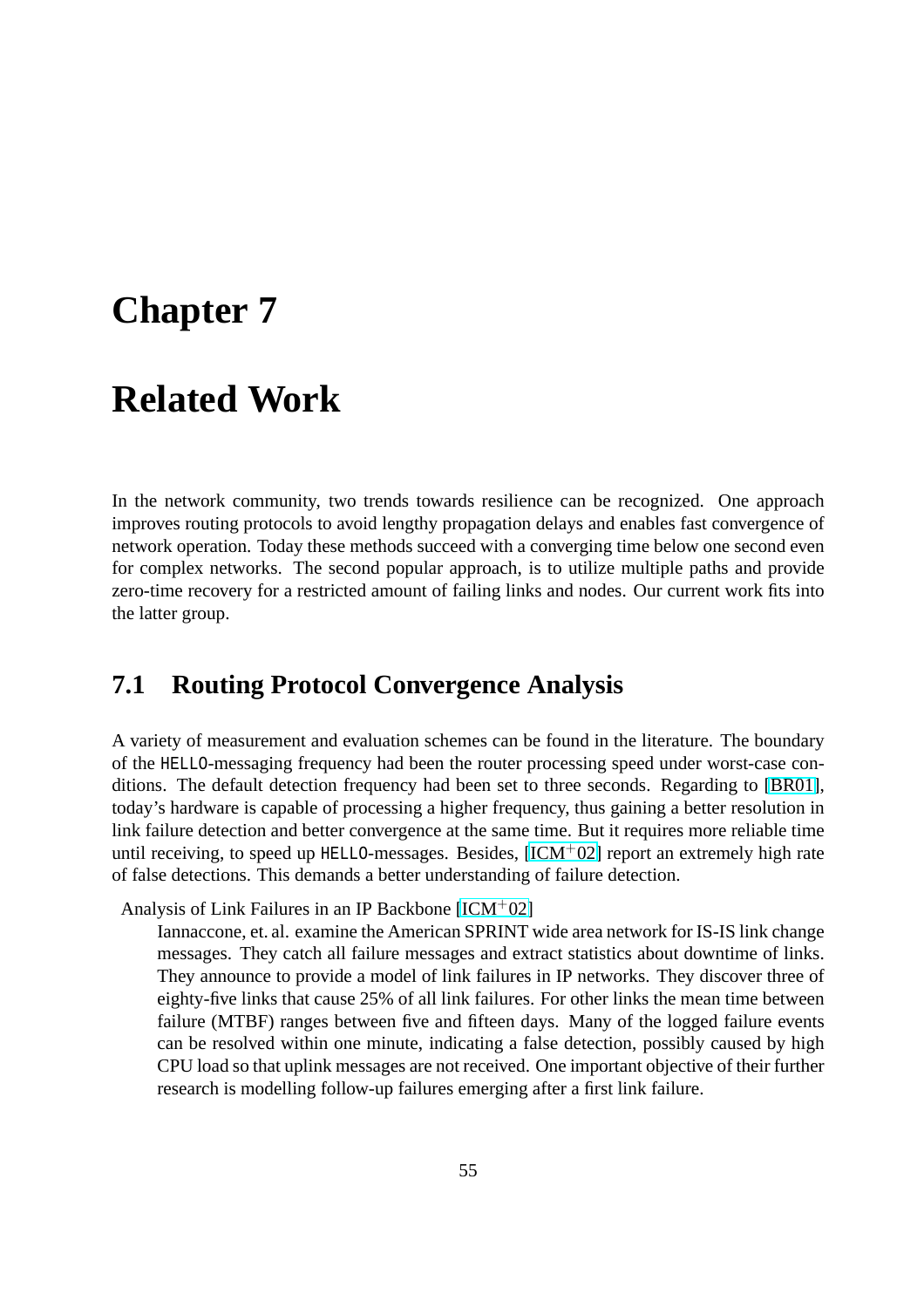Stability issues in OSPF routing [BR01]

Basu and Riecke examine convergence time in OSPF networks. They test various HELLO intervals from the default 10 seconds to 500 ms and even 250 ms. Often messaging threatens to introduce high load o[n route](#page-76-0)r CPUs. In their experiments they discover an increase of processor utilization from 10% to 15% if interval is changed from 10 seconds to 250 ms. This is not a significant change and so they suggest to shorten test intervals.

### Delayed Internet Routing Convergence [LABJ00]

Labovitz, et. al. report that the convergence with the border gateway protocol can consume tenths of minutes until stabilizing. They find out this originates in differing implementation decisions between router vendors.

Towards Milli-Second IGP Convergence [AJY00]

Current IP re-routing times are typically tens of seconds. This due to conservative timeout settings. These are chosen to guarantee correct detection of true link failures and not sense overloaded CPUs of neighbored rout[ers. Wit](#page-76-0)h suggested 30 ms HELLO messages, router CPUs gain 100% workload and then randomly dropp connections. Alaettinoglu, et. al. summarize that lower convergence time is possible with fast a algorithm and millisecond timer resolution.

End-to-end Routing Behavior in the Internet [Pax96]

In 1997, Paxson found two recovery classes of internet route recovery: the fast one (hundreds of milliseconds to seconds), where the routing converges as soon as incoming routing information is processed, and a slower o[ne that t](#page-77-0)akes in the order of a minute and which requires propagating routing information through the network. Today the converging speed of carrier networks is below one second with propagation.

Still, we have an convergence time around one second. Summarizing, propagation delays will always exist, while we expect they will decrease further as new technologies are developed. However, the amount of lost data during convergence will probably remain constant as the throughput constantly grows.

# **7.2 Improving Routing Convergence**

There are new routing protocol algorithms that converge faster, avoiding instable states. A new approach of dynamic routing tables adapts also to the current network load partitioning between exchanged routing information and an online-processed first-hop routing tables.

MDVA: A Distance-Vector Multipath Routing Protocol [VGLA01]

Vutukury and Garcia-Luna-Aceves propose a new algorithm removing the count-to-infinity problem, which arose from Distributed Bellman-Ford algorithms. Is also provides multiple cycle-free paths. Their work includes the proof of i[nstantaneo](#page-78-0)us loop-freedom and correct termination of the protocol.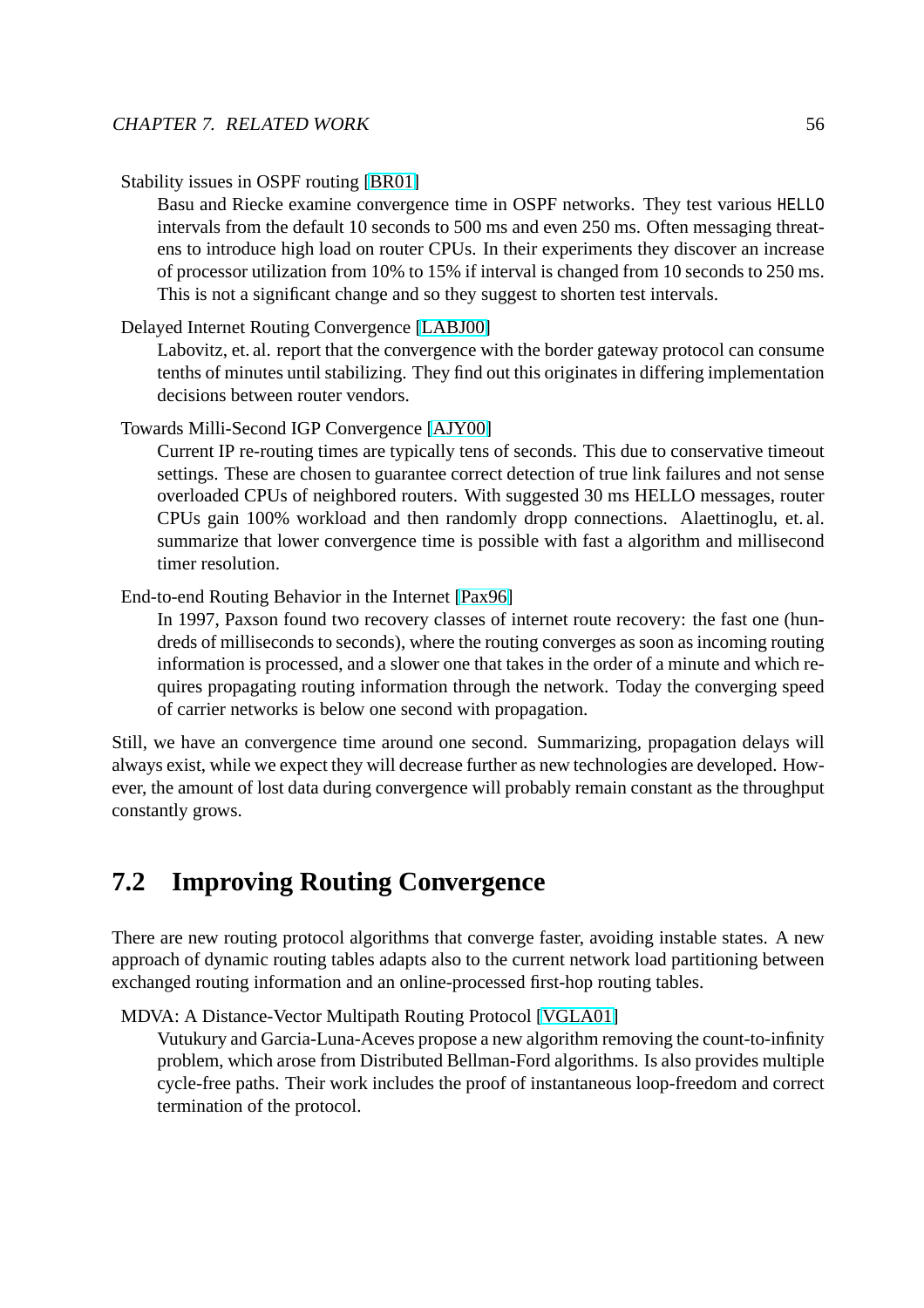FIRE: Flexible Intra-AS Routing Environment [PSS<sup>+</sup>00]

Partridge, et. al. describe a new approach for traffic distribution. They propose a run-timeconfigurable algorithm that can flexibly change the network routing behavior. They also introduce class-specific routing, which use[s distinct](#page-78-0) routing tables for each traffic type.

A Path-Finding Algorithm for Loop-Free Routing [GLAM97]

Garcia-Luna-Aceves and Murthy present an algorithm for hop-by-hop routing that converges faster. This is an replacement for shortest-path routing but does not utilize multiple paths. It provides recovery for single links wit[h a worst-c](#page-76-0)ase performance of  $O(x)$ , *x* being the number of affected routers.

### **7.3 Redundant Routing**

Shortest paths are used to guarantee acyclic routing. However, using shortest-paths only yields high load on few network links, while other carry very few traffic. [WC90] examine alternative paths to avoid oscillation between two paths. With the demand for controlled Quality-of-Service, the urge for traffic distribution emerges. Several approaches for the construction of multiple paths are listed next.

Improving the Resilience in IP Networks  $[SCK^+03]$ 

The O2-algorithm introduced in this paper constructs multiple paths towards a destination also for the last hop using joker links, which remain unused until failure detection. However, the algorithm does not con[struct max](#page-78-0)imized HammockSets giving room for improvement.

Routing Reconfiguration in IP Networks [Nar00]

Narváez examines routing reconfiguration on different time scales. The author works on the re-computation through dynamic shortest-path algorithms, link-state propagation and also multiple paths provided in routi[ng tabl](#page-77-0)es. The motivation is also to reduce the delay until operation resumes after link failures.

In this approach a set of cycle-free paths is computed and materialized in the routing table entries. This is ensured through partially ordered nodes based on edge weights and hop count. The next-hop nodes on all paths have a decreasing value, which can be used to guarantee path termination. His method applies to any topology, but it does not provide multiple outgoing links for all nodes. However, this algorithm is able to interoperate with "naive" shortest-path-based routing devices. Narváez also implements a distributed solution that extends OSPF.

This method is optimized for multiple paths between distant nodes. It cannot gain resilience between neighbor nodes.

A *K*-best Paths Algorithm for Highly Reliable Communication Networks [LW99] Lee and Wu search for the *k* paths, which skew maximum diversity and minimum total cost.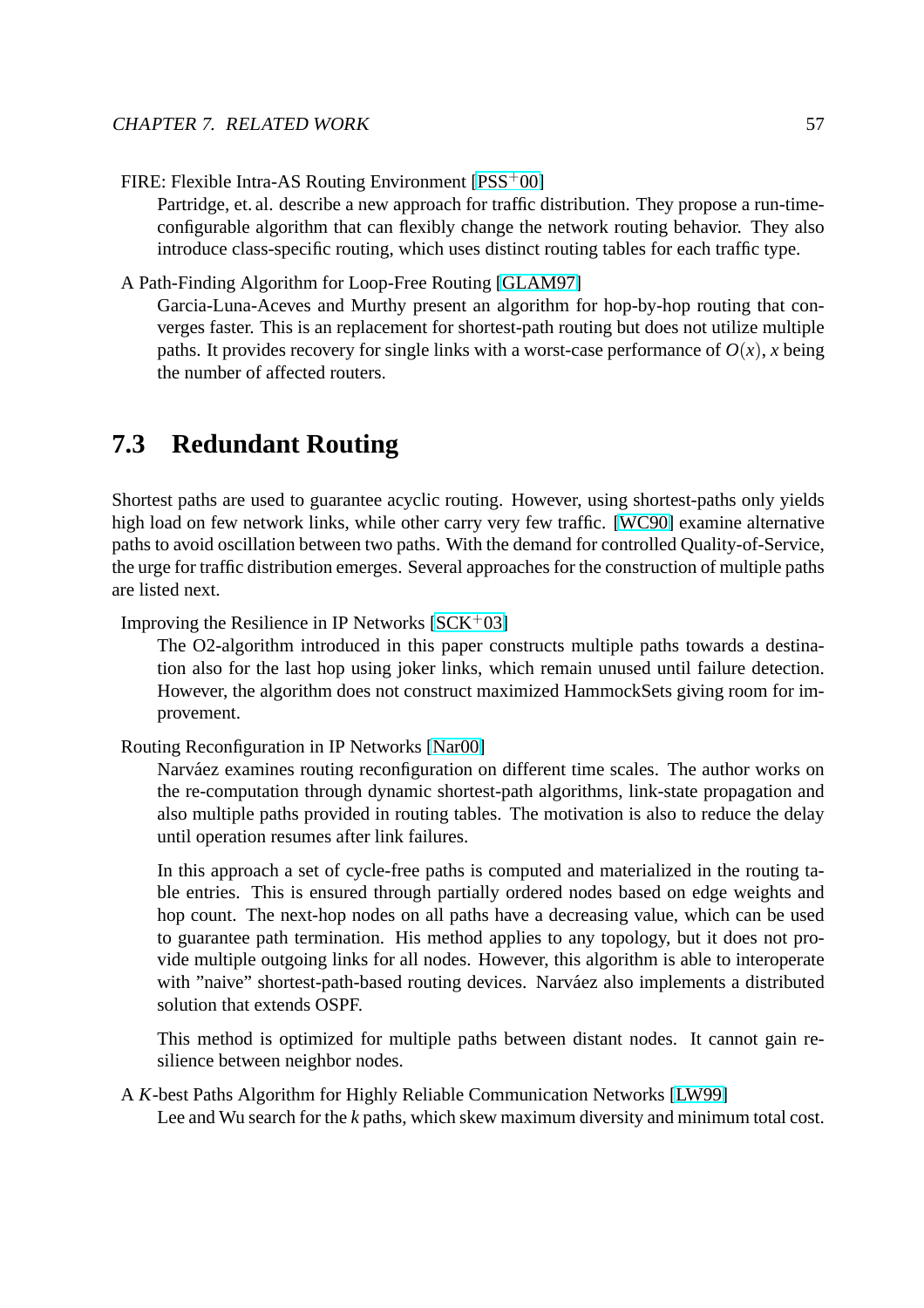They apply this algorithm for planning high reliable communication networks. However their approach does not necessarily increase the resilience shortly after link failures.

Redundant Trees for Preplanned Recovery in Arbitrary Vertex-Redundant or Edge-Redundant Graphs [MFB99]

This algorithm is dedicated to path-based routing. Medard, Finn and Barry construct two edge disjoint trees that provide alternative paths in case some edges of the active tree fail. An exte[nsion all](#page-77-0)ows recovery of a node failure by merging two trees into one with all available routes.

Analysis of Multi-Path Routing [CRS99]

Cidon, et. al. compare the resource reservation in single- and multi-path algorithms. They conclude that a small number of parallel paths such as three or four performed best in the tested networks.

Loop-Free Multipath Routing Using Generalized Diffusing Computations [ZGLA98]

Zaumen and Garcia-Luna-Aceves introduce the Diffusing Algorithm for Shortest Multipath. This allows an distributed implementation that constructs routing tables with multiple next-hop entries.

Finding the *k* Shortest Paths [Epp94]

The algorithm proposed by Eppstein can find *k* shortest paths from all nodes in  $O(m +$ *n* log  $n+k$  *n*) with *n* vertices and *m* edges.

Finding Disjoint Paths in Net[works \[](#page-76-0)SNA91]

Sidhu, Najr and Abdallah provide a distance-vector algorithm to find multiple network paths that have been optimized towards few communication. Their approach guarantees using the shortest path as one [of the r](#page-78-0)esulting paths making their approach superior to others.

Shortest-Path-First with Emergency Exits [WC90]

Wang and Crowcroft provide alternative paths if the shortest path is congested. This is an advantage for routing protocols that would oscillate otherwise between the shortest and an alternative path. The algorith[m descen](#page-78-0)ds from Shortest-Path-First and gains better congestion control and fault tolerance.

The approach in [Nar00] can be applied to any topology, but it does not guarantee multiple outgoing links for any node. Then a link failure beyond this node cannot be resolved immediate.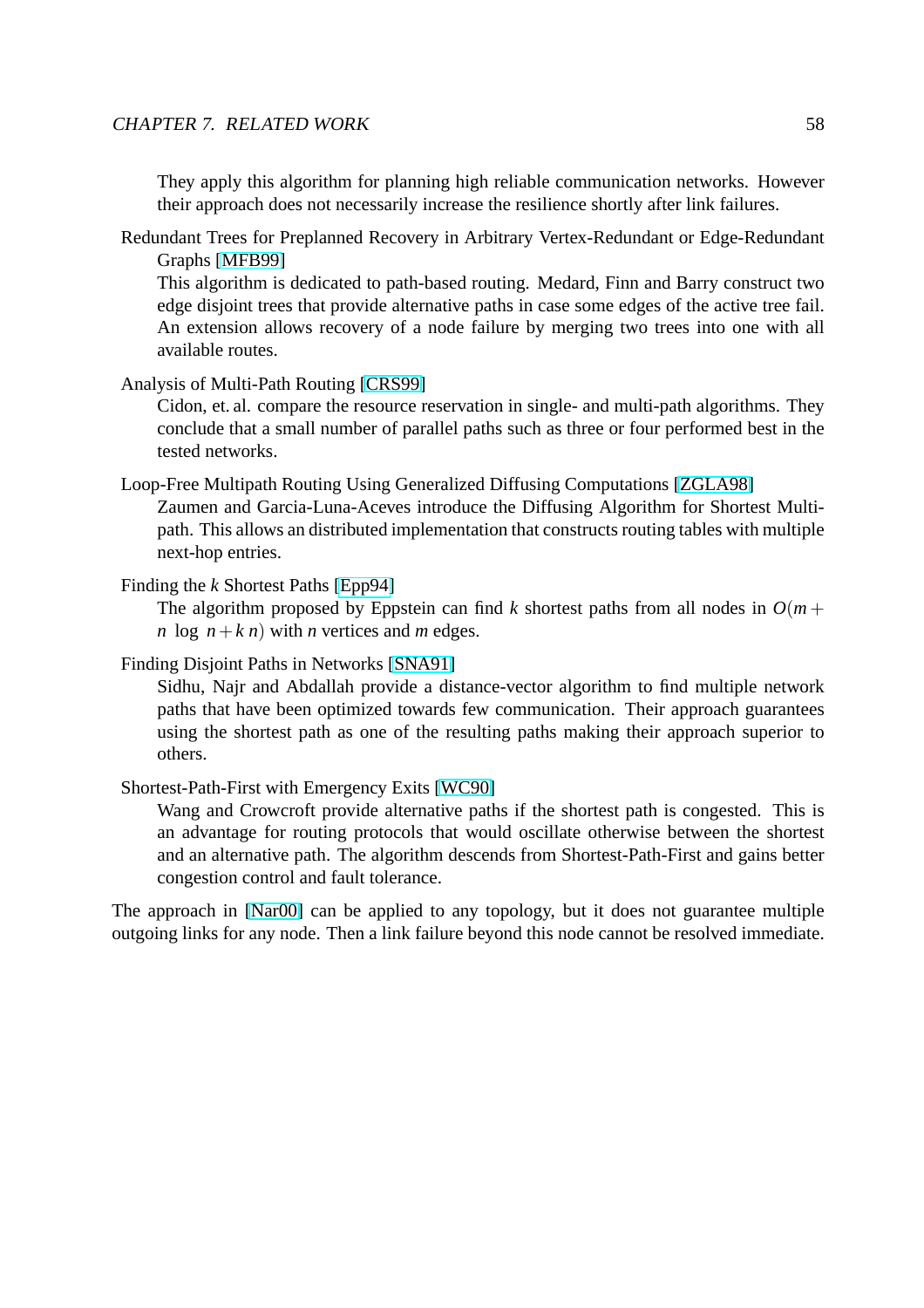# **Chapter 8**

# **Conclusion**

The main objective of network resilience is to provide alternative routing in case of link failure. The routing graph for *hop-by-hop* operation must be acyclic to avoid data loss. This work extends the O2-approach from the KING project [Sch01], which uses joker links. Our approach includes the maximum number of paths to enable traffic distribution.

Local recovery mechanisms are superior to convergence through routing protocols. For the latter recovery speed suffers from propagatio[n delay](#page-78-0)s that scale with the topology size. Note that local recovery requires a notably dense network to comply with the demands for a HammockSet topology. This is the price for immediate stand-by-recovery and loss-less networking. Remember that there are many applications urging for instant networking with guaranteed message delivery and Quality-of-Service. The next generation internet is going to satisfy these demands.

### **8.1 Contributions**

We found out that a single joker link per HammockSet is not sufficient for many topologies. We kept the fundamental idea of non-actively-used links. So we analyzed the more general extended routing graph model and found topologies that demand for single reserve link usage not mentioned before and also topologies that require several Shared-Reserve-Links.

We then formalize the requirements of acyclic graphs with spanning trees combined with reserve links and transformed these into a cycle property. HammockSet Cycles must be single-faultblocking to avoid activation by a single failure. A sub-class with cycle length two has been found to have advantageous features, that allow easy representation in strongly-connected components. Our new construction approach chooses candidates, either of single nodes or of connected node pairs. We also used candidates to formally define the topology class where all destinations have HammockSets covering all nodes.

We show the termination of our construction algorithm, its running time is  $O(|E| + k \cdot |V| \log |E|)$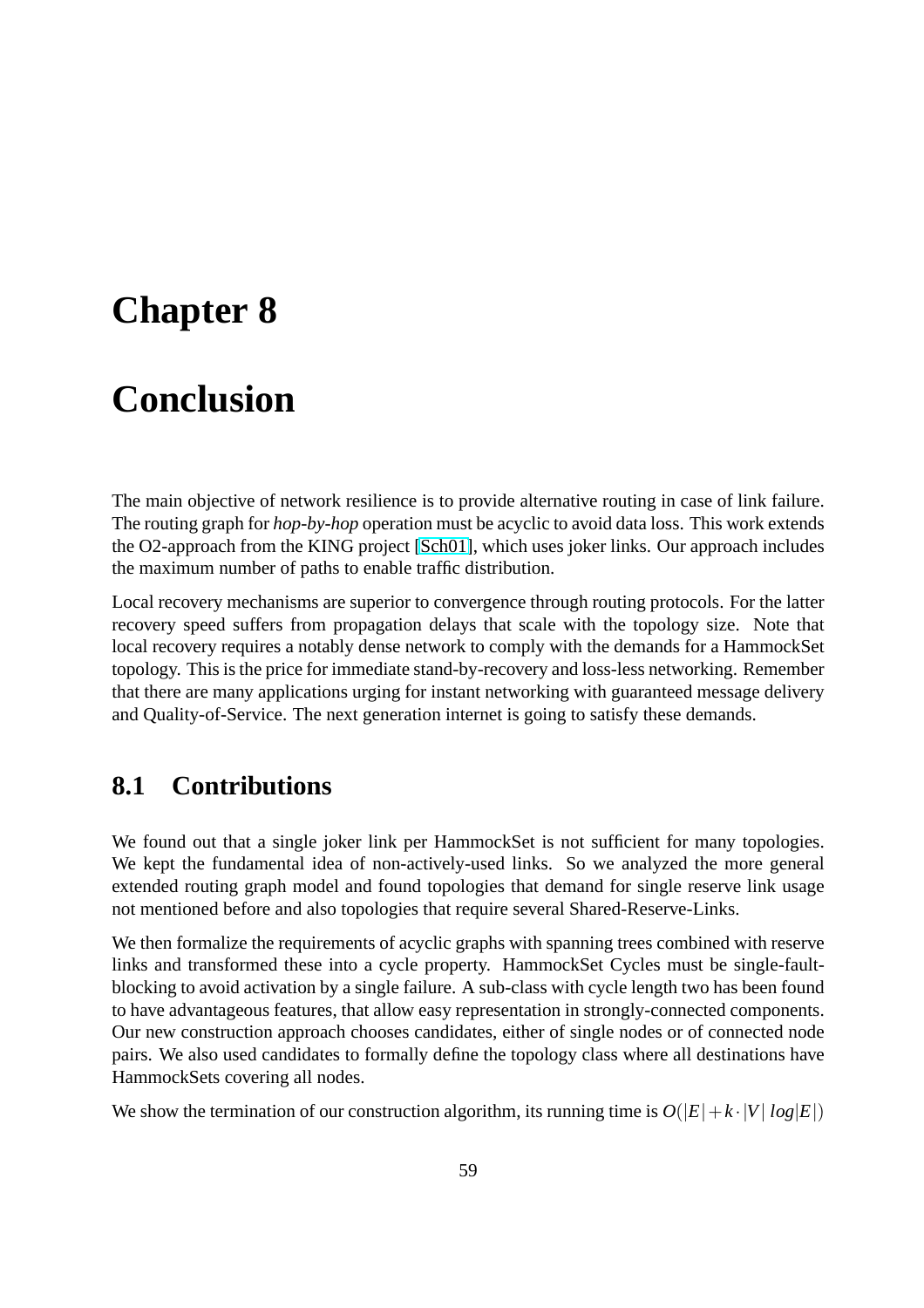and prove that it produces HammockSets with the maximum number of edges. These can recover isolated failure sets, but we also provide a method to seamlessly restore a HammockSet after the first failure event. We also suggest a heuristic to construct optimum HammockSets. Furthermore we suggest rules of thumb that can be used to judge HammockSet quality.

## **8.2 Future Work**

It is unknown whether our algorithm can always find the optimum HammockSet in terms of transmission. Coming up with a model of network failures, especially distant effects of overloaded links will give new hints for resilient network planning .

Extended routing graphs can also withstand node failures and seem to be more resistant, while having weaker topology demands at the same time. In this case an automatic construction of extended routing graphs with cycles longer than two is required.

Traffic distribution is another field of future research. We find it difficult to compute traffic-based distribution-parameters, as we cannot provide a low-polynomial solution. When traffic forecast is available, we suggest combination with the HammockSet construction which is able to utilize the remainder capacity.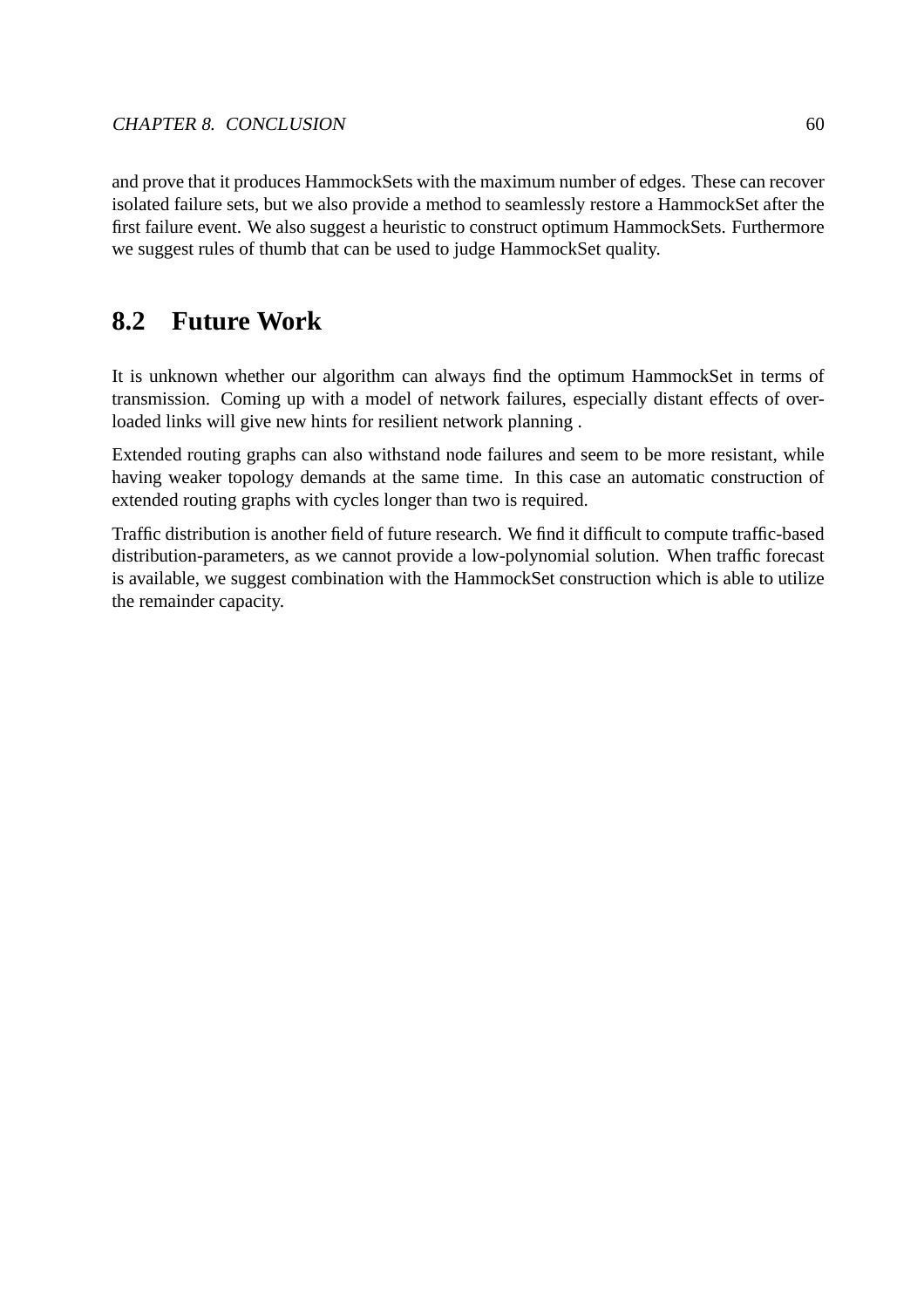# **Appendix A**

# **Redundancy**

Liebenau described examples where communication networks failed [Lie03]: in 1992 Hurricane Andrew hit Florida and destroyed the American PSTN, with the fire in Baltimore Tunnel 1999 which cut the main east coast cable and lately, the World Trade Center collapse, which disrupted business networks for days. *Forster*, *Proctor*, and *Smith* tell about [an all](#page-77-0)-redundant network center that owned two air conditioning systems. Unfortunately, both were connected to one power source. As that failed the room overheated, all contained equipment failed, and shut down all operations [FPS02].

To ensure stable network communications after a failure, redundant systems are required. Proving redundancy is complex and must be analyzed through network operation layers (Fig. A.1).



Figure A.1: Resilience Layers ([FSP02])

*Forster*, *Proctor*, and *Smith* describe many aspects of redundancy to consider and possible problems that could evolve [FPS02].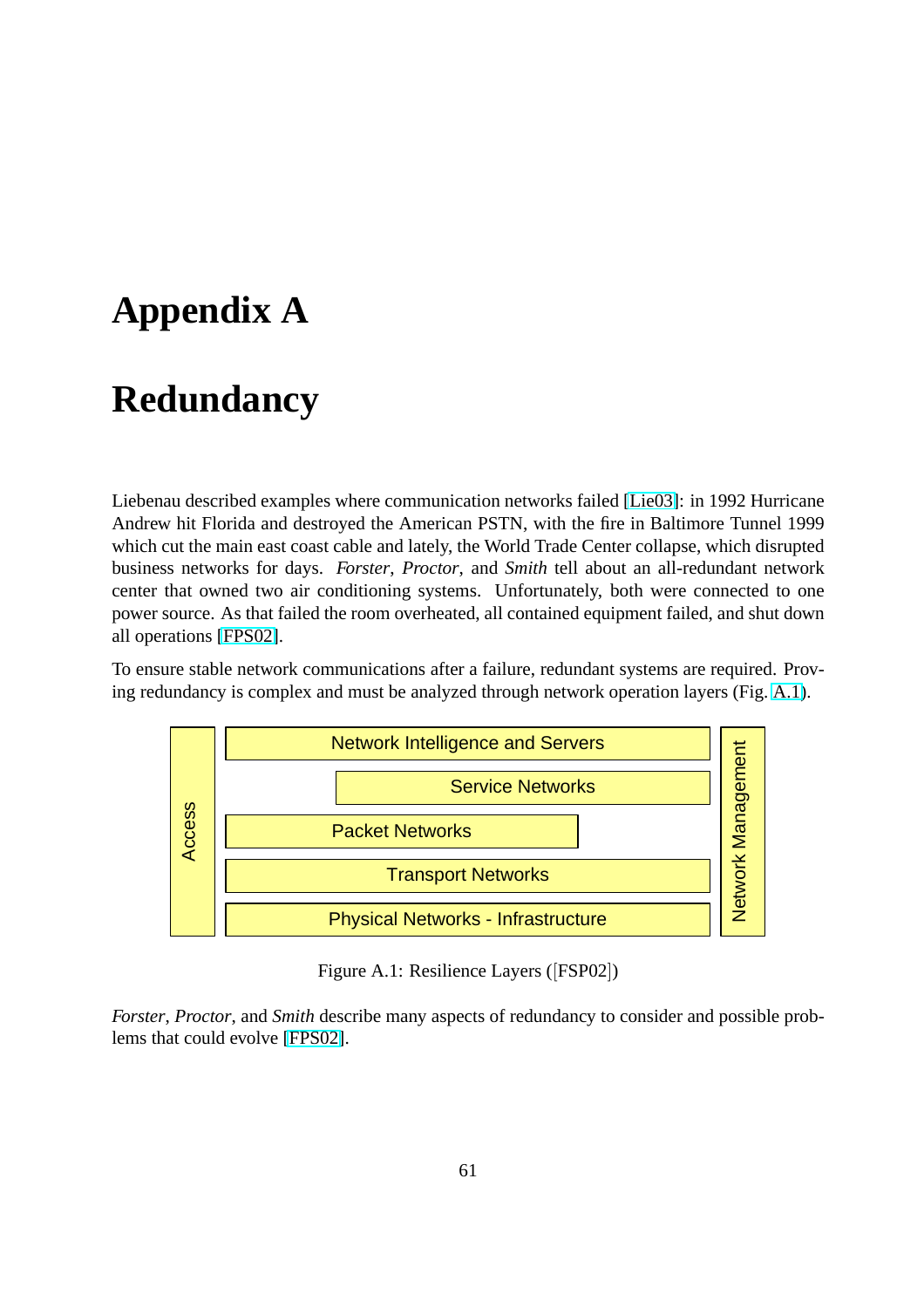# **A.1 Physical Networks**

Regarding to physical networks, two disjoint paths must cover each other. However, if there are two routes it must be ensured that these are really independent. Likely redundancy-breakers are: same interface card, same box, same wavelength, same fibre, same cable, same duct, same street, same building, same power, same air condition.

Token-Ring networks introduced redundant network structures. They consist out of two rings directed opposite to each other. Communcations use the primary ring, until one of that links fail. Then the reverse ring is used to bridge the destroyed connection. Attention must be given if remote stations are added (Fig. A.2). If both ring connections run through a common duct redundancy is threatened.



Figure A.2: Token Ring with Remote Stations ([FSP02])

In business operations, not all this facts are open information. Prooving redundancy requires proper research. There are examples in which two supposed-to-be physically disjoint lines had been rented from two different cable companies A and B. In a real case, they found out that B just rented some capacity from A, which offended the network with a single point of failure [FPS02]. This problem class is summarized under ownership.

It may happen that two companies lease you different wavelengths of a common fiber channel or two fibers going through one building in one common duct. If the receiver breaks, the [building](#page-76-0) collapses, or the duct is destroyed, both fail together. Even if two discrete ducts run along the same street, they cannot provide redundancy.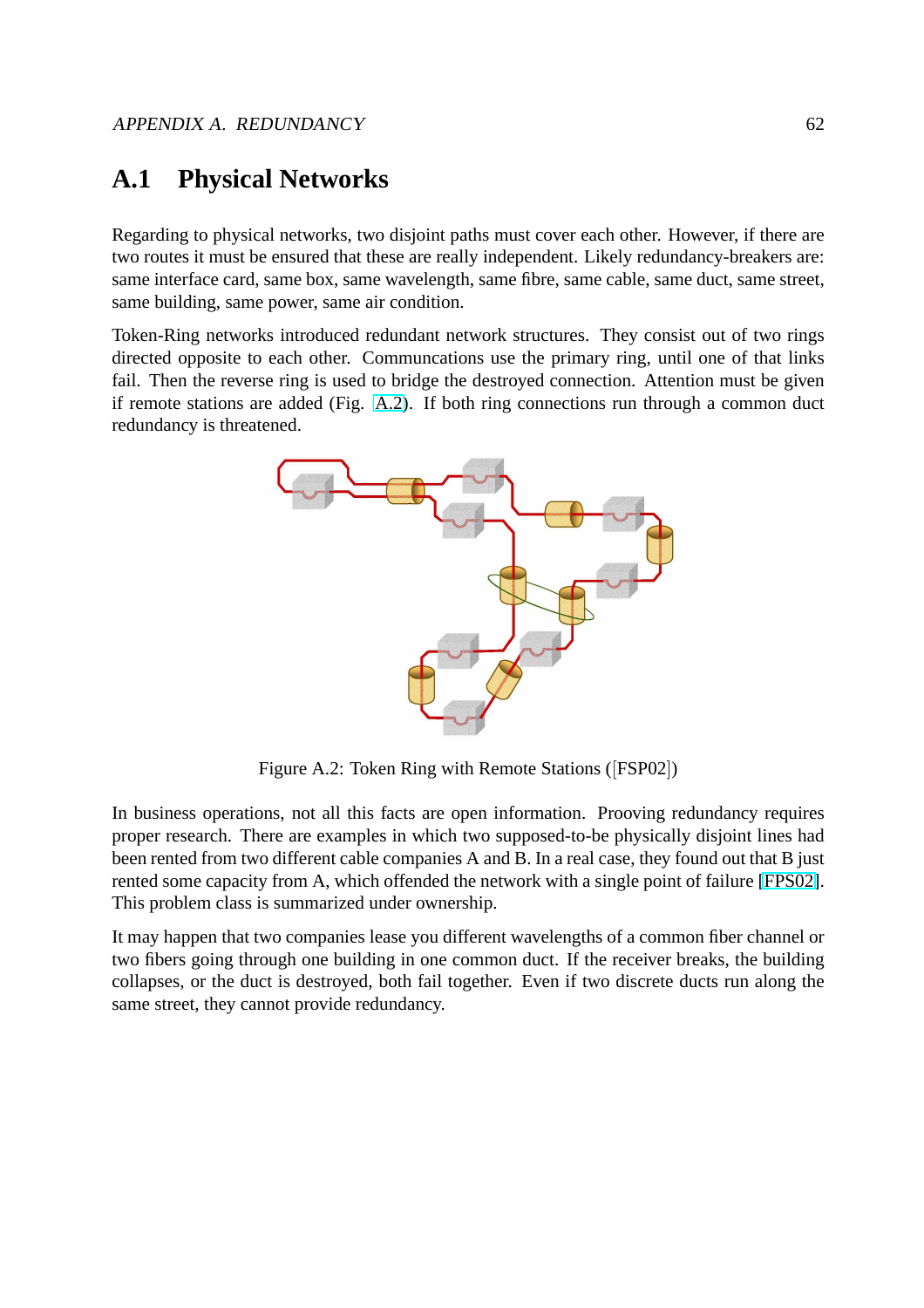## **A.2 Transport Networks**

Some transport networks also provide redundancy features. Usually this is combined with Quality-of-Service, which requires capacity reservations. In ATM networks an alterative paths can only be setup, if the requests can be fulfilled with all existing connections.

The extra capacity must also be payed. *Forster*, *Proctor*, and *Smith* report that business costcuttings often cut down redundant networks to "cheaper" single links [FPS02]. However, being totally disconnected is much more expensive than providing a reserve link.

# **A.3 Packet Networks**

Packet-based networks can freely choose a route to destination. However the packet delivery is only successful, if all links on the path are working and the packet is not dropped from a waiting queue. These networks are optimized for "best effort", meaning that as much as possible traffic should be transferred but buffer overflows may occur and destroy data.

Best effort conflicts with resilience. Any link usage exceeding 70% results in probability that some packets will not be delivered. This is especially critical if the network must recover a total link failure and distributes that traffic on neighbored links. Then distant link overloading originated by a link failure occurs and influences other possibly-independent connections.

## **A.4 Service Networks**

All above problem descriptions had been somewhat obviously. A more hidden dependency is the reliance on service networks. This means, that various networks could fail operation, if a common base service is destroyed.

The Domain Name Service (DNS) is one example. Some dynamic web services might use DNS addresses to refer to foreign data sources. With failing of DNS all such services will fail to acquire data and block operation.

Reliance to network service must be reviewed very critically, since it can cause several subsystems to fail at once.

## **A.5 Network Intelligence and Servers**

The network recovery mechanisms that work distributed, depend on packet delivery. The simple network management protocol (SNMP) will not correctly detect failures if its own communica-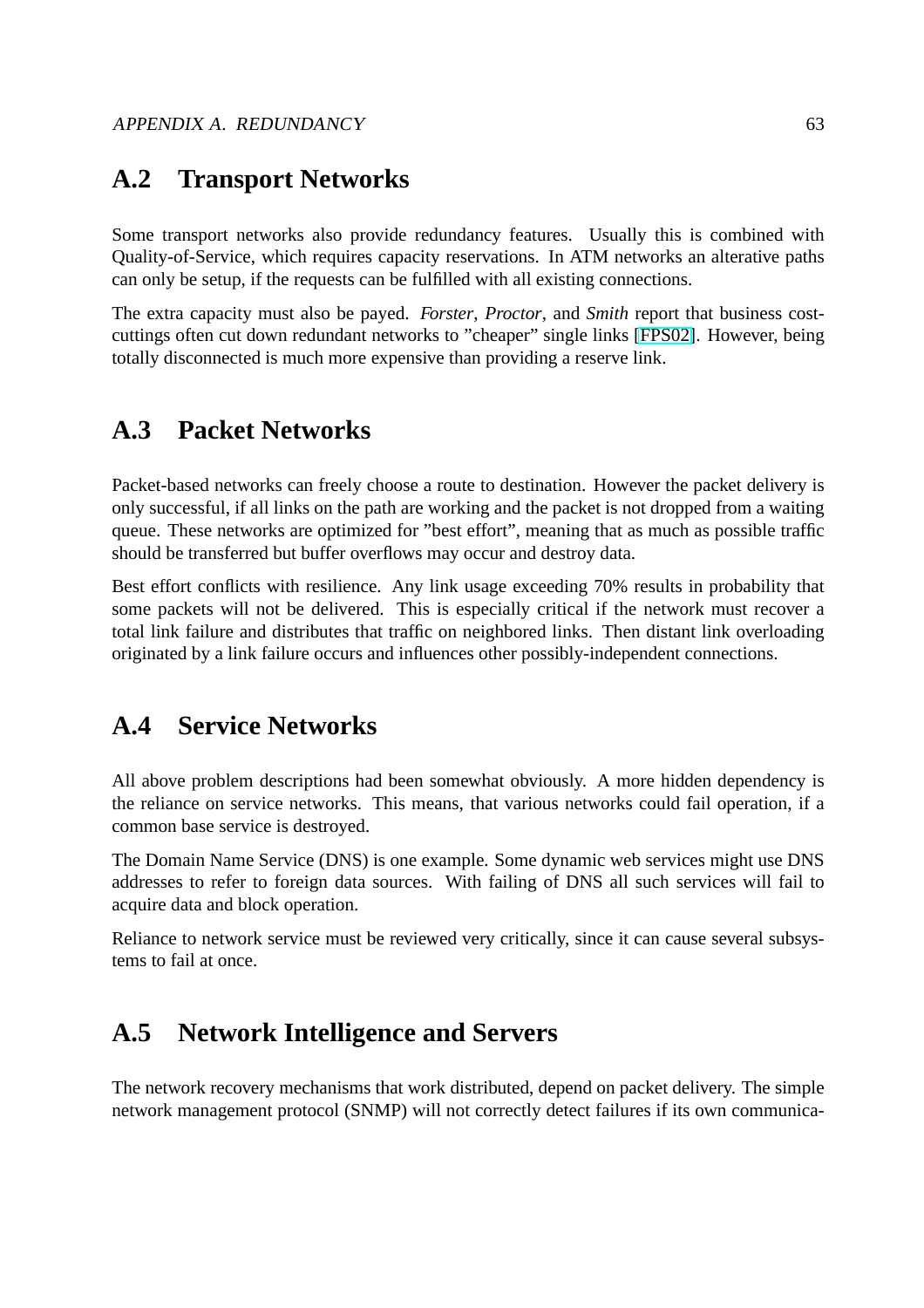### APPENDIX A. REDUNDANCY 64

tion fails.

Another fact is that occurred failures handicap the normal operations. A routing device planning new route in case of a failure has fewer processing capacity to execute packet forwarding. And a router that performed well with three outgoing links and buffers may be overloaded with only two remaining links.

Redundancy also refers to the independence of router firmware. Two same-build routing devices could fail because of a common security hole or firmware bug. This can be avoided by using two distinct systems from independent vendors.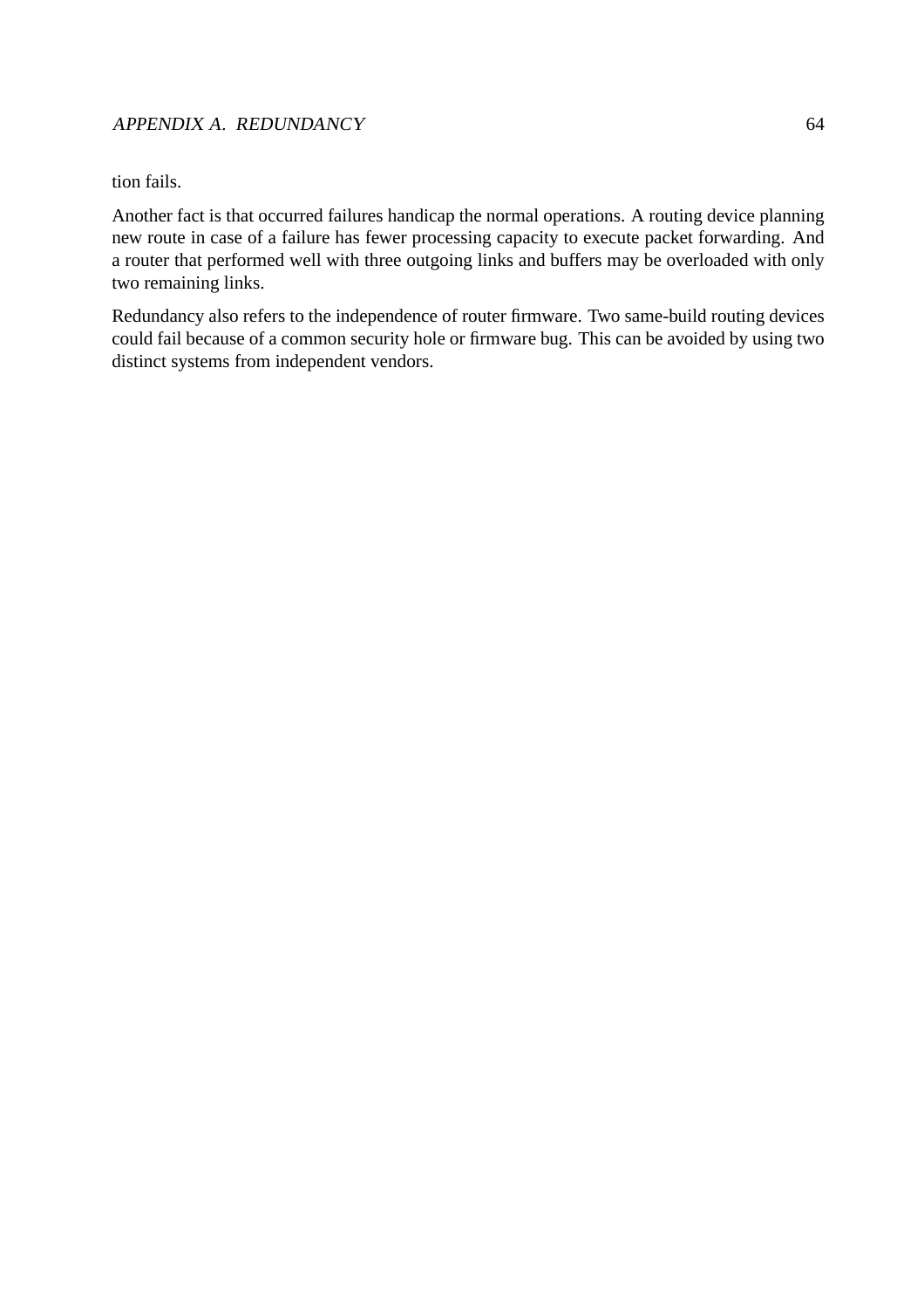# **Appendix B**

# **Implementation Details**

In this second appendix, we give insight into the prototype implementation. We first introduce all tools that have been used and then sketch important function points.

### **B.1 Environment**

Implementing the HammockSet construction algorithm had utilized STL, GTL, and Graphlet. As work bench the project used the Microsoft Development Environment 2003 (Version 7.1.3088) with Microsoft Visual C++ .NET 2003 in a campus license. Besides, the command line tools of WinCVS provided repository functions.

#### **Standard Template Library**

The Standard Template Library (STL) is based on C++'s features on generic algorithms and classes. It consists of a variety of data structures which can be easily adapted to the user demands. STL can be downloaded from Hewlett Packard [Hew95], but many modern compilers include the STL libraries.

#### **Graph Template Library**

The Graph Template Library (GTL) has been developed at the [Univers](#page-77-0)ity of Passau, Germany. It provides a graph model, which supports efficient data structures to work with nodes and edges. GTL can be requested from the computer science department, chair of theoretical computer science, Passau [Him95]

#### **Graphlet**

The Graphlet project has been developed from Michael Himsolt at the University of Passau, Germany [LfTI02]. It is based [on the G](#page-77-0)TL library and TCL/TK. It includes Graph-Script, a macro language that can operate on graph structures. Furthermore it provides multiple methods of laying out an abstract graph, so that very few edge crossings evolve. Graphlet impor[ts GML](#page-77-0) format files.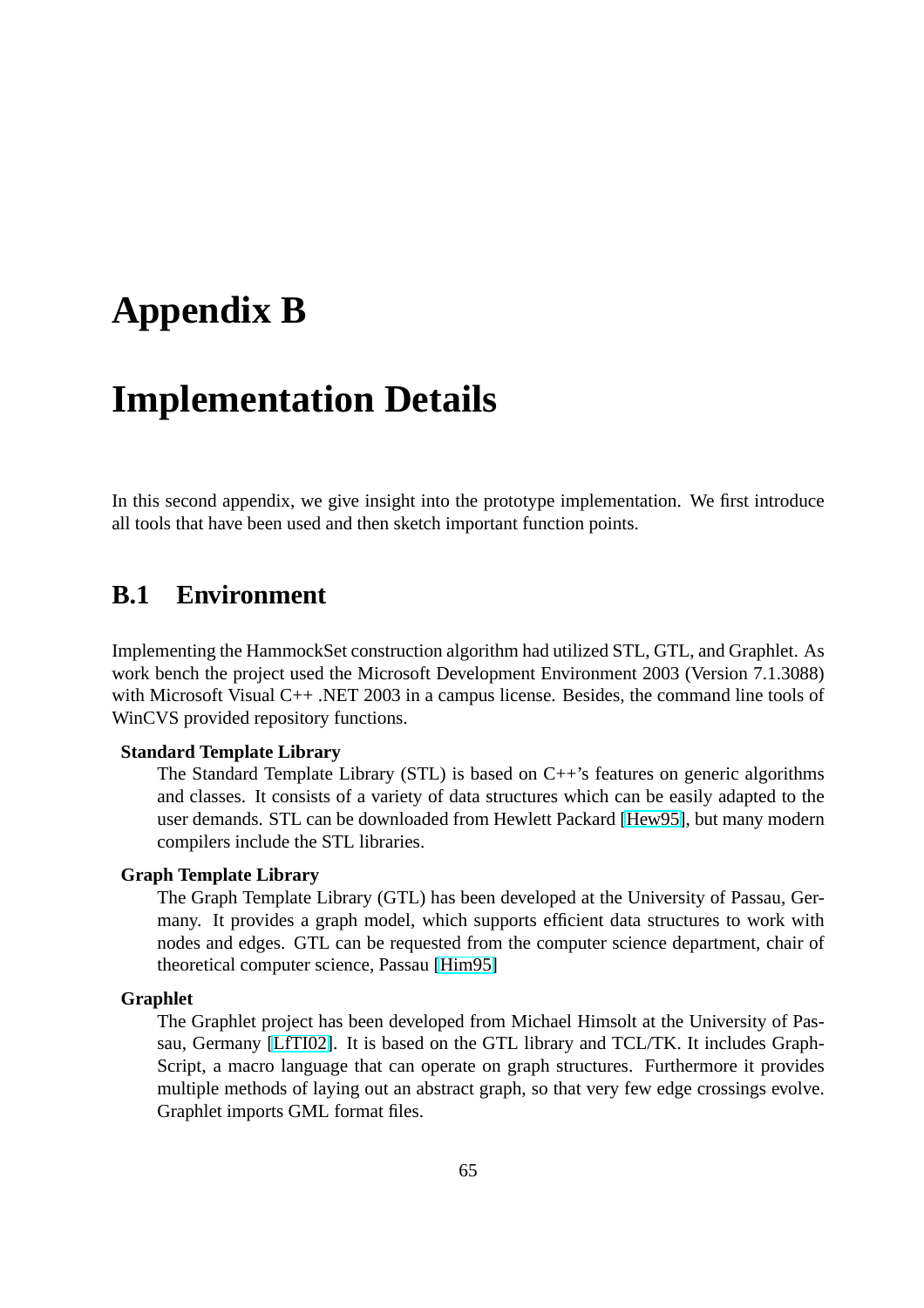## **B.2 HammockSet Construction**

In this Section we present a solution that constructs a list of strongly-connected HammockSet components. This is a straight-forward implementation of the transition rules in Chapter 4.

Input to this algorithm is a network topology  $N = (V, E, C)$  with routers *V*, physical links *E* and destination node *t*. It uses three internal data structures: the component list numbering, a list of nodes and node pairs. The border nodes are collected in a search tree border for easy access. Last but not least the queue redundant holds redundant connected nodes, which have been moved from the search tree as a second edge had been discovered.

In Chapter 3 we categorized to candidate types: single nodes with redundant edges (collected in redundant) and a pair of nodes with a common edge (both from border). We are going to examine the discovery phase corresponding to the transition rules 1,2,3.

```
func Align_Edges (edge) {
    x = edge.fit();
    y = edge.second();
    if (numbering.edge_covered(x,y)) {
        if (numbering[x] < numbering[y]) {
            supergraph.new_edge (y,x);
        } else {
            supergraph.new_edge (x,y);
        }
    }
}
func Sequence (x) {
   numbering.append (x);
    for_each (x.adjacent_edges_begin(), x.adjacent_edges_end(), Align_Edges);
}
func Sequence ((x,y)) {
    numbering.append_nodepair (x,y);
    for_each (x.adjacent_edges_begin(), x.adjacent_edges_end(), Align_Edges);
    for_each (y.adjacent_edges_begin(), y.adjacent_edges_end(), Align_Edges);
}
```
Table B.1: Sequencing Code Fragment

The code fragment in fig B.1 lists the sequence functions. If called with a single node argument it appends this node into the node sequence numbering and then examines all adjacent edges. Align Edges test first whether both end points of this edge are numbered yet. Then it can decide about the direction that is implied by the node numberings. The variant for sequencing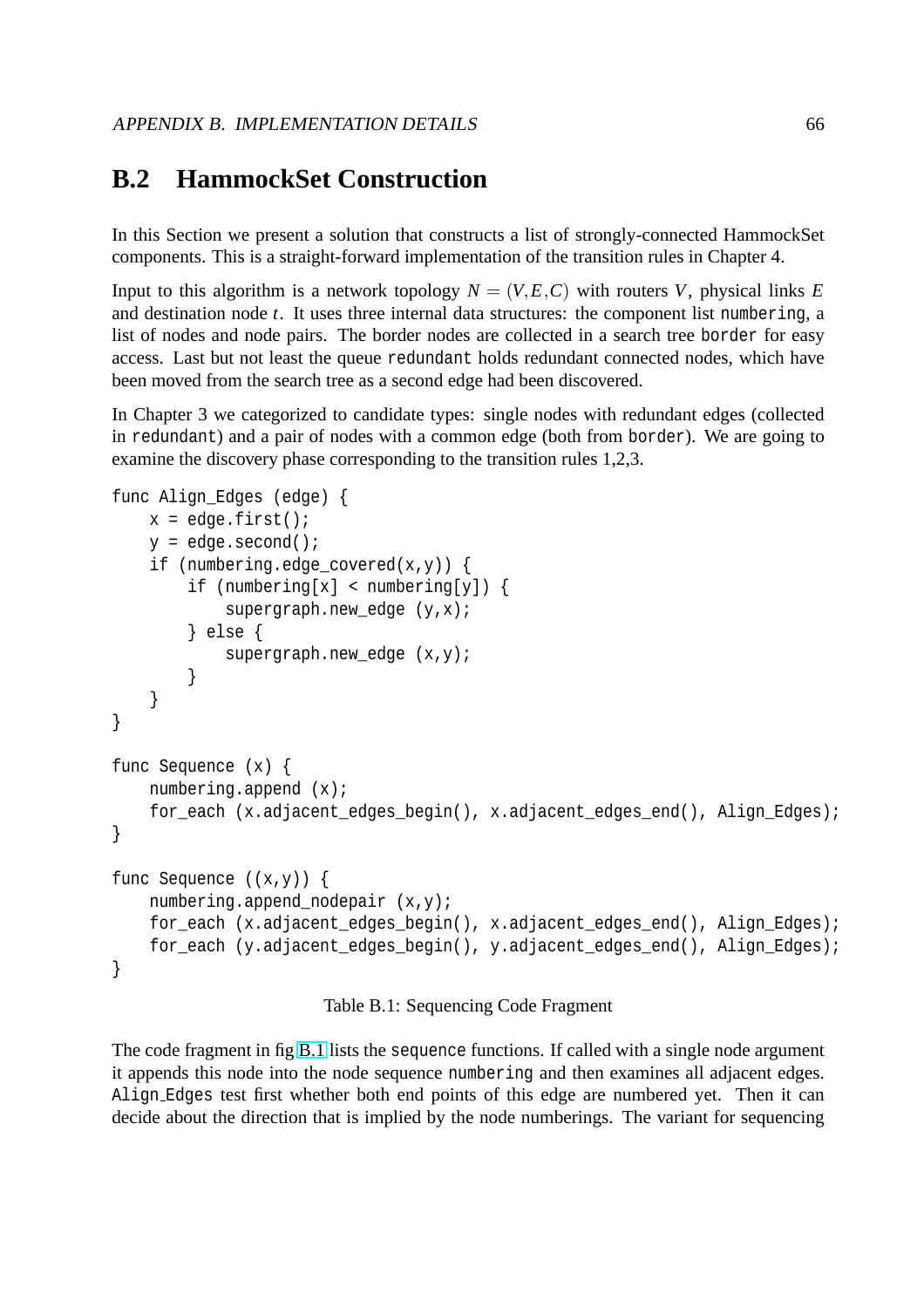<span id="page-69-0"></span>HammockSet components works similar. append nodepairs assigns the same numbering to both nodes. It also examines adjacent edges of both nodes after inserting.

```
func Border (node) {
    if (redundant.find (node)) {
        // TR3: is already enqueued do nothing
    } else if (border.find (node)) {
        // TR2: detected an edge to node before, move into redundant
        border.erase (node);
        redundant.insert (node);
    } else {
        // TR1: this is the first detected edge
        border.insert (node);
    }
}
func Discover_Neighbors (x) {
    for_each (x.adjacent_nodes_begin(), x.adjacent_nodes_end(), Border);
}
```
Table B.2: Discover Code Fragment

The next code fragment B.2 shows the discover neighbors procedure, which examines all neighbors of a newly sequenced node or node pair. There are three cases comparable to the transition rules: either the node has not been known before (TR1), then it is enlisted into the border search tree. Otherwise another edge to this node had been detected before (TR2), so this is now the second edge. Then that node is moved into the queue of redundant nodes. If there had been several edges detected before (TR3), then it is already in the redundant queue and nothing must be done.

Now we take a look how everything fits together. The main function (Fig. B.3) takes working elements from two data structures. First it test whether there are still redundant nodes that have not been processed (TR4). Such nodes are sequenced and then their neighbors are discovered. If that is empty, then there is no node left that has two edges into the des[tinat](#page-70-0)ion Hammock-Set. Therefore, main constructs a candidate node pair (TR5), which has a Shared-Reserve-Link between two border nodes. Border nodes have been collected during discovery of neighbors.

## **B.3 Heuristic Optimum Construction**

During the above construction process, some of the transition steps TR4 and TR5 might have been ambiguous and other candidates could have been elected, resulting in a different HammockSet. Construction of optimum HammockSets acquires topology information to select the best candidate that contributes to an outstanding result.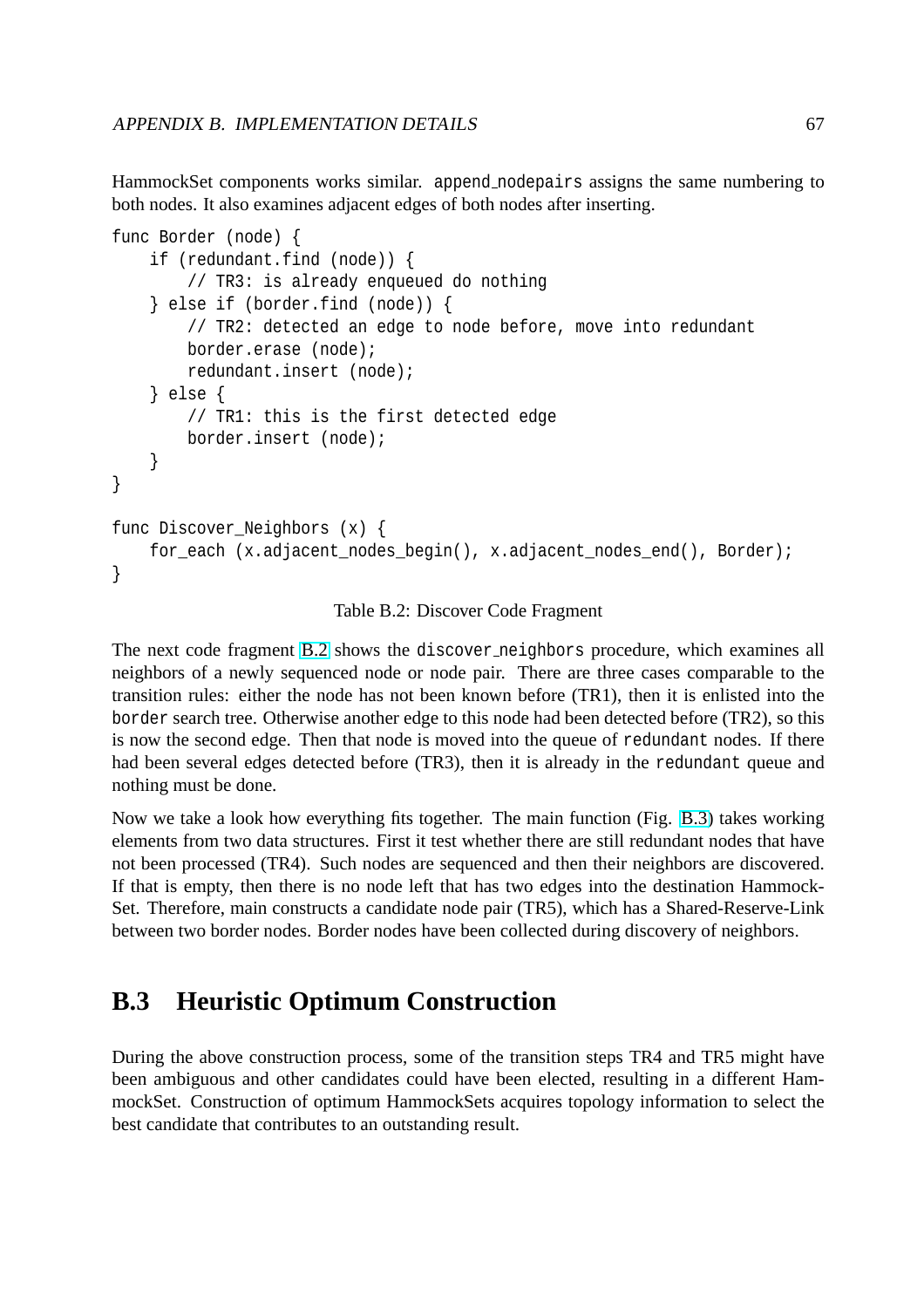```
func Construct HammockSet (destination) {
    assert (data structures empty);
    redundant.insert (destination);
    discover neighbors (destination);
    while (!redundant.empty() || !border.empty()) {
        // here invariant of sequenced nodes always holds
        assert (invariant);
        if (!redundant.empty()) {
            // TR4: redundant consists of nodes with redundant edges into T
            x = redundant.top(); redundant.pop();
            sequence (x);
            discover_neighbors (x);
        }
        else if (!border.empty()) {
            // TR5: no single redundant node found,
            // search for an edge (Shared-Research-Link) in border
            // that has then two edges into T
            if (!(x,y) = border.find_modelr ()abort ("no HammockSet in topology!");
            }
            border.erase (x);
            border.erase (y);
            sequence ((x,y));
            discover_neighbors (x);
            discover_neighbors (y);
        }
    }
}
```
Table B.3: Main Construction Loop

The main challenge for in-order selecting candidates is that the evaluation of partial Hammock-Sets does not relate to evaluation of complete HammockSets, because then inner nodes act as forwarding stations. The criteria, required to find the optimal HammockSet, is not available during construction. We suggest other criteria that lead to better-than-average results. Chapter 4 tells us, that only for TR4 or TR5 ambiguous transition steps appear. We now suggest strategies and argument how we can gain better-than-average HammockSets through selecting such candidates.

For redundant node candidates to transition rule 4, we optimize for stable output bandwidth. This means beside actual bandwidth during normal operation also capacity after a link failure is relevant. Tab. B.4 sketches one possible rating function. Lets have some examples. We have four candidates: node *u* with  $4 \times 10Mbps$  of outgoing links, node *v* with  $3 \times 100$  Mbps, node *w* with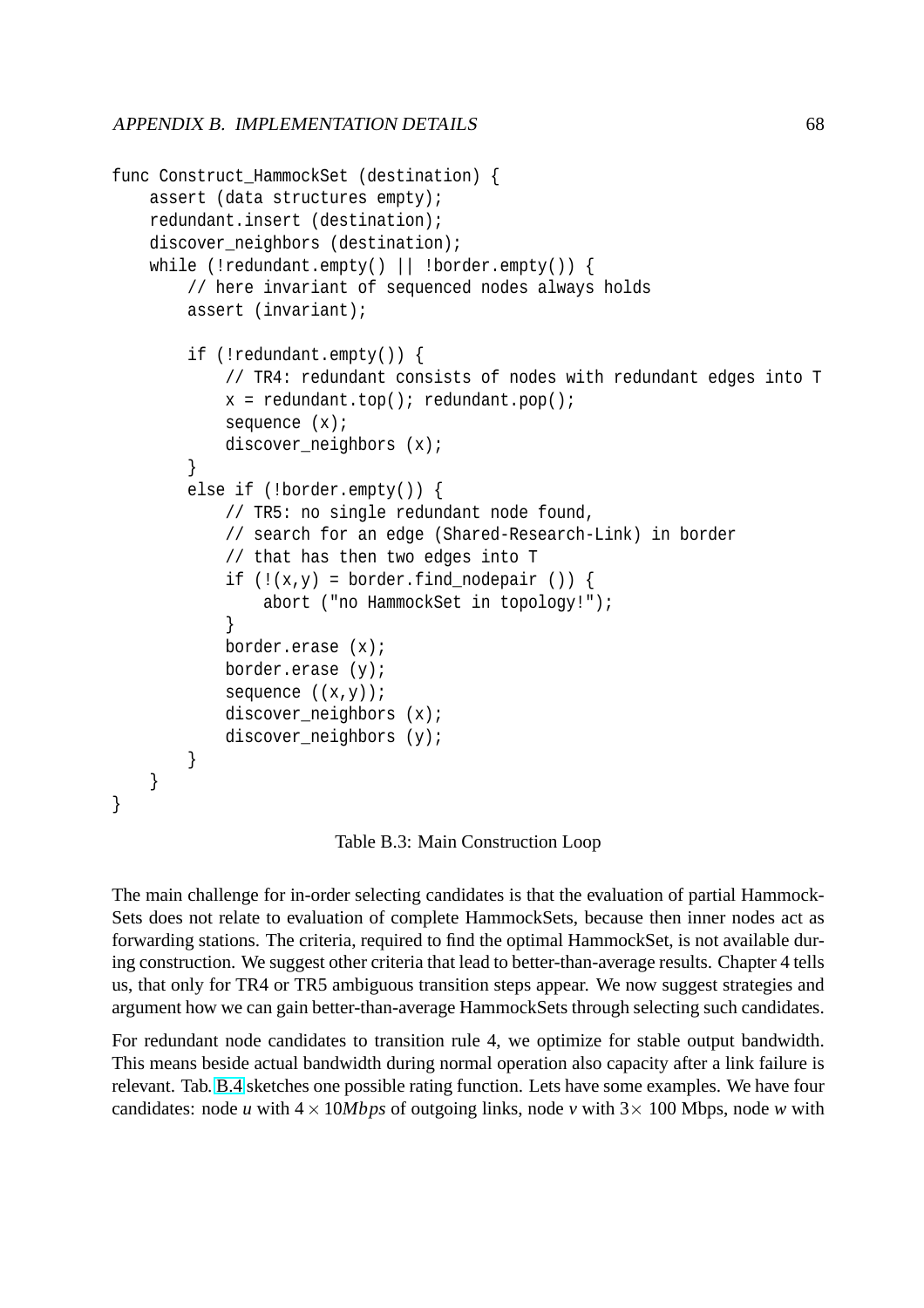$1 \times 1$  Gbps +  $1 \times 100$ Mbps +  $1 \times 10$  Mbps and node *x* with  $2 \times 100$  Mbps +  $2 \times 10$  Mbps.

```
func rating (capacity[], count[]) {
    scale = 12isum = 0;for all i do
        sum += (scale^count[i]) * capacity[i];
    }
    return sum;
}
```
Table B.4: Rating Function

| Rank | Node   | $1 \text{ Gbps}$   100 Mbps   10 Mbps | Rating $(12)$ |
|------|--------|---------------------------------------|---------------|
|      |        |                                       | 17.280        |
|      | $\chi$ |                                       | 15.840        |
| 3.   | u      |                                       | 14.400        |
|      | w      |                                       |               |

Table B.5: Rating of four TR4 candidates

Tab. B.3 displays the rating results. Node *v* wins in this situation, since it has most stability. No single link failure can suddenly impact its outgoing capacity. The heuristic will place such nodes near to destination in the strongly-connected HammockSet component list. Because this, other nodes will use  $\nu$  as forwarding station. The traffic distribution will consider the low outgoing bandwidth of *v* which is reliable.



Figure B.1: A Normalized State before TR5

It is also possible, that an ambiguous candidate selection for TR5 occurs. Then candidates are all edges within the border node set. Fig. B.1 contains four candidate pairs where three are lightlyconnected. This means, the edges have common nodes. If there are several lightly-connected components, it is sufficient to choose a component, since any SRL inside such a component redundantly connects all nodes of that component. For example choose candidate node pair  $(d, f)$  from fig. B.1. After that the remaining nodes of that component, namely *a* and *b* shift into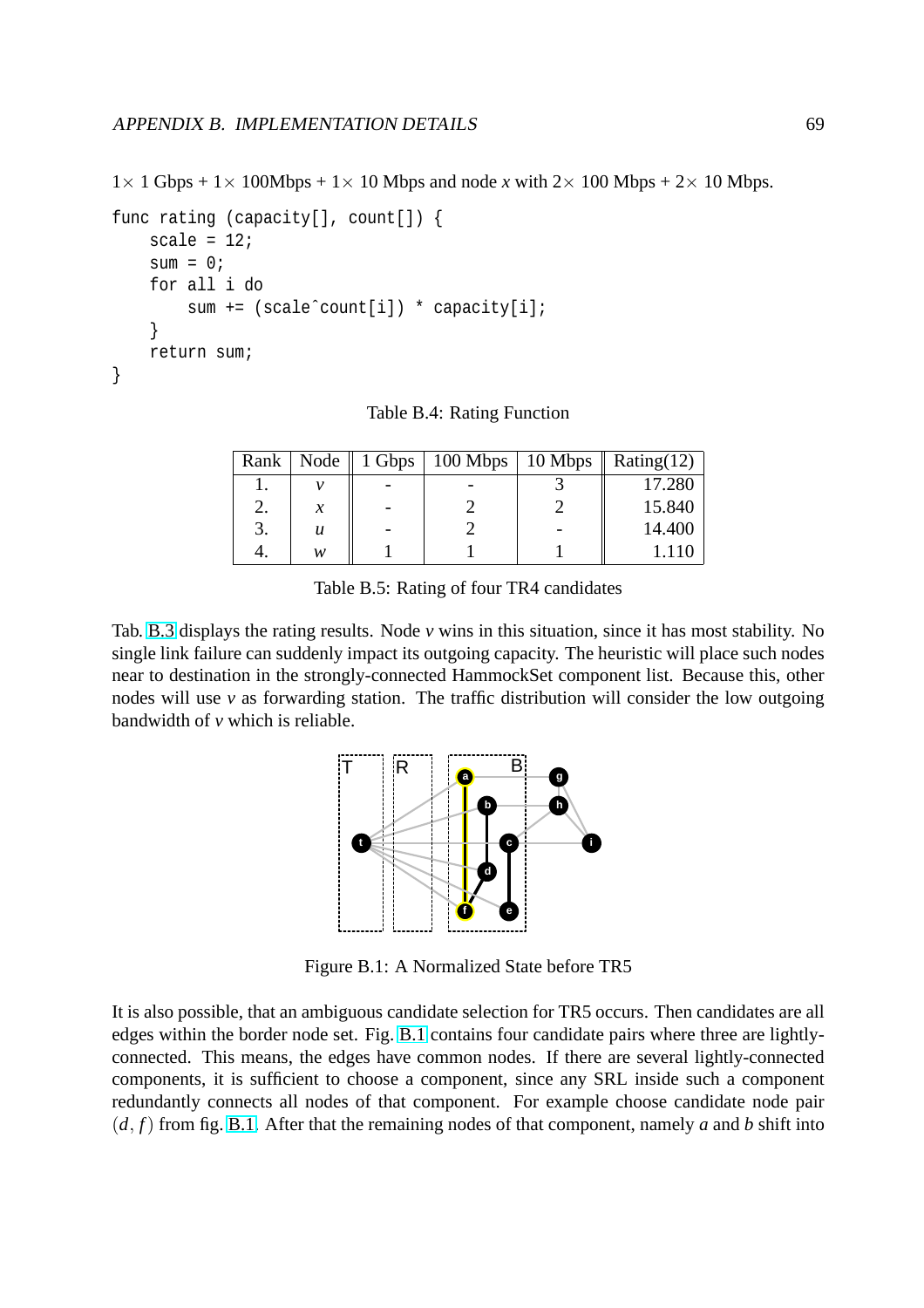the redundant node set and can be processed next. We can even post-schedule the SRL-selection. After selection a lightly-connected component, we first assume all that nodes as connected and continue HammockSet construction. Afterwards we know the link significance and can then do a qualified selection.

Summarizing, heuristic construction can make some intelligent decisions, which are able to increase HammockSet quality. However, the cost criteria are orthogonal to construction decisions. Construction the optimal HammockSet has higher complexity than normal construction.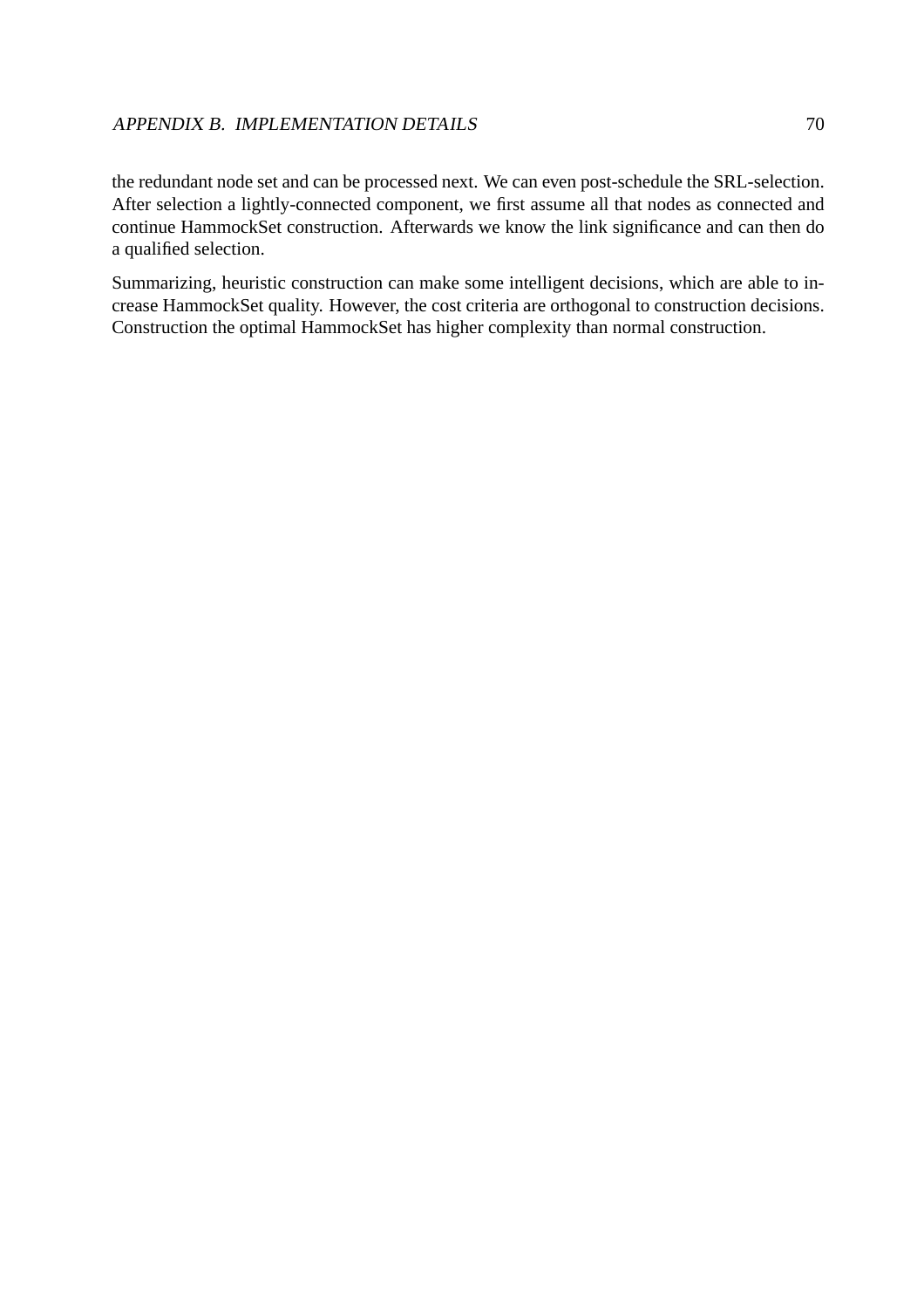## **List of Figures**

| 1.1 |                                                          | $\tau$         |
|-----|----------------------------------------------------------|----------------|
| 1.2 |                                                          | $\overline{7}$ |
| 2.1 |                                                          | 13             |
| 2.2 |                                                          | 14             |
| 2.3 | How Shared-Reserve-Links provide fallback routing        | 16             |
| 2.4 |                                                          | 17             |
| 2.5 |                                                          | 18             |
| 2.6 |                                                          | 19             |
| 2.7 |                                                          | 20             |
| 2.8 |                                                          | 21             |
| 2.9 |                                                          | 22             |
| 3.1 |                                                          | 24             |
| 3.2 |                                                          | 25             |
| 3.3 |                                                          | 26             |
| 4.1 |                                                          | 30             |
| 4.2 | Topology with Annotated Nodes in a Normalized State      | 34             |
| 4.3 |                                                          | 34             |
| 4.4 |                                                          | 34             |
| 4.5 | List of Strongly-Connected HammockSet Components         | 35             |
| 4.6 |                                                          | 36             |
| 4.7 | Candidate Processing Order influences Edge Direction     | 37             |
| 4.8 | Candidate Processing Order influences SRL position       | 38             |
| 5.1 |                                                          | 42             |
| 5.2 | Topology with three Failures with Minimum Distance two   | 43             |
| 5.3 |                                                          | 44             |
| 5.4 |                                                          | 44             |
| 5.5 |                                                          | 45             |
| 5.6 | Newly Established HammockSet after Link Failure $(h, c)$ | 46             |
| 5.7 | Restoration changes HammockSet Component List            | 47             |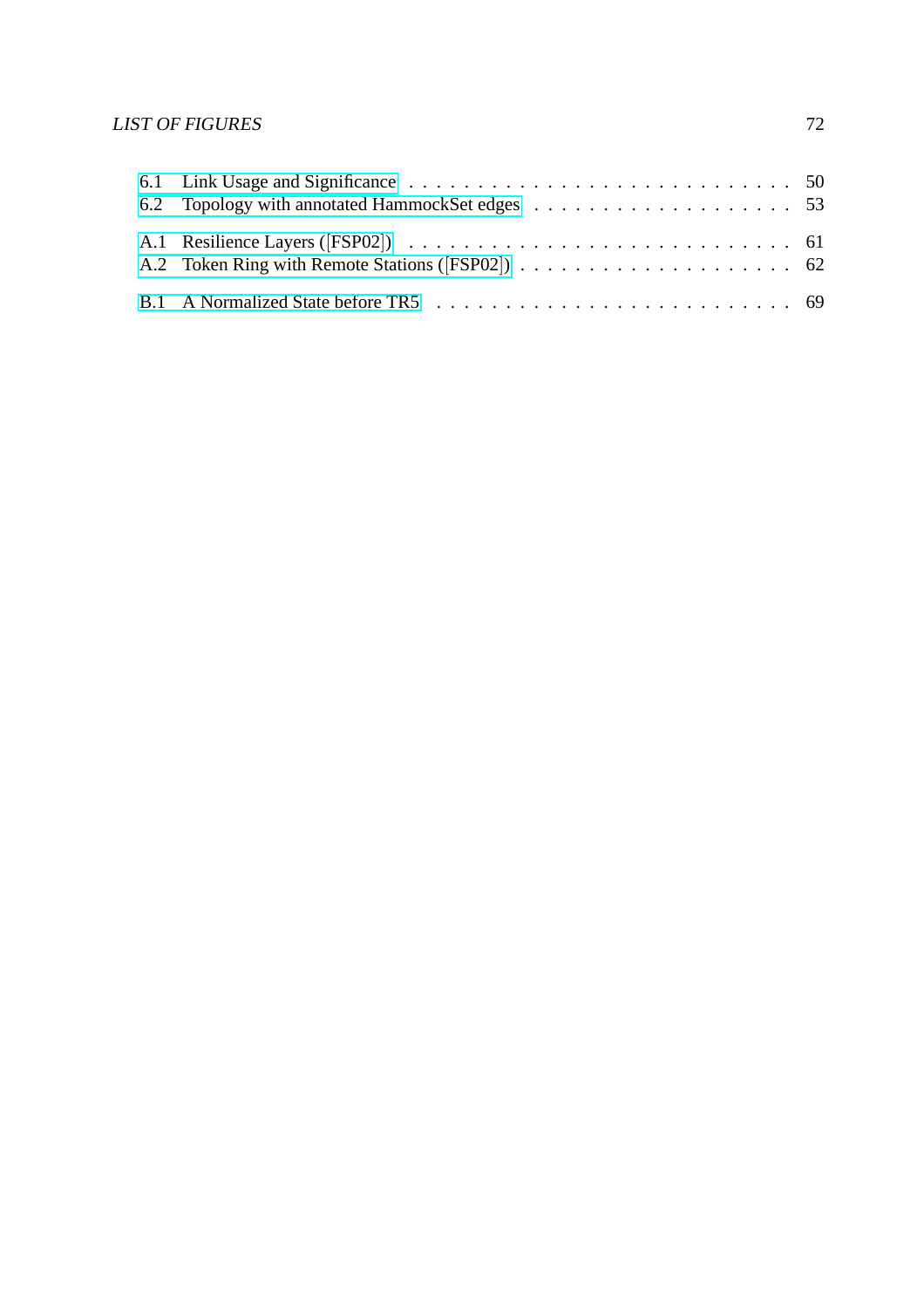## **List of Tables**

| 4.1        |                                                                      |  |
|------------|----------------------------------------------------------------------|--|
| 4.2        |                                                                      |  |
| 4.3        |                                                                      |  |
| 5.1        | Activation Procedure for new HammockSets avoiding Flow Disruption 47 |  |
| 6.1        |                                                                      |  |
| 6.2        |                                                                      |  |
| <b>B.1</b> |                                                                      |  |
|            |                                                                      |  |
|            |                                                                      |  |
| B.4        |                                                                      |  |
|            |                                                                      |  |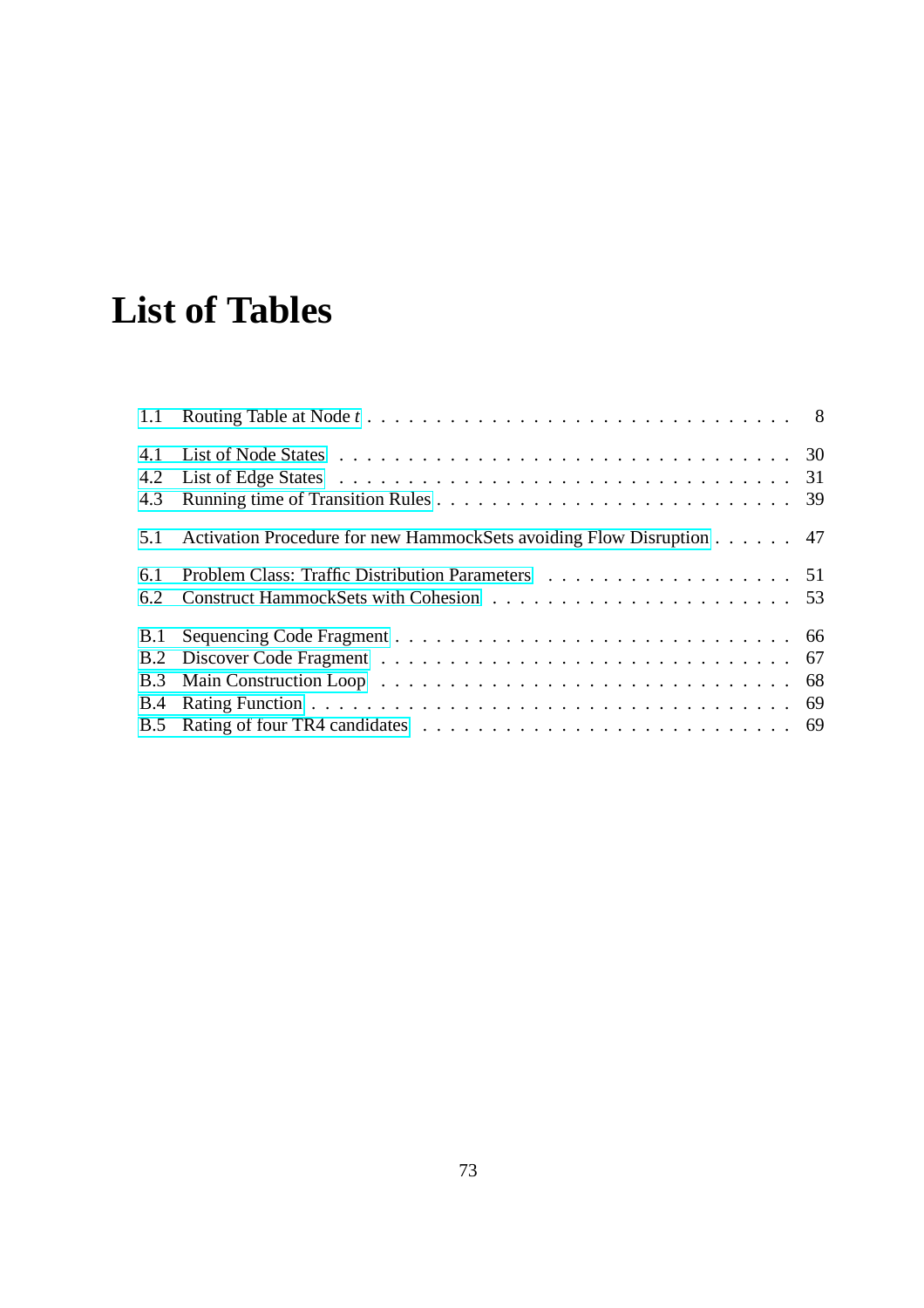## **Bibliography**

- [AJY00] C. Alaettinoglu, V. Jacobson, and H. Yu. Toward millisecond igp convergence. http://www.nanog.org/mtg-0010/ppt/cengiz.pdf, 2000.
- [Bel57] R. E. Bellmann. *Dynamic Programming*. Princeton University Press, Princeton, NJ, 1957.
- [BR01] [A. Basu and J. Riecke. Stability issues in ospf routing. I](http://www.nanog.org/mtg-0010/ppt/cengiz.pdf)n *Proceedings of the 2001 conference on Applications, technologies, architectures, and protocols for computer communications*, pages 225–236. ACM Press, 2001.
- [Byr00] P. Byrnes. *Protocol management in computer networking*. Artech House telecommunications library, London, 2000.
- [Cab02] Cabelingdb.com. Network redundancy. glossary page. http://cablingdb.com/ GlossaryPages/GlossaryN/Network\_Redundancy.asp, 2002.
- [Cis02] Cisco Systems. Routing basics. http://www.cisco.com/univercd/cc/td/doc/ cisintwk/ito\_doc/routing.htm, 2002.
- [CRS99] [I. Cidon, R. Rom, and Y. Shavitt. Analysis of multi-path rou](http://cablingdb.com/GlossaryPages/GlossaryN/Network_Redundancy.asp)ting. *IEEE/ACM Transactions on Networking (TON)*, [7\(6\):885–896, 1999.](http://www.cisco.com/univercd/cc/td/doc/cisintwk/ito_doc/routing.htm)
- [Epp94] [D. Eppstein. Finding the k shortest](http://www.cisco.com/univercd/cc/td/doc/cisintwk/ito_doc/routing.htm) paths. In *IEEE Symposium on Foundations of Computer Science*, pages 154–165, 1994.
- [FF62] L. R. Ford and D. R. Fulkerson. *Flows in Networks*. Princeton University Press, Princeton, NJ, 1962.
- [FPS02] A. Forster, R. J. Proctor, and P. A. Smith. Network resilience audit service. http: //www.discoveryconsultancy.com/services/nras/NRAS.pdf, 2002.
- [GLAM97] J. J. Garcia-Luna-Aceves and S. Murthy. A path-finding algorithm for loop-free routing. *IEEETNWKG: IEEE/ACM Transactions on Networking, ACM Press*[, 5,](http://www.discoveryconsultancy.com/services/nras/NRAS.pdf) [1997.](http://www.discoveryconsultancy.com/services/nras/NRAS.pdf)
- [Gru02] T. Grubesic. Loss of major hub cities could cripple internet. http://www.acs. ohio-state.edu/researchnews/archive/intsurv.htm, 2002.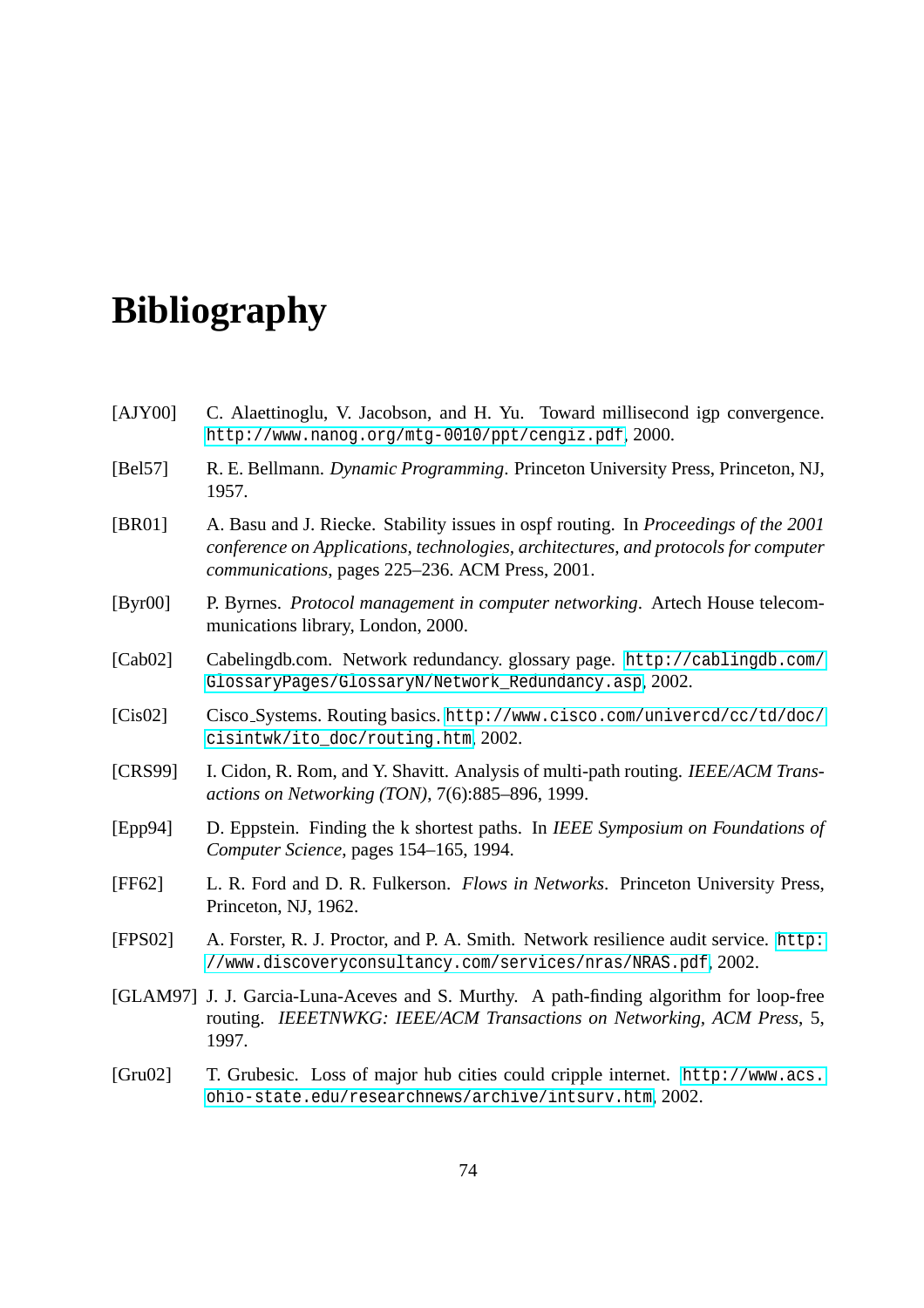- [Hed88] C. Hedrick. Routing information protocol. *RFC*, 1058, 1988.
- [Hew95] Hewlett Packard. Hp reference implementation of stl. http://butler.hpl.hp. com/stl, 1995.
- [Him95] M. Himsolt. The graphlet homepage. http://www.infosun.fmi.uni-passau. de/graphlet/, 1995.
- [Hop00] [C. Hopps](http://butler.hpl.hp.com/stl). Analysis of an equal-cost multi-path algorithm. *RFC*, 2992, 2000.
- [Hui99] C. Huitema. *Routing in the internet*. P[rentice Hall, Upper Saddle River, NJ 07458,](http://www.infosun.fmi.uni-passau.de/graphlet/) [second edition,](http://www.infosun.fmi.uni-passau.de/graphlet/) 1999.
- [ICM+02] G. Iannaccone, Chuah C., R. Mortier, S. Bhattacharyya, and C. Diot. Analysis of link failures in an ip backbone. In *Proceedings of the second ACM SIGCOMM Workshop on Internet measurment workshop*, pages 237–242. ACM Press, 2002.
- [LABJ00] C. Labovitz, A. Ahuja, A. Bose, and F. Jahanian. Delayed internet routing convergence. In *SIGCOMM*, pages 175–187, 2000.
- [LfTI02] Universität Passau Lehrstuhl für Theoretische Informatik. The gml homepage. http://www.infosun.fmi.uni-passau.de/gml/, 2002.
- [Lie03] J. Liebenau. Resilient communication networks. http://www2.cvn.columbia. edu/course/elene6901/General\_Information.doc, 2003.
- [LMP+91] [T. Leighton, F. Makedon, S. Plotkin, C. Stein, E. Tard](http://www.infosun.fmi.uni-passau.de/gml/)os, and S. Tragoudas. Fast approximation algorithms for multicommodity flow problems. In *[Annual Symposium](http://www2.cvn.columbia.edu/course/elene6901/General_Information.doc) on Theory of Computing*[, volume 23, pages 101–111, 19](http://www2.cvn.columbia.edu/course/elene6901/General_Information.doc)91.
- [LW99] S.-W. Lee and C.-S. Wu. A *K*-best paths algorithm for highly reliable communication networks. *IEICE Trans. Communications*, E82-B(4):586–590, 1999.
- [McQ74] J. McQuillan. Adaptive routing algorithms for distributed computer networks. In *BBN Report*, volume 2831, 1974.
- [MFB99] M. Medard, S. G. Finn, and R. A. Barry. Redundant trees for preplanned recovery in arbitrary vertex-redundant or edge-redundant graphs. *IEEE/ACM Transactions on Networking*, 7(5):641–652, 1999.
- [Moy88] J. T. Moy. *OSPF : Anatomy of an Internet Routing Protocol*, page p. 276. Addison Wesley, Reading, MA, 1988.
- [MRR78] J. M. McQuillan, I. Richer, and E. C. Rosen. Arpanet routing algorithm improvements. *BBN Technical Report*, 3803, 1978.
- [Nar00] P. Narváez. Routing reconfiguration in IP networks, 2000.
- [Pax96] V. Paxson. End-to-end routing behavior in the Internet. In *Proceedings of the ACM SIGCOMM Conference on Applications, Technologies, Architectures, and Proto-*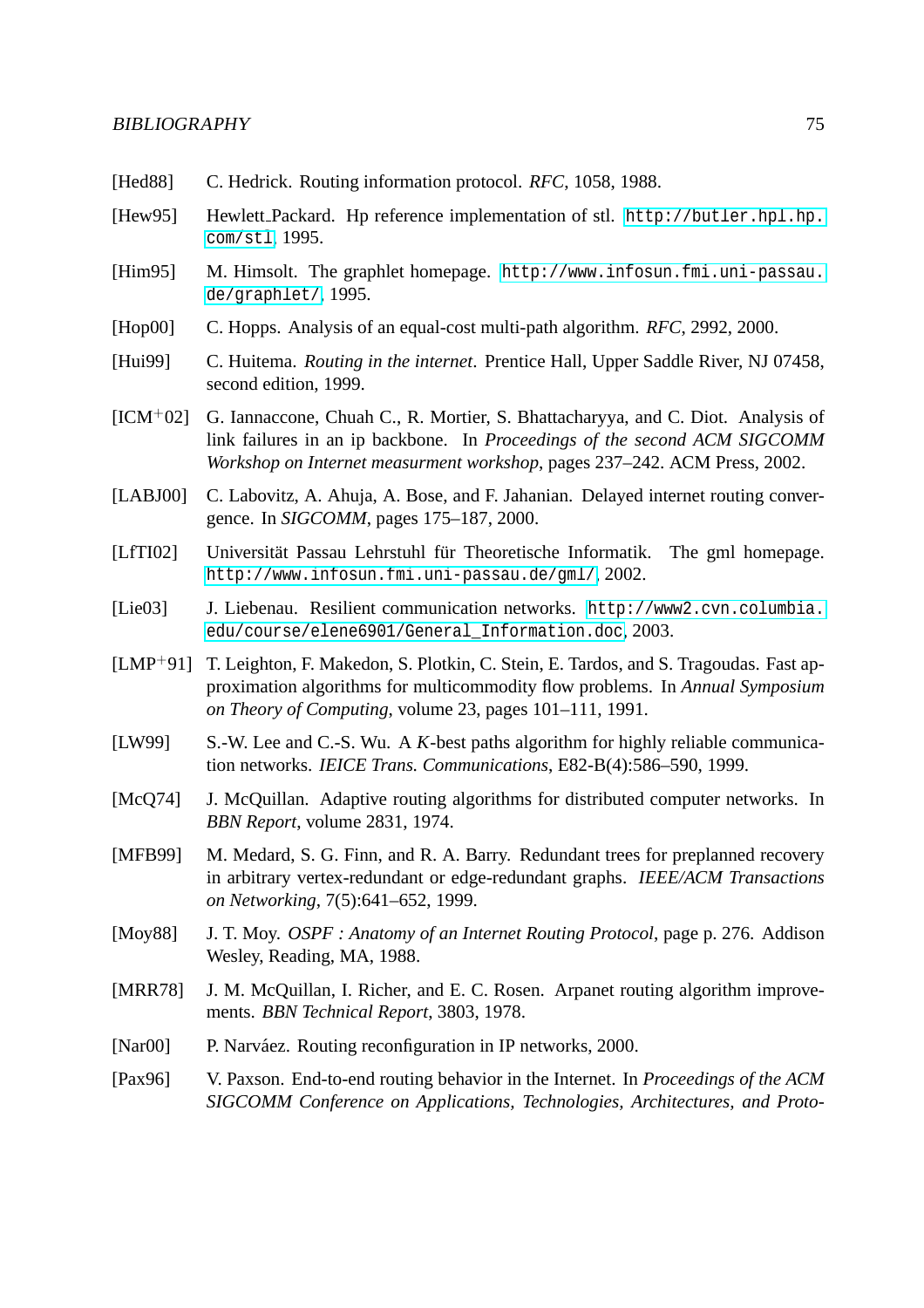*cols for Computer Communications*, volume 26,4 of *ACM SIGCOMM Computer Communication Review*, pages 25–38, New York, August 1996. ACM Press.

- [PSS+00] C. Partridge, A. C. Snoeren, W. T. Strayer, B. Schwartz, M. Condell, and I. Castineyra. FIRE: Flexible intra-AS routing environment. In *SIGCOMM*, pages 191–203, 2000.
- [Sch01] T. Schmid. King (key components for the mobile internet of next generation). http://www.zv.uni-wuerzburg.de/forschungsbericht/FOBE-akt/ LS-00003031/KING-E.htm, 2001.
- [SCK+03] G. Schollmeier, J. Charznski, A. Kirstädter, C. Reichert, K. J. Schrodi, Y. Glickman, and C. [Winkler. Improving the resilience in ip networks.](http://www.zv.uni-wuerzburg.de/forschungsbericht/FOBE-akt/LS-00003031/KING-E.htm) http://www.jcho.de/ [jc/Pubs/hpsr2003-ieee.p](http://www.zv.uni-wuerzburg.de/forschungsbericht/FOBE-akt/LS-00003031/KING-E.htm)df, 2003.
- [SNA91] D. Sidhu, R. Nair, and S. Abdallah. Finding disjoint paths in networks. In *Proceedings of the conference on Communications architecture and protocols*[, pages 43–51.](http://www.jcho.de/jc/Pubs/hpsr2003-ieee.pdf) [ACM Press, 1991.](http://www.jcho.de/jc/Pubs/hpsr2003-ieee.pdf)
- [Tan03] A. S. Tanenbaum. *Computer Networks*. Prentice Hall, Upper Saddle River, NJ 07458, 2003.
- [TN94] M. To and P. Neusy. Unavailability analysis of long-haul networks. *IEEE J. Select. Areas Communications*, 12(1):pp. 100–109, 1994.
- [VGLA01] S. Vutukury and J. J. Garcia-Luna-Aceves. MDVA: A distance-vector multipath routing protocol. In *INFOCOM*, pages 557–564, 2001.
- [WC90] Z. Wang and J. Crowcroft. Shortest path first with emergency exits. In *Proceedings of the ACM symposium on Communications architectures and protocols*, pages 166– 176. ACM Press, 1990.
- [ZGLA98] W. T. Zaumen and J. J. Garcia-Luna-Aceves. Loop-free multipath routing using generalized diffusing computations. In *INFOCOM (3)*, pages 1408–1417, 1998.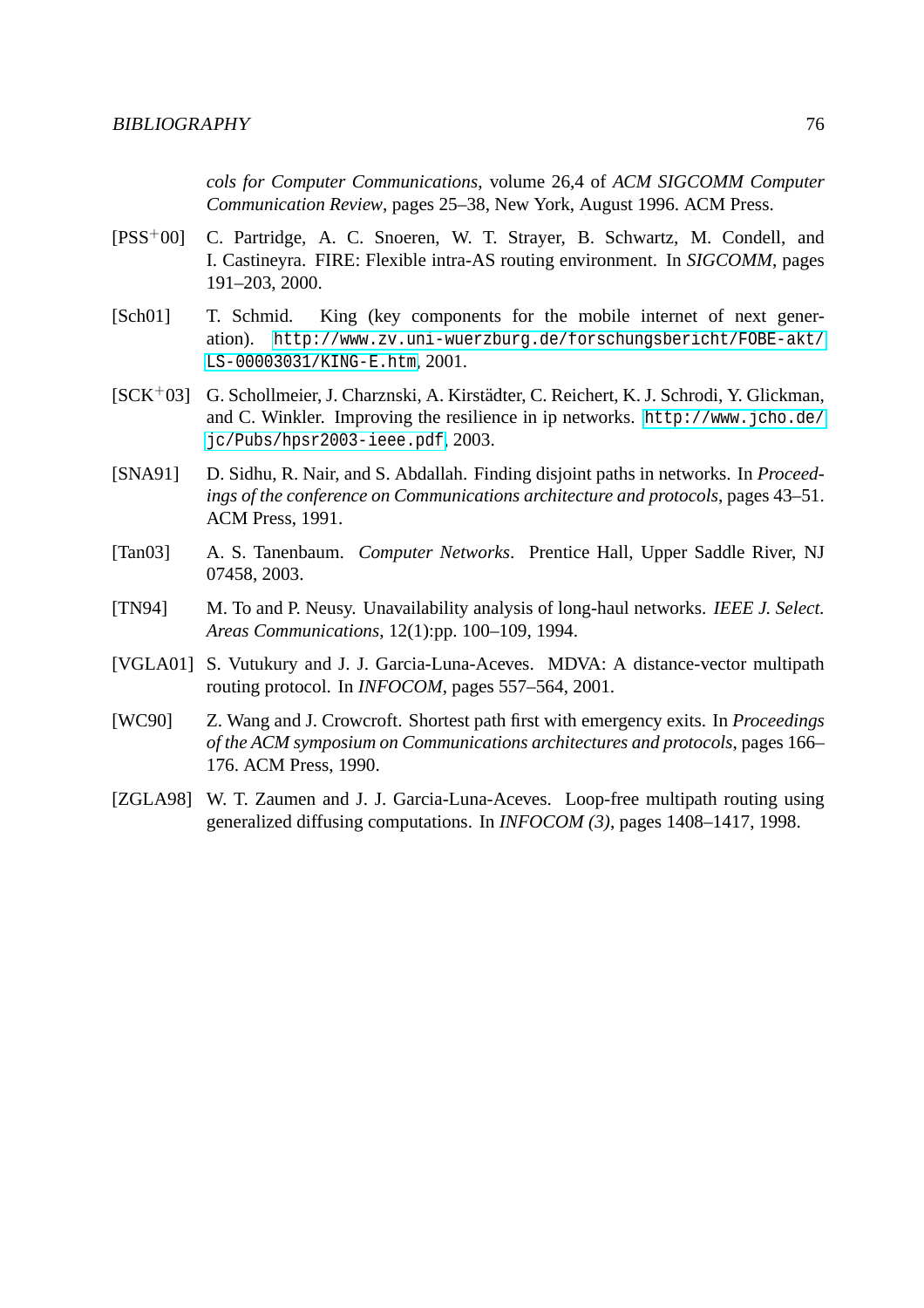## **Index**

n-connected, 24 ADSL, 5 ARPANET, 9 ATM, 5 availab[ilit](#page-7-0)y ratio, 9 best e[ffo](#page-7-0)rt, [63](#page-11-0) candidates, 26 capacity, 5 edge c[ons](#page-65-0)traints, 52 complexity, [38](#page-28-0) cycle simp[le,](#page-7-0) 6 single-f[ault](#page-40-0) bloc[king](#page-54-0), 19 discovery phase, 29 distance, be[tw](#page-8-0)een edges, [43](#page-21-0) failure distant, 60, [63](#page-31-0) isolated set, 43 single, 15 recov[ery,](#page-62-0) [42](#page-65-0) flow message se[que](#page-45-0)nce, 41 graph, 4 connected, [5](#page-44-0) directed acyclic, 13 Ham[moc](#page-6-0)kSet, 20, 21 complete g[ra](#page-7-0)ph, 24, 27 components, 21, [22](#page-15-0) extension [of,](#page-22-0) [29](#page-23-0) maximized, 35 nodes, stron[gly-](#page-23-0)[c](#page-26-0)[on](#page-24-0)[nect](#page-29-0)ed, 21 optimum, 60

restoration, 46 invariant component list, 33 neighborho[od,](#page-48-0) 32 IP, 6 link effective load, [51](#page-34-0) [j](#page-8-0)oker, 16, 59 reserve, 16, 19 Shared-Reser[ve,](#page-53-0) 16, 18, 20 signi[fican](#page-18-0)[ce,](#page-61-0) 50 MBTF, 55 Moy, taxonomy [of,](#page-52-0) [8](#page-18-0) network, 5 los[s le](#page-57-0)ss, 59 planning, 60 node cand[ida](#page-7-0)te, [25](#page-61-0) neighbor, 5 strongly-[conn](#page-62-0)ected, 20 trivial sub[set,](#page-27-0) 24 O2-algorithm, [5](#page-7-0)9 order partial, 13 total, 14 OSI reference [mo](#page-61-0)del, 5 OSPF, 8 ownershi[p,](#page-16-0) [62](#page-15-0) path, 5 proces[sin](#page-10-0)g order candid[ate](#page-64-0) selection, 37